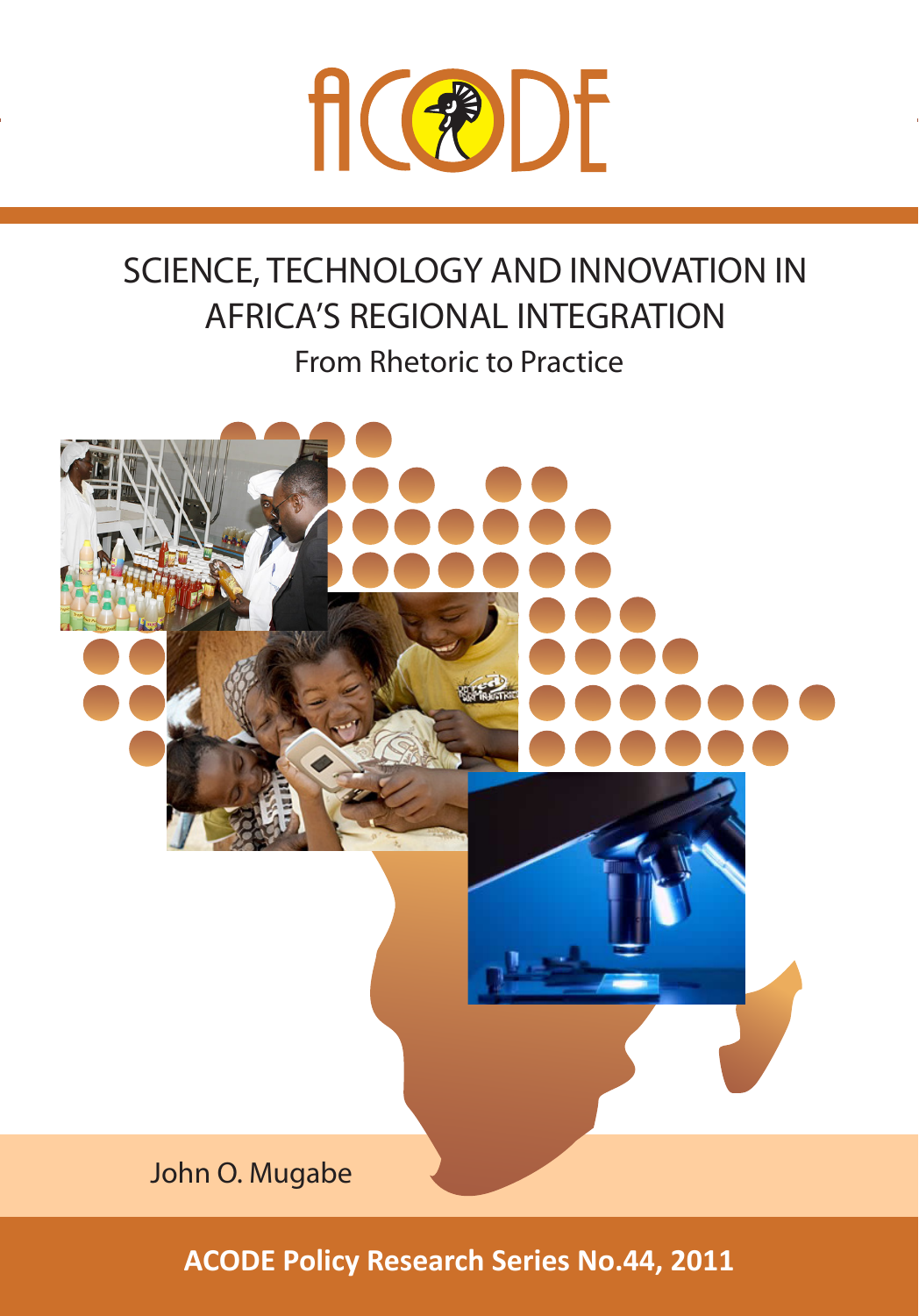Published by ACODE P.O Box 29836, Kampala Email: library@acode-u.org, acode@acode-u.org Website: http://www.acode-u.org

Citation:

Mugabe, J., O., (2011). Science, Technology and Innovation in Africa's Regional Integration: From Rhetoric to Practice. ACODE Policy Research Series, No. 44, 2011. Kampala.

© ACODE 2011

All rights reserved. No part of this publication may be reproduced, stored in a retrieval system or transmitted in any form or by any means electronic, mechanical, photocopying, recording or otherwise without the prior written permission of the publisher. ACODE policy work is supported by generous donations and grants from bilateral donors and charitable organisations. The reproduction or use of this publication for academic or charitable purpose or for purposes of informing public policy is excluded from this general exemption.

ISBN 978-9970-07-003-9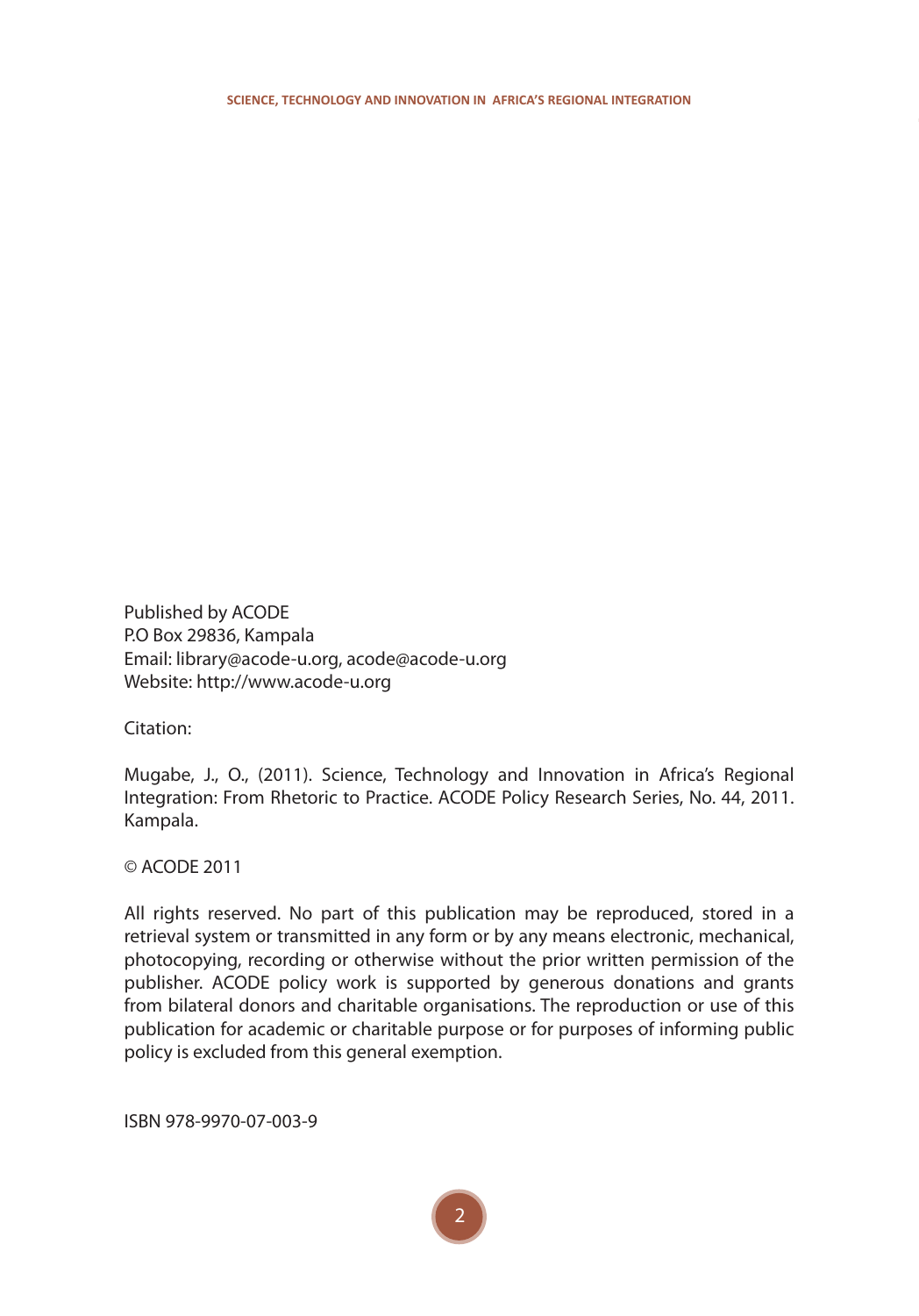# SCIENCE, TECHNOLOGY AND INNOVATION IN AFRICA'S REGIONAL INTEGRATION

From Rhetoric to Practice

John O Mugabe

ACODE Policy Research Series No.44, 2011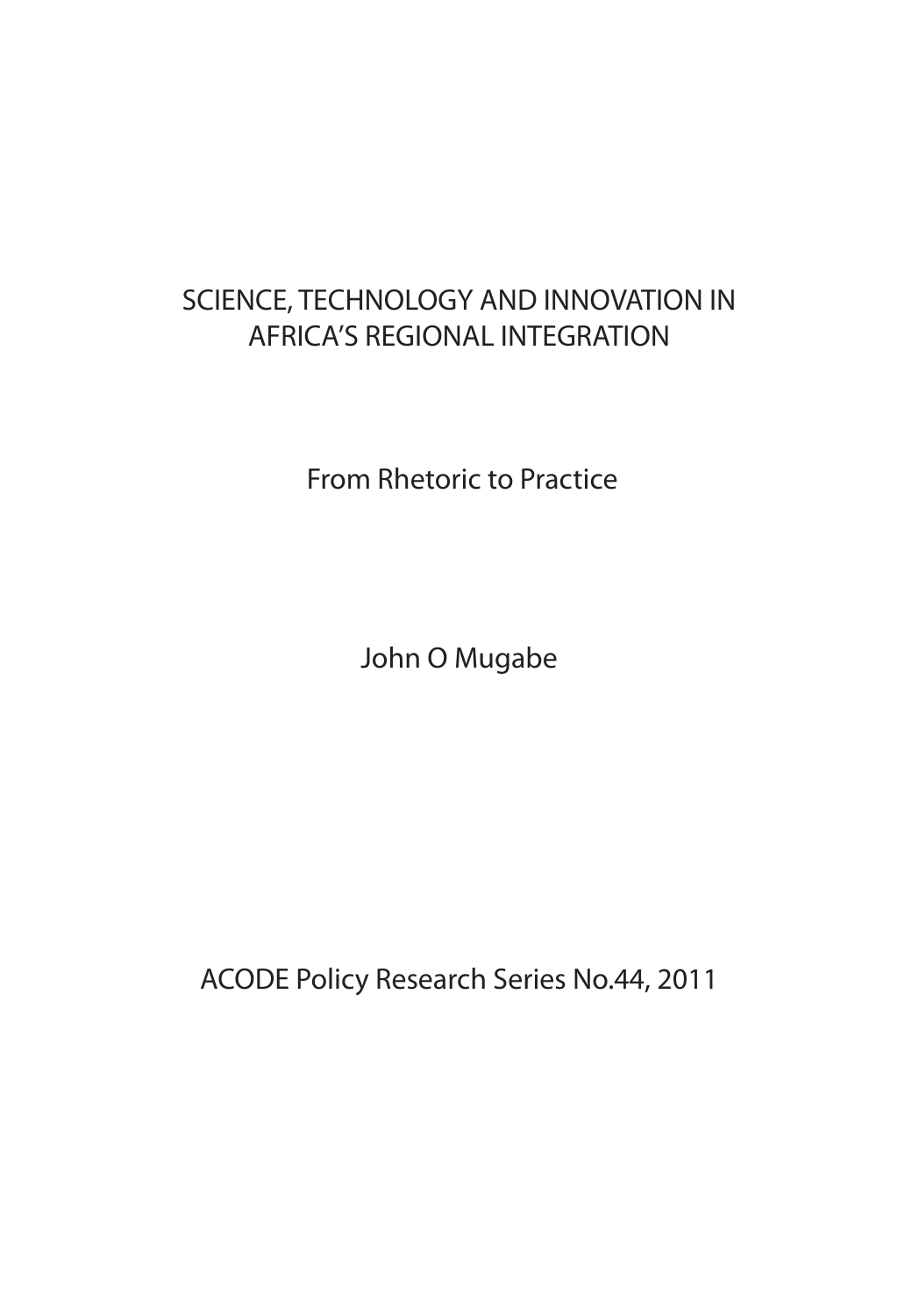# Table of Contents

| Acronyms                    |                                                                           |    |  |
|-----------------------------|---------------------------------------------------------------------------|----|--|
|                             | Acknowledgments                                                           |    |  |
| <b>Executive Summary</b>    |                                                                           |    |  |
| 1.                          | <b>INTRODUCTION</b>                                                       | 1  |  |
| 2.                          | NATIONAL SYSTEMS OF INNOVATION IN AFRICA                                  | 4  |  |
|                             | 2.1. National Research & Development Priorities and Capacities            | 6  |  |
|                             | 2.2. Public Expenditure on Research & Development                         | 7  |  |
|                             | 2.3. Institutional Arrangements for Public Research & Development         | 9  |  |
|                             | 2.4. Policy Instruments for Research & Development                        | 11 |  |
|                             | 2.5. Technological Readiness and Innovation Capacity                      | 12 |  |
|                             | 2.6. Technology Support and Regulatory Agencies                           | 14 |  |
|                             | 2.7. Institutional Arrangements for Financing Technological Innovation    | 15 |  |
| 3.                          | REGIONAL AND INTERNATIONAL INITIATIVES                                    | 18 |  |
|                             | 3.1. Science, Technology and Innovation in Regional Economic Treaties     | 18 |  |
|                             | 3.2. Regional and International Institutions and Initiatives              | 20 |  |
|                             | 3.2.1. Initiatives of the East African Community                          | 20 |  |
|                             | 3.2.2. Efforts of the African Union and NEPAD                             | 20 |  |
|                             | 3.2.3. The African Development Bank's Strategic Focus                     | 21 |  |
|                             | 3.2.4. European Union-Africa Science and Technology Cooperation           | 22 |  |
|                             | 3.2.5. International Initiatives                                          | 23 |  |
| 4.                          | <b>FROM RHETORIC TO PRACTICE</b>                                          | 25 |  |
|                             | 4.1. Developing Innovation Policies                                       | 25 |  |
|                             | 4.2. Increasing Government Spending on Science, Technology and Innovation | 25 |  |
|                             | 4.3. Investing in Science, Engineering and Entrepreneurship Skills        | 26 |  |
|                             | 4.4. Improving R&D and Science Infrastructure                             | 27 |  |
|                             | 4.5. Building Funding Institutions and Instruments                        | 27 |  |
|                             | 4.6. Strategic Regional Initiatives                                       | 28 |  |
|                             | 4.6.1. Building Capacities for Innovation Policy Development              | 28 |  |
|                             | 4.6.2. Developing Regional Innovation Strategies                          | 28 |  |
|                             | 4.6.3. An Alliance for Funding Regional Innovation Activities             | 29 |  |
|                             | 5. CONCLUSION                                                             |    |  |
|                             | <b>REFERENCES</b>                                                         |    |  |
| PUBLICATIONS IN THIS SERIES |                                                                           |    |  |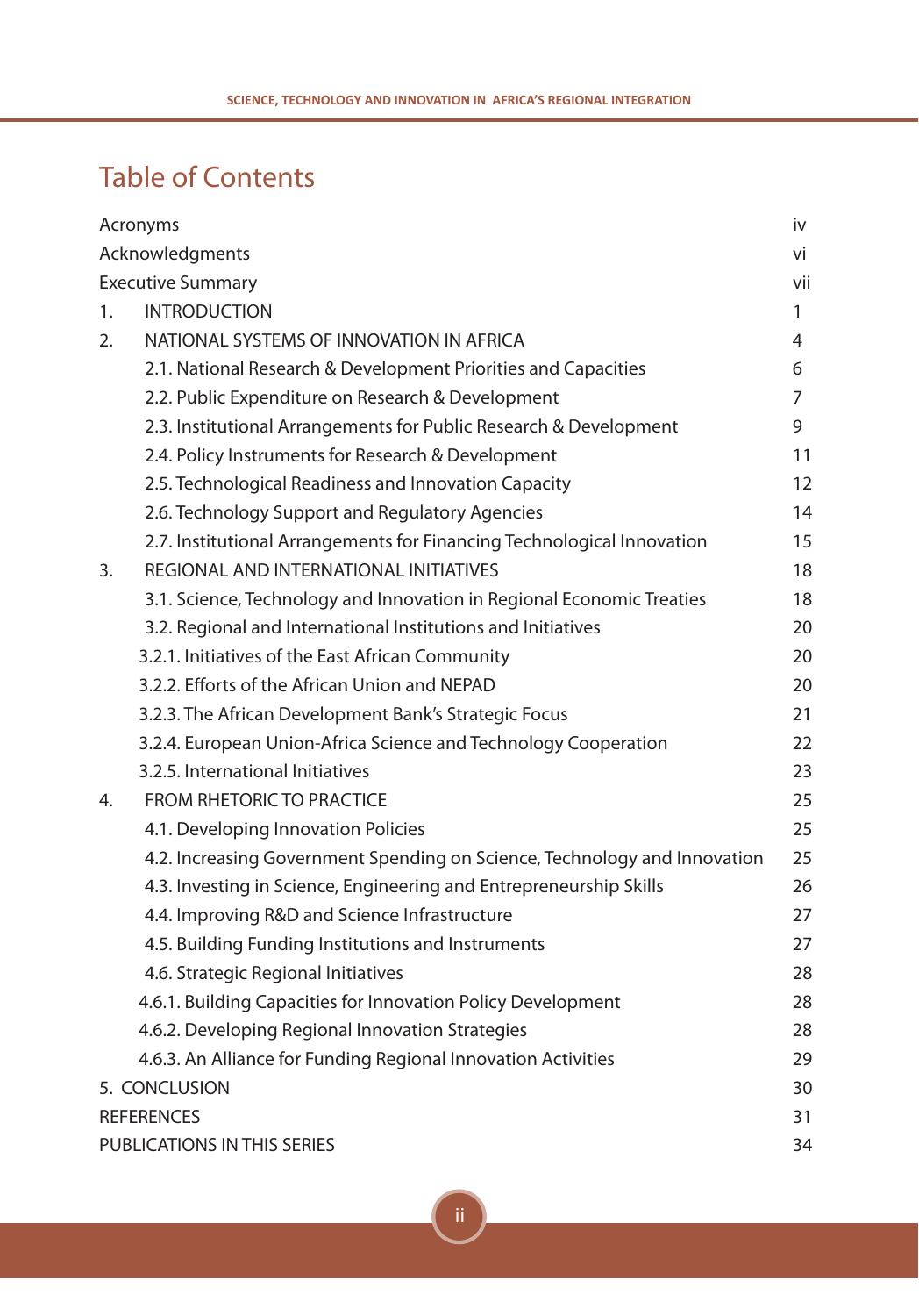List of Tables

| Table 1: Public Expenditure on R&D as a Percentage of National GDP                                                 |   |  |  |
|--------------------------------------------------------------------------------------------------------------------|---|--|--|
| Table 2: Global Competitiveness Executive Opinion Survey of the Quality of Scientific<br>and research Institutions |   |  |  |
| List of Text Boxes                                                                                                 |   |  |  |
| Box 1: Grand Opportunities for African Countries' Economic Transformation and                                      |   |  |  |
| Development                                                                                                        |   |  |  |
| Box 2: Major Institutional Actors in a National System of Innovation                                               | 4 |  |  |
| Box 3: Major features of National Systems of Innovation in Africa                                                  |   |  |  |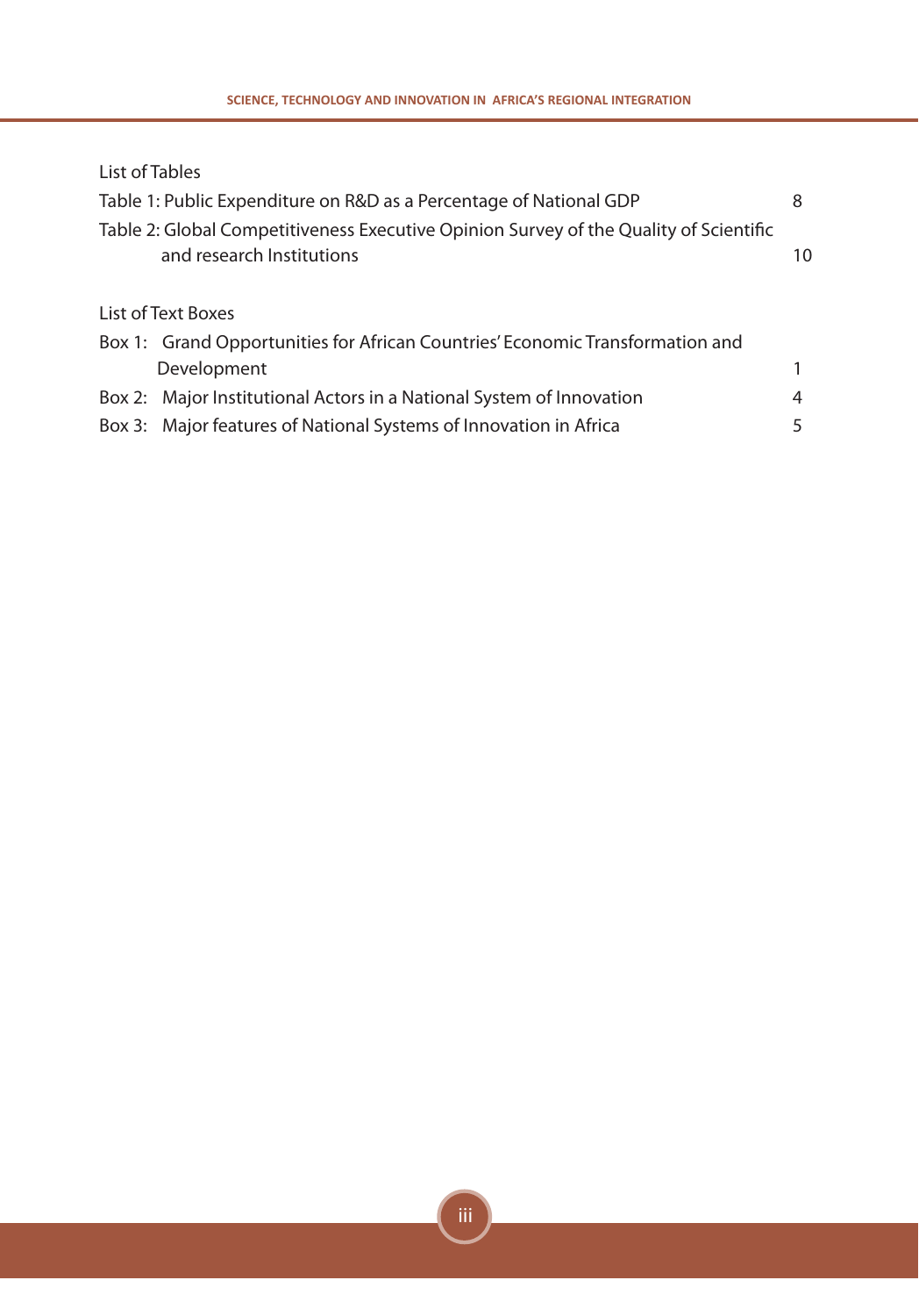# Acronyms

| African Biosciences Initiative                                                           |  |  |  |
|------------------------------------------------------------------------------------------|--|--|--|
| Advocates Coalition for Development and Environment                                      |  |  |  |
| African, Caribbean and Pacific                                                           |  |  |  |
| African Development Bank                                                                 |  |  |  |
| African Institute for Mathematical Sciences                                              |  |  |  |
| <b>African Laser Centre</b>                                                              |  |  |  |
| Association for Strengthening Agricultural Research in East and<br><b>Central Africa</b> |  |  |  |
| African Science and Innovation Fund                                                      |  |  |  |
| African Science, Technology and Innovation Indicators Initiative                         |  |  |  |
| African Union                                                                            |  |  |  |
| <b>African Virtual University</b>                                                        |  |  |  |
| Common Market for Eastern and Southern Africa                                            |  |  |  |
| <b>Consolidated Plan of Action</b>                                                       |  |  |  |
| Technical Centre for Agricultural and Rural Cooperation                                  |  |  |  |
| Consultative Group on International Agricultural Research                                |  |  |  |
| <b>Council for Scientific and Industrial Research</b>                                    |  |  |  |
| Commission on Science and Technology for Development                                     |  |  |  |
| Department of Science and Technology                                                     |  |  |  |
| <b>East African Community</b>                                                            |  |  |  |
| <b>Economic Community of West African States</b>                                         |  |  |  |
| <b>European Union</b>                                                                    |  |  |  |
| Food and Agriculture Organization                                                        |  |  |  |
| Foreign Direct Investment                                                                |  |  |  |
| Human Sciences Research Council                                                          |  |  |  |
| <b>International Atomic Energy Agency</b>                                                |  |  |  |
| International Centre for Genetic Engineering and Biotechnology                           |  |  |  |
|                                                                                          |  |  |  |

iv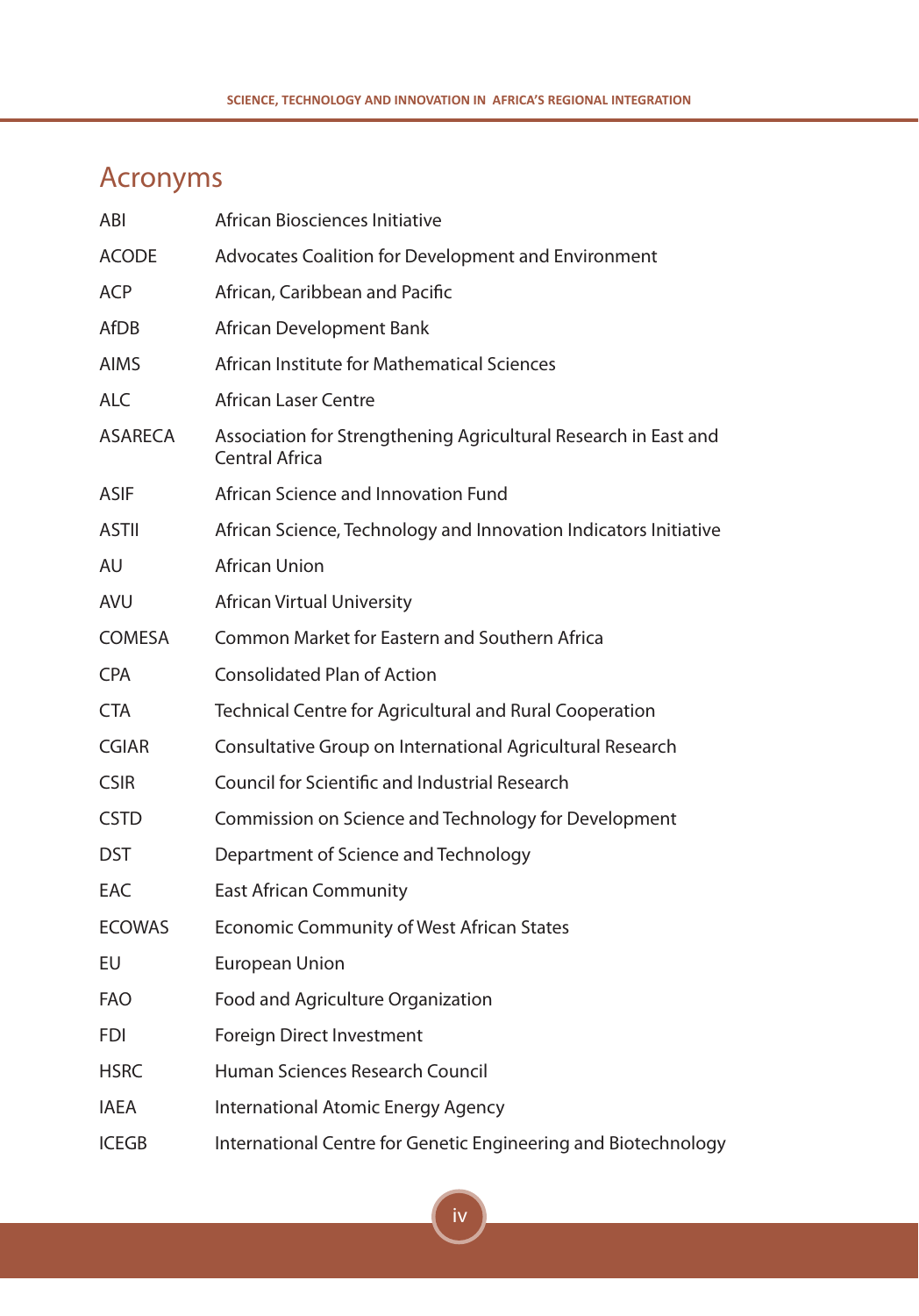#### **SCIENCE, TECHNOLOGY AND INNOVATION IN AFRICA'S REGIONAL INTEGRATION SCIENCE, TECHNOLOGY AND INNOVATION IN AFRICA'S REGIONAL INTEGRATION**

| <b>ICIPE</b>  | International Centre for Insect Physiology and Ecology                           |
|---------------|----------------------------------------------------------------------------------|
| <b>ICRAF</b>  | International Centre for Agroforestry                                            |
| <b>ICTs</b>   | Information and Communication Technologies                                       |
| <b>IDC</b>    | <b>Industrial Development Corporation</b>                                        |
| <b>ILRI</b>   | International Livestock Research Institute                                       |
| <b>KBS</b>    | Kenya Bureau of Standards                                                        |
| <b>KEMRI</b>  | Kenya Medical Research Institute                                                 |
| <b>KIST</b>   | Kigali Institute of Science and Technology                                       |
| <b>MDGs</b>   | Millennium Development Goals                                                     |
| <b>NEPAD</b>  | New Partnership for Africa's Development                                         |
| <b>NGOs</b>   | Non Governmental Organisations                                                   |
| <b>NRF</b>    | National Research Foundation                                                     |
| <b>OECD</b>   | Organization for Economic Co-operation and Development                           |
| <b>ORPS</b>   | <b>Operational Policies and Compliance Department</b>                            |
| PSI           | Presidential Special Initiatives                                                 |
| <b>PSTICB</b> | Programme for Science and Technology Innovations and Capacity<br><b>Building</b> |
| SADC          | Southern African Development Community                                           |
| <b>SMEs</b>   | <b>Small and Medium Enterprises</b>                                              |
| ST-EAP        | Science, Technology - Europe Africa Project                                      |
| UN            | <b>United Nations</b>                                                            |
| <b>UNBS</b>   | Uganda National Bureau of Standards                                              |
| <b>UNCTAD</b> | United Nations Conference on Trade and Development                               |
| <b>UNDP</b>   | United Nations Development Program                                               |
| <b>UNEP</b>   | United Nations Environment Programme                                             |
| <b>UNESCO</b> | United Nations Educational, Scientific and Cultural Organization                 |
| <b>UNIDO</b>  | United Nations Industrial Development Organization                               |
| <b>WHO</b>    | World Health Organization                                                        |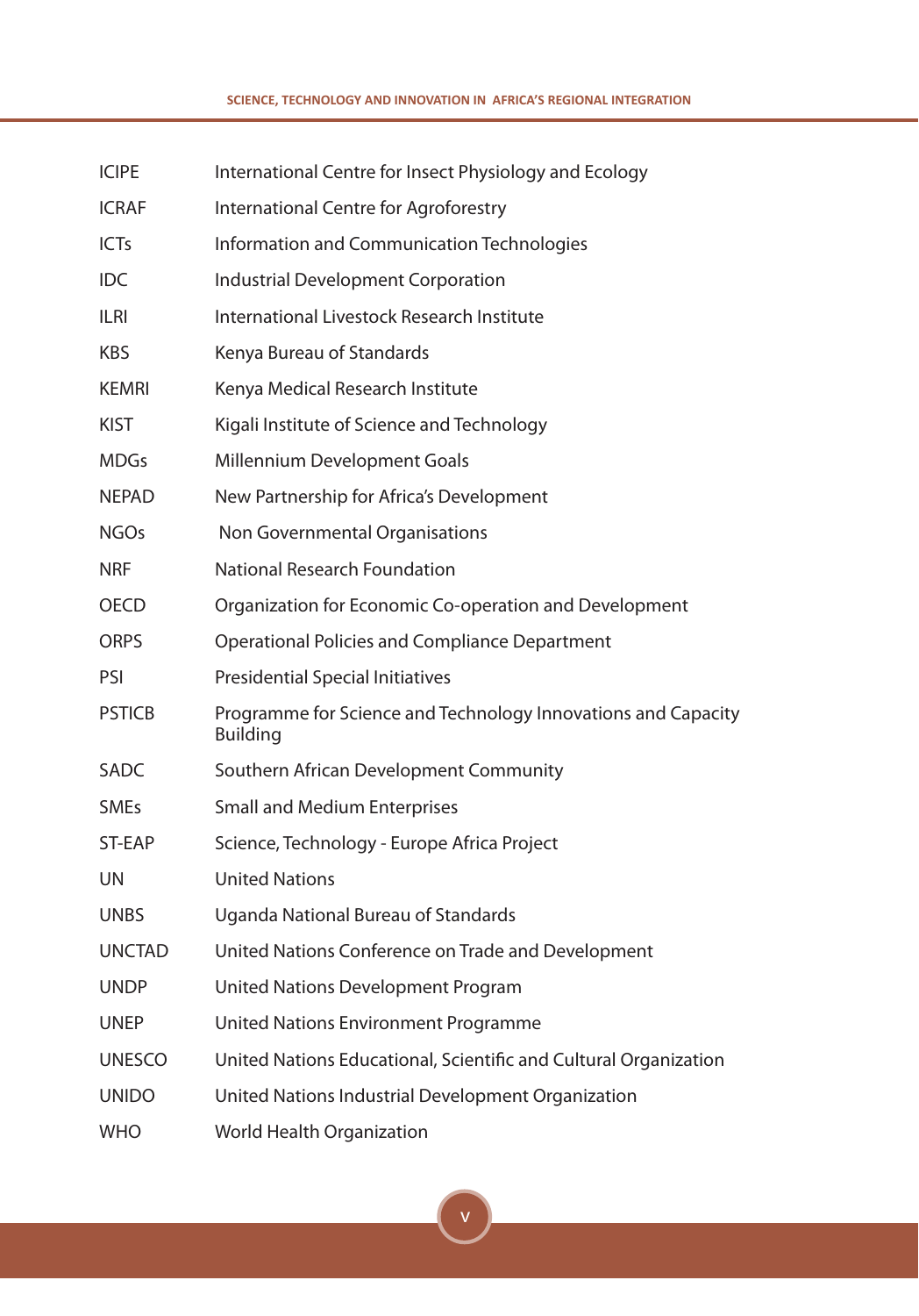## Acknowledgements

It is ACODE's strong belief that the structural transformation and development of African countries' economies and societies largely lies in the advancement of their scientific, technological and innovation capabilities. It is in this respect that this study was undertaken to assess the robustness of national innovation systems of selected African countries with a view to provide policy recommendations that can help to advance innovation and technological capacities for national and regional development.

We are very grateful to the Humanist Institute for Development Cooperation (HIVOs) for supporting ACODE's work in the area of science, technology and innovation. We also acknowledge the great work of Ronald Naluwairo and Blythe Austin in editing this work.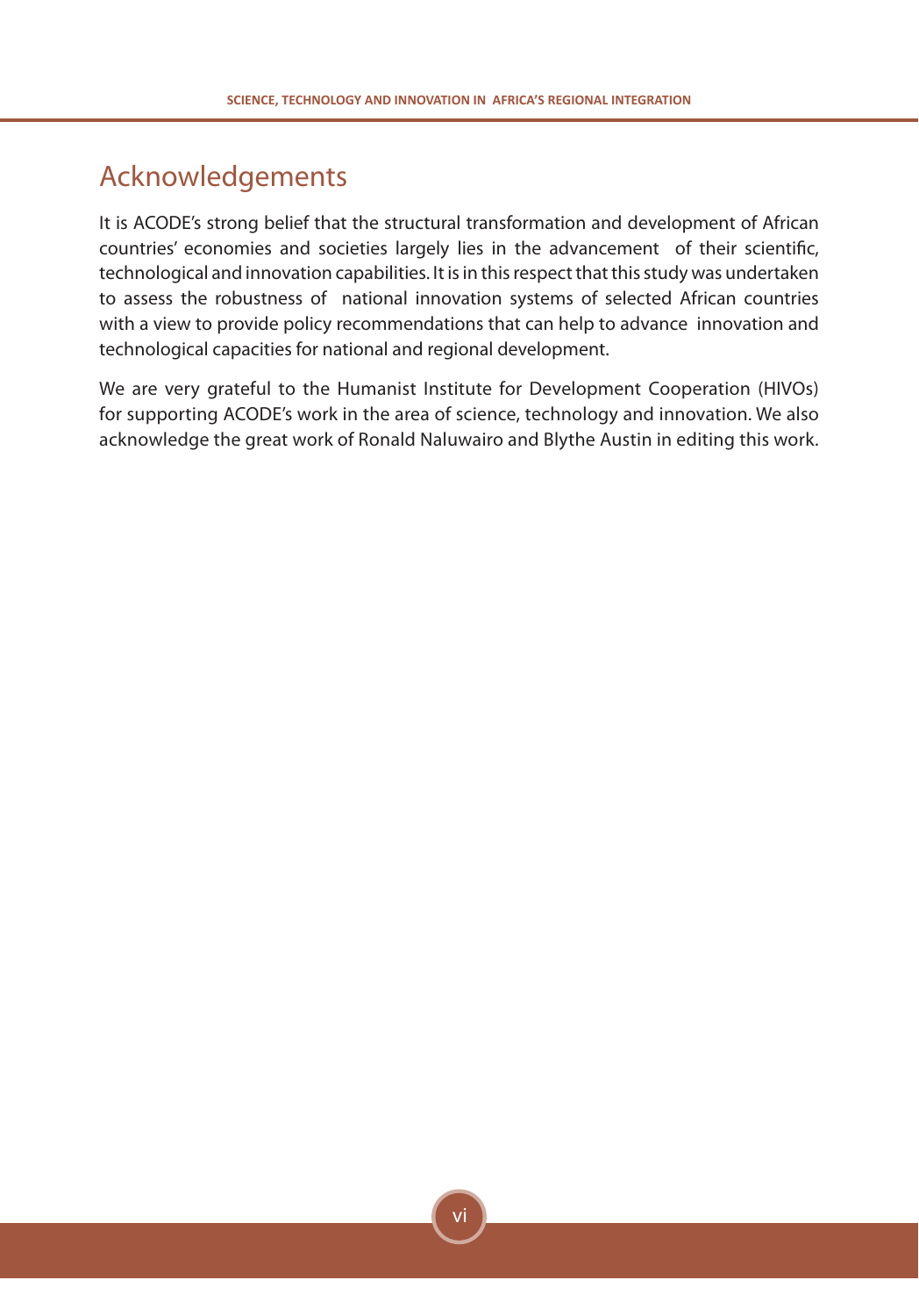## Executive Summary

Africa is exposed to a wide range of technological opportunities to address its human development challenges. Technologies such as information and communication technologies, biotechnology and nanotechnology can be harnessed and applied to increase food production, fight diseases such as malaria, tuberculosis and HIV/AIDS, and increase economic competitiveness of the continent. However, Africa's ability to tap the opportunities is undermined by relatively weak national innovation systems. Most African countries lack the requisite scientific and technological capabilities to effectively engage in the application of science, technology and innovation for development.

By analysing the concept of national system of innovation with reference to nineteen sub-Saharan countries i.e. Angola, Botswana, DRC, Ghana, Kenya, Lesotho, Madagascar, Malawi, Mauritius, Mozambique, Namibia, Rwanda, Seychelles, South Africa, Swaziland, Tanzania, Uganda, Zambia and Zimbabwe, this study provides insights on the state of Science, Technology and Innovation (STI) in Africa and how African countries and Africa's regional bodies are prioritising STI in their national and regional development agendas respectively. The study also provides some understanding of how STI is contributing to the advancement of Africa's regional economic integration agenda and the reverse.

The study shows that national systems of innovation of most African countries are relatively weak. While commendable efforts are being made, more needs to be done to enable these countries in particular, and the Africa continent in general to seize the grand opportunities that exist at the moment. Although there are a number of regional and international institutions with programmes focussing on helping African countries advance in the area of STI, such as the African Union (AU), the New Partnership for Africa's Development (NEPAD), the African Development Bank (AfDB), the World Bank and the United Nations Educational, Scientific and Cultural Organization (UNESCO), these institutions are not well coordinated as to add value to the building of national and regional systems of innovation.

It is also notable that most of the African countries' initiatives and efforts of regional bodies such as the East African Community (EAC), the Southern African Development Community (SADC), AU and NEPAD are largely focused on research and development. There is very little emphasis on issues of technological innovation. Yet technological innovation is key as far as turning scientific and technological knowledge into goods and services that boost economic development is concerned.

To foster STI in Africa, we recommend that African countries must first and foremost develop explicit national innovation policies with clear benchmarks and implementation strategies to address the weaknesses and foster the strength in their national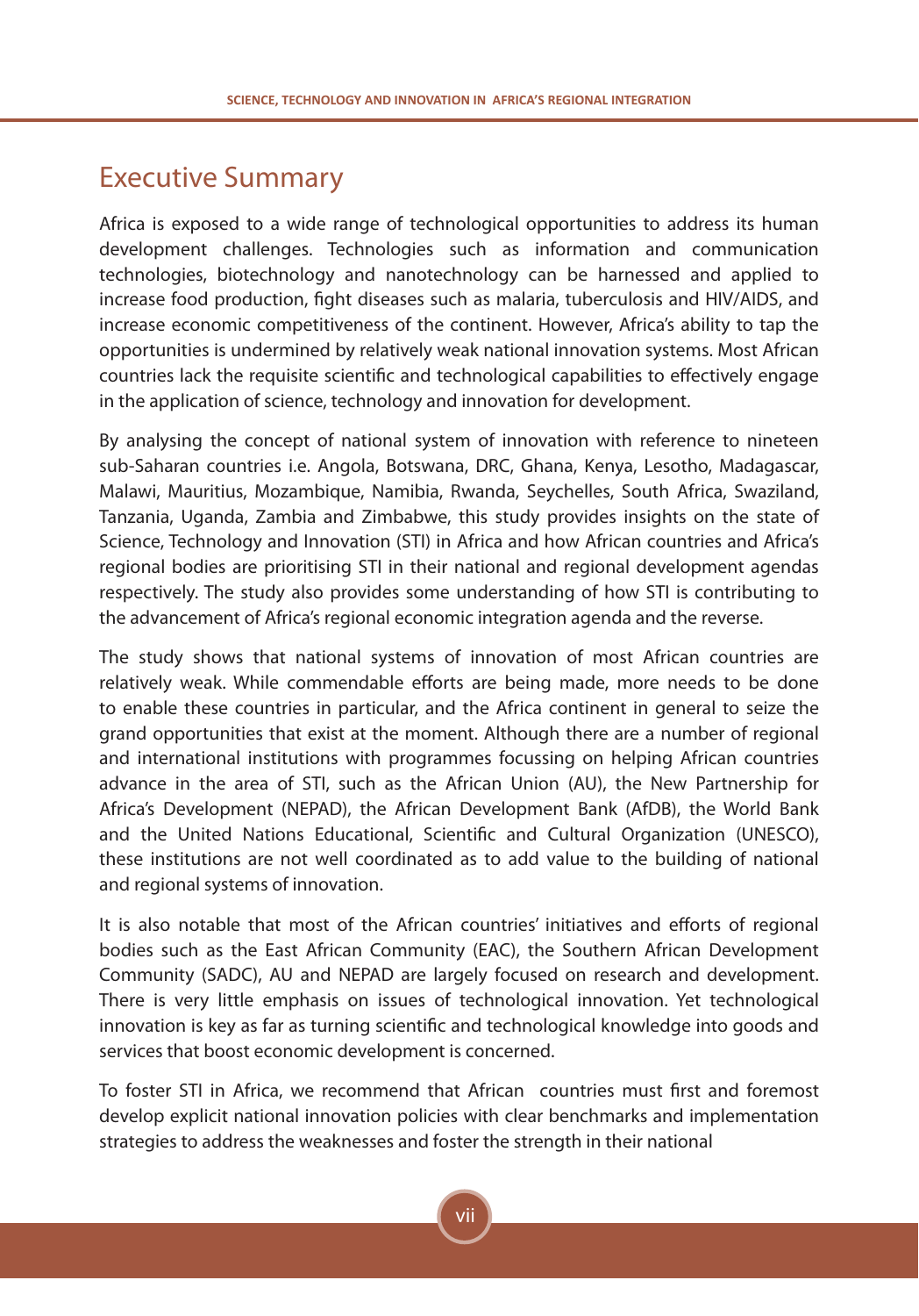innovation systems. We also recommend that African countries must increase their spending on STI to at least 3% of their national budgets. Increased investment in science, engineering and entrepreneur skills training to address the challenge of skilled scientific manpower and improvement of R&D and science infrastructure is a must for the African countries to progress in the area of STI. Also recommended, is the idea of establishing funding agencies dedicated to funding both public and private R&D and innovation activities.

At the regional level, we recommend that countries in Africa should invest in capacity building in the area of innovation policy development and should promote regional innovation policy dialogue. African regional bodies such as the EAC should also invest in developing regional innovation strategies and building alliances for funding regional innovation activities. We believe that if the above proposals are given due consideration, African countries in particular and Africa in general can make it to higher heights in fostering STI for national and regional development.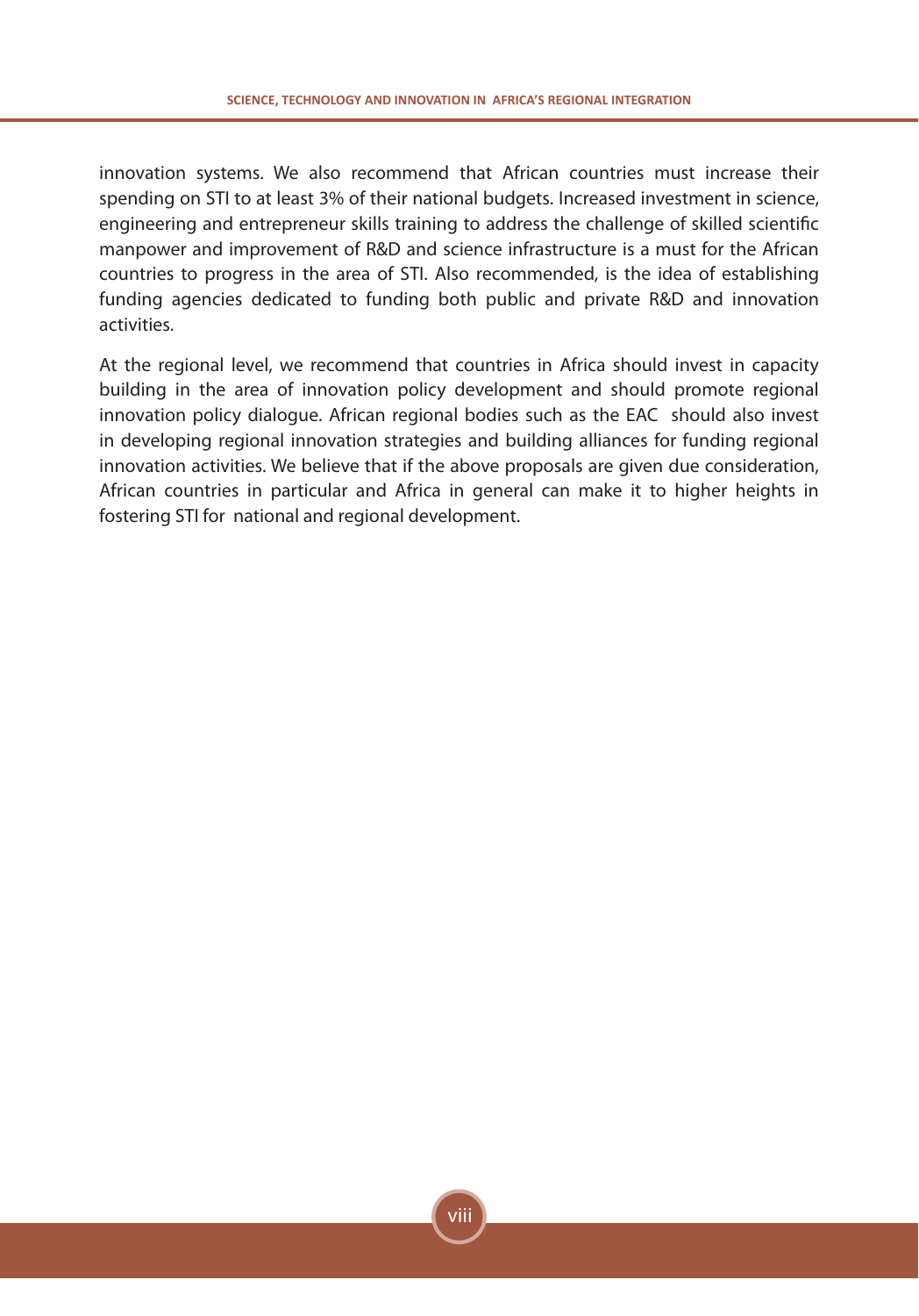### 1. INTRODUCTION

Africa today has many grand opportunities for economic transformation and development. First, macroeconomic and political conditions in many African countries are becoming more favourable to economic change and growth. Many African countries have experienced impressive economic growth in the past five years or so.<sup>1</sup> Foreign Direct Investment (FDI) inflows to the continent have increased. Trade between Africa and Asia is growing. Conditions for private capital investment are more favourable today compared to twenty years ago as most economies have been opened up and the investment climate has improved. There are few political and civil conflicts in Africa today compared to the situation in the 1970s and 1980s.<sup>2</sup>

Second, there is a wide range of new technologies available for increasing the productivity and diversity of African economies. The stock of knowledge and related innovations available to African countries is growing. Technological diversity and convergence make it relatively easy and cheaper to access and apply knowledge to add value to Africa's natural resources. For example, Information and Communication Technologies (ICTs) have converged with biotechnology to create bioinformatics that make it possible to improve biodiversity and mineral prospecting in Africa. The application of biosystematics and bacterial leaching will enable oil producing African countries to export high value oil products. Technology is breaking barriers to capital access and movement. Technological developments associated with mobile telephony make it possible to move or transfer capital to rural areas and across most of Africa in seconds.

Third, Africa has more institutional diversity today compared to twenty years ago. There is a growing private sector with a diverse range of industrial firms—small and large—engaged in various economic activities in many countries. African economies have many private enterprises co-evolving with public ones. Transnational corporations have increased their presence and activities in the continent over the past decade.

#### **Box 1: Grand Opportunities for African Countries' Economic Transformation and Development**

- Favourable macroeconomic conditions
- Improved political conditions
- Availability of a wide range of new technologies
- $\triangleright$  Institutional diversity
- $\triangleright$  Renewed focus on accelerating regional economic and political integration
- $\triangleright$  Appreciation on the part of African leaders of the role of STI in economic transformation

 $\sim$  1  $\sim$  1  $\sim$  1  $\sim$  1  $\sim$  1  $\sim$  1  $\sim$ 

<sup>1</sup> See AfDB/OECD (2008), *African Economic Outlook*. African Development Bank and the Organisation for Economic Co operation and Development. The first section of this study provides an overview of economic growth and investment trends in selected African countries.

<sup>2</sup> See Economic Intelligence Unit (2008), *Economic Intelligence Unit's Index of Democracy 2008*. The Economist and Eco nomic Intelligence Unit.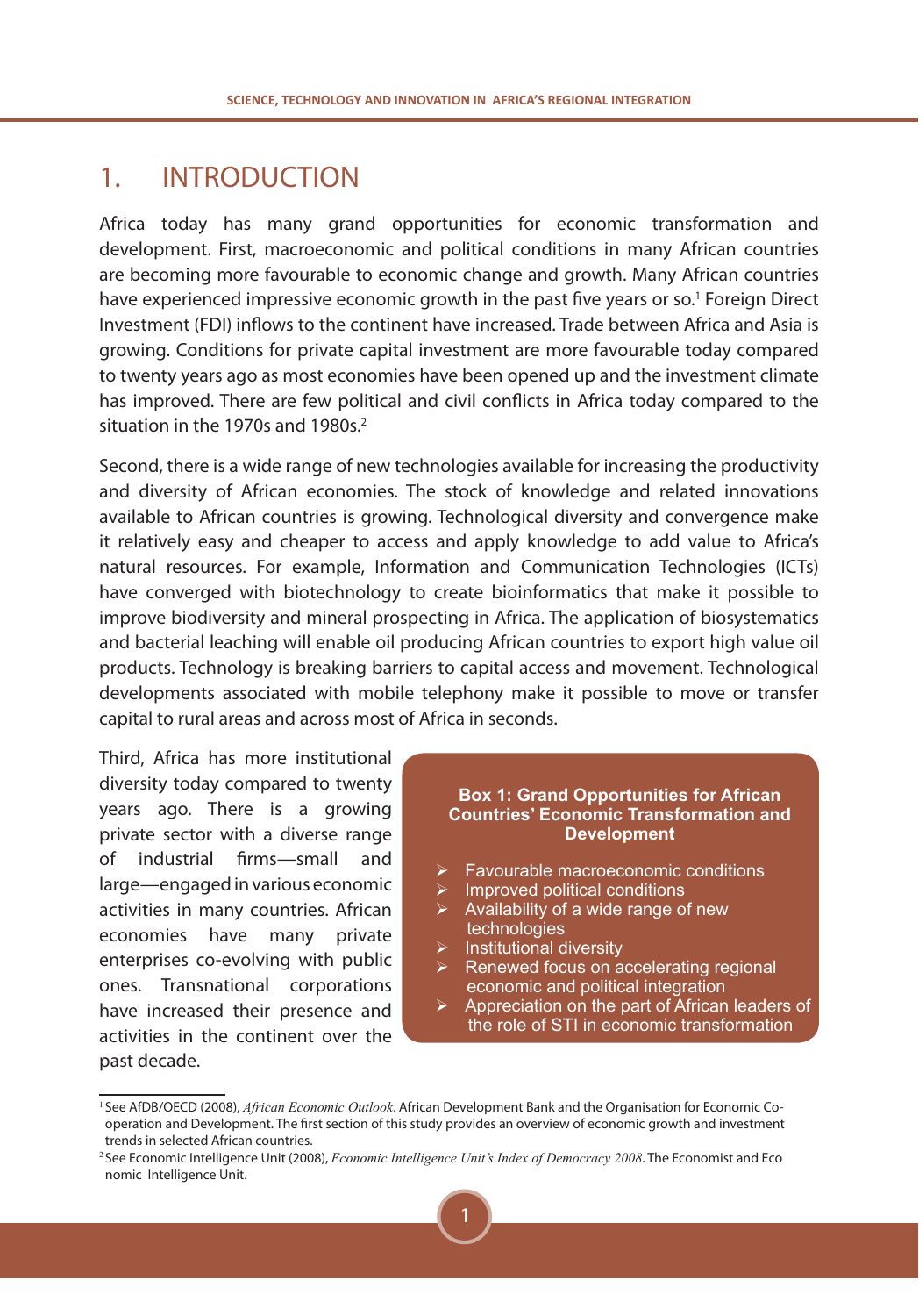Governments are no longer the main or sole agents of economic activities. There is also growth in numbers and diversity of knowledge, financial and technical institutions in the continent. There is a growing determination by many African countries to improve and/ or develop their institutions for scientific research and promote technological innovation. This is manifested in the ongoing efforts by countries to review their R&D organizations, formulate new science and technology policies, and in many cases, develop science and technology strategies. Some of these efforts are receiving international support in the form of funding and technical assistance.

Fourth, there is a renewed focus on accelerating regional economic and political integration. African countries are integrating their economies through institutional arrangements such as the Common Market for Eastern and Southern Africa (COMESA), EAC, Economic Community of West African States (ECOWAS) and SADC. Regional economic integration makes it possible for African countries to pool their economic diversity and assets together and build bigger markets as well as trading blocs. It is also an important mechanism for assembling resources for the production of regional public goods. The EAC created the East African Science and Technology Council in 2007. SADC established a desk dedicated to science and technology and is finalizing a protocol to promote cooperation in science and technology. In 2005, ECOWAS designed a framework for common science and technology programmes. COMESA has been implementing programmes to harmonize regulatory measures for biotechnology and ICT development. These are indicative of what countries can do through regional economic integration to foster technological innovation.3

Fifth, many African leaders and the international community are increasingly recognizing that Science, Technology and Innovation (STI) are critical for the transformation of economies, reduction of poverty, attainment of the Millennium Development Goals (MDGs) and integration of the continent into the global knowledge economy. For example, in January 2007, African leaders dedicated their African Union (AU) Summit to discussing ways to promote the development and application of science and technology for development. Through the AU and NEPAD, a high level council of ministers of science and technology was established in 2003, and since then a number of framework programmes have been developed. Development agencies such as the AfDB and international institutions such as the World Bank and UNESCO have designed frameworks to guide their support to Africa's scientific and technological development. These efforts may increase financial resources for research and innovation activities in Africa.

<sup>3</sup> See Juma, C., and Serageldin, I., *et al*. (2007), *Freedom to Innovate: Biotechnology in African Development*. Report of the High-level Panel on Biotechnology of the African Union and the New Partnership for Africa's Development; and Mugabe, J. 'Regionalism and science and technology development in Africa' in Louk Box and Rutger Engelhard, eds., (2006), *Science and Technology Policy for Development: Dialogues at the Interface*. Anthem Press, UK for a detailed analysis of how re gional integration can be used to promote technological innovation for development.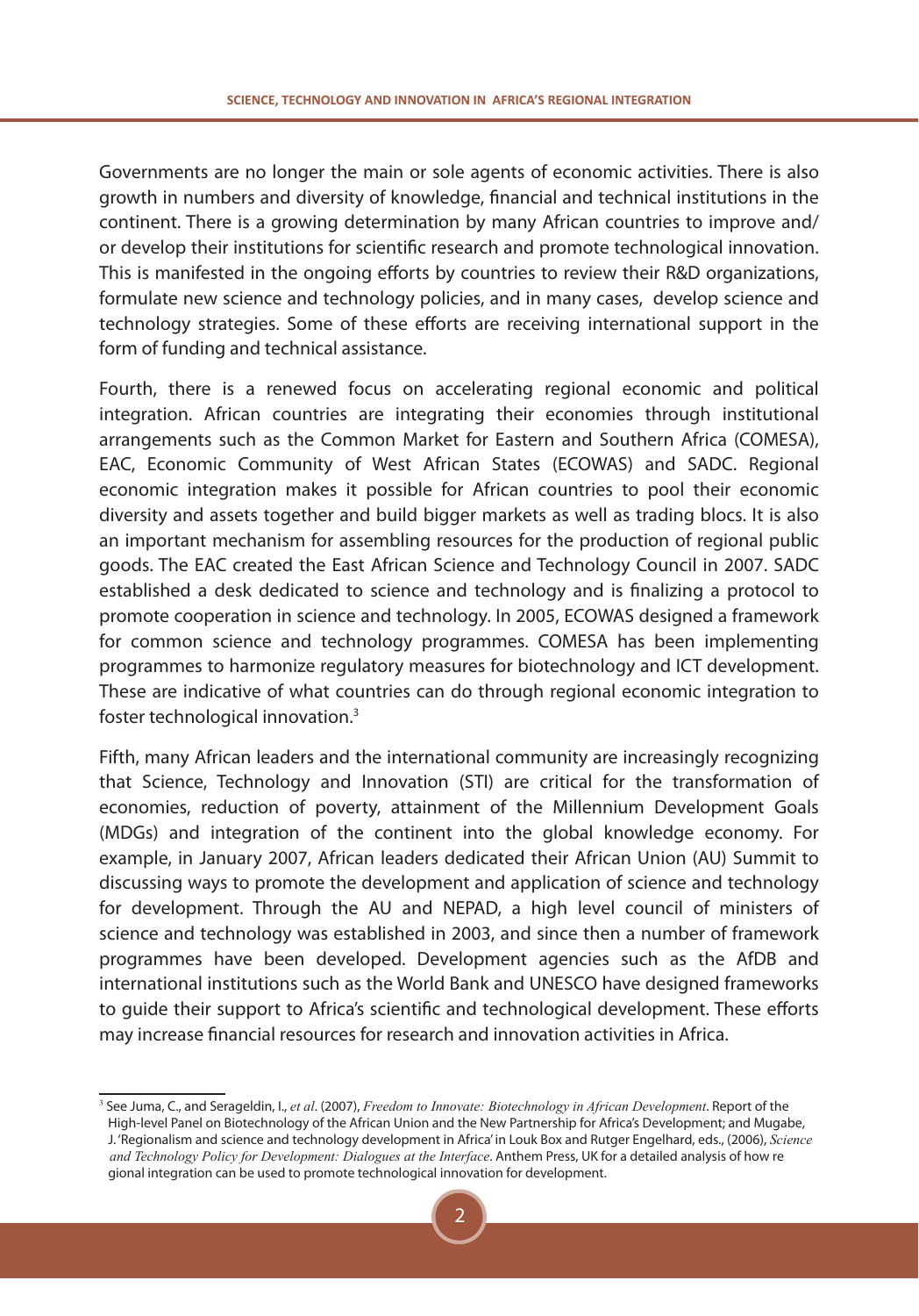The important question to ask is – Are African countries prepared to take advantage of these grand opportunities in fostering STI to solve their various development challenges and transform their economies? This study assesses the state of STI in Africa and makes recommendations on what needs to be done to help the continent in general and African countries in particular to advance in the field of STI. The study begins by examining national systems of innovation of different countries to assess the state of STI in Africa. It then examines regional and international initiatives for promoting STI in Africa. The study concludes by making recommendations on what needs to be done to improve the state of STI in African countries in particular, and Africa in general.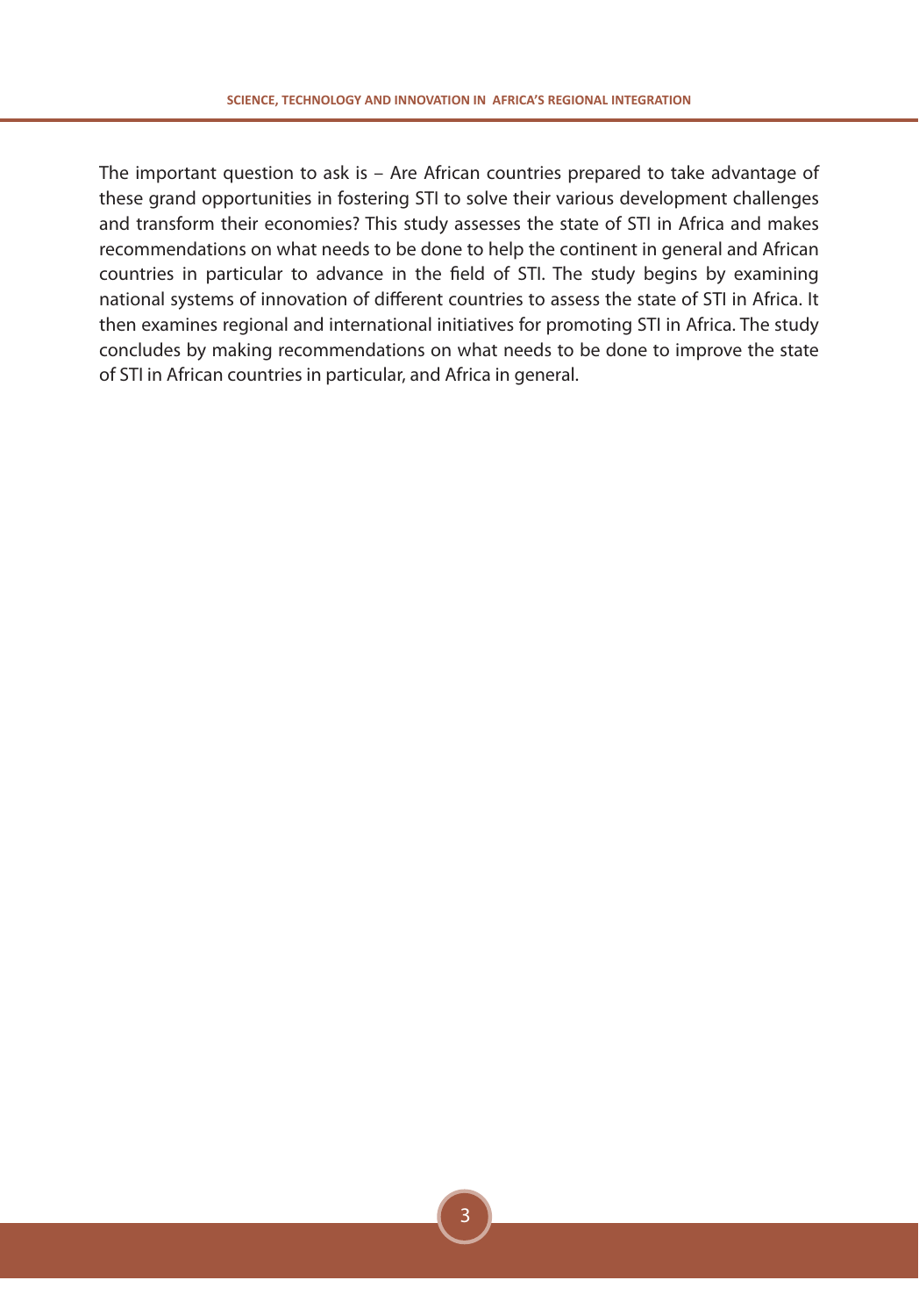## 2. NATIONAL SYSTEMS OF INNOVATION IN **AFRICA**

The concept of a national system of innovation has gained currency and is now widely used in academic and policy circles. It is used to study technological performance and innovative capacities of countries. A national system of innovation is a network of institutions that are organized through linkages "to relate to each other as elements of a collective system of knowledge creation and use as well as the technologies they use."<sup>4</sup> It promotes interactive activities between and among institutions in order to generate and use new products, processes and organizational practices.

The main institutional actors in the national system of innovation include universities, public R&D institutes, private enterprises, financial institutions such as commercial banks, technology support agencies, policymaking bodies and the government in general. Understanding the linkages among the institutional actors involved in innovation activities or processes is crucial to improving a country's technological and economic performance.

#### **Box 2: Major Institutional Actors in a National System of Innovation**

- $\triangleright$  Universities
- $\triangleright$  Public R&D institutions
- Private enterprises
- Financial institutions
- $\triangleright$  Technology support agencies
- $\triangleright$  Policy making bodies
- Government

Linkages in a national system of innovation usually take different forms, including: joint research projects among public R&D institutions, joint technology development and transfer activities between public and private sector institutions, mobility and exchange of scientists and engineers, technology licensing agreements, and the sharing of information and technology infrastructure. Assessing the performance of a national system of innovation entails tracing the various institutional links and measuring the intensity of the interactions among various knowledge producers and economic actors.

The interactions are supposed to be continuous and characterized by positive feedback. The linkages and interactions among the various institutions in a national system of innovation are purposefully stimulated and nurtured by public policies and various incentives that the government puts in place. Public policies pertaining to intellectual property protection, competition, FDI, taxes, mobility of scientists and engineers, and technology regulation and licensing influence the evolution and growth of a national system of innovation.

The performance of a national system of innovation is also influenced by political, economic and social conditions. Open and democratic political systems are likely to

<sup>4</sup> OECD (1997), *National Innovation Systems*, Organisation for Economic Co-operation and Development, Paris, p.9.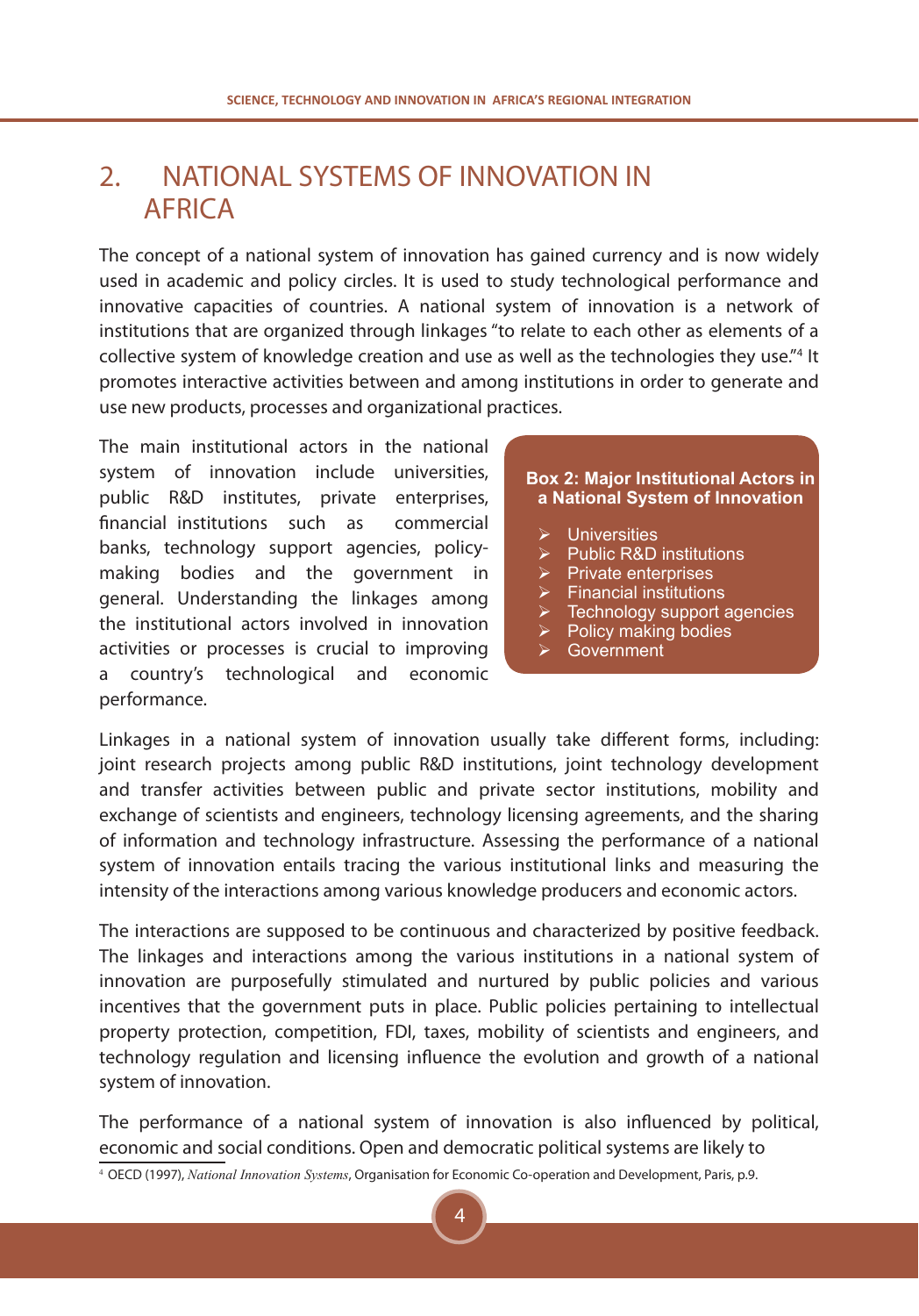encourage the search for new information, introduction of new knowledge and promote learning capabilities.<sup>5</sup> Institutional linkages and interactions, including positive feedback and general exchange of information, tend to flourish in countries where policies and political practices encourage open dialogue and debate.

National systems of innovation are open systems.<sup>6</sup> They are characterized by in-flow and out-flow of information, skills and technology. The main activity in the national systems of innovation is learning. This involves interactions between people and between institutions. The learning is interactive, characterized by positive feedback. The feedback takes place between economic firms and consumers; between R&D institutions and industry; between R&D institutions and financial bodies; between policy-making bodies and R&D institutions; between policy-making institutions and private firms; and between education and training institutions and industrial firms.

The capacity of countries or economies to innovate is also dependent on existing

physical infrastructure and how that infrastructure is used.7 Infrastructure defined to include laboratories for scientific research, electricity, telecommunications and internet connectivity is critical for industrial firms to be able to design and develop new products and processes, or even to use existing technologies. The state of infrastructure impacts the institutions' ability to produce and apply knowledge. The World Economic Forum has identified infrastructure as one of the pillars of economic competiveness of countries.8

#### **Box 3: Major Features of National Systems of Innovation in Africa**

- $\triangleright$  Science and technology is narrowly defined to mean R&D.
- $\triangleright$  There is little emphasis on innovation aspects such as technology prospecting, procurement and diffusion
- $\triangleright$  No explicit innovation policies
- $\triangleright$  Few and weak institutional linkages and collaboration
- $\triangleright$  Weak engineering and entrepreneurship capabilities
- $\triangleright$  Limited financial resources for technological innovation
- $\triangleright$  Low levels of technological readiness and innovation capacities
- $\triangleright$  R&D infrastructure is generally poor and neglected

Thus in assessing national systems of innovation, attention should be paid to the state of infrastructure.

<sup>5</sup> Lundvall, B.-A., *et. al*. (2002), 'National systems of production, innovation and competence building', *Research Policy 31(2002) 213-231*. Elsevier.

<sup>6</sup> Lundvall, B.A, (1992), 'Introduction', p.2-13 in Lundvall, B.A., ed., (1992), *National Systems of Innovation: Towards a Theory of Innovation and Interactive Learning*. Pinter Publishers, London.

<sup>7</sup> Juma, C., and Yee-Cheong, L., (2005), *Innovation: Applying Knowledge in Development*. Earthscan, UK.

<sup>8</sup> See World Economic Forum (2008), *The Global Competitiveness Report 2008-2009. World Economic Forum*, Geneva.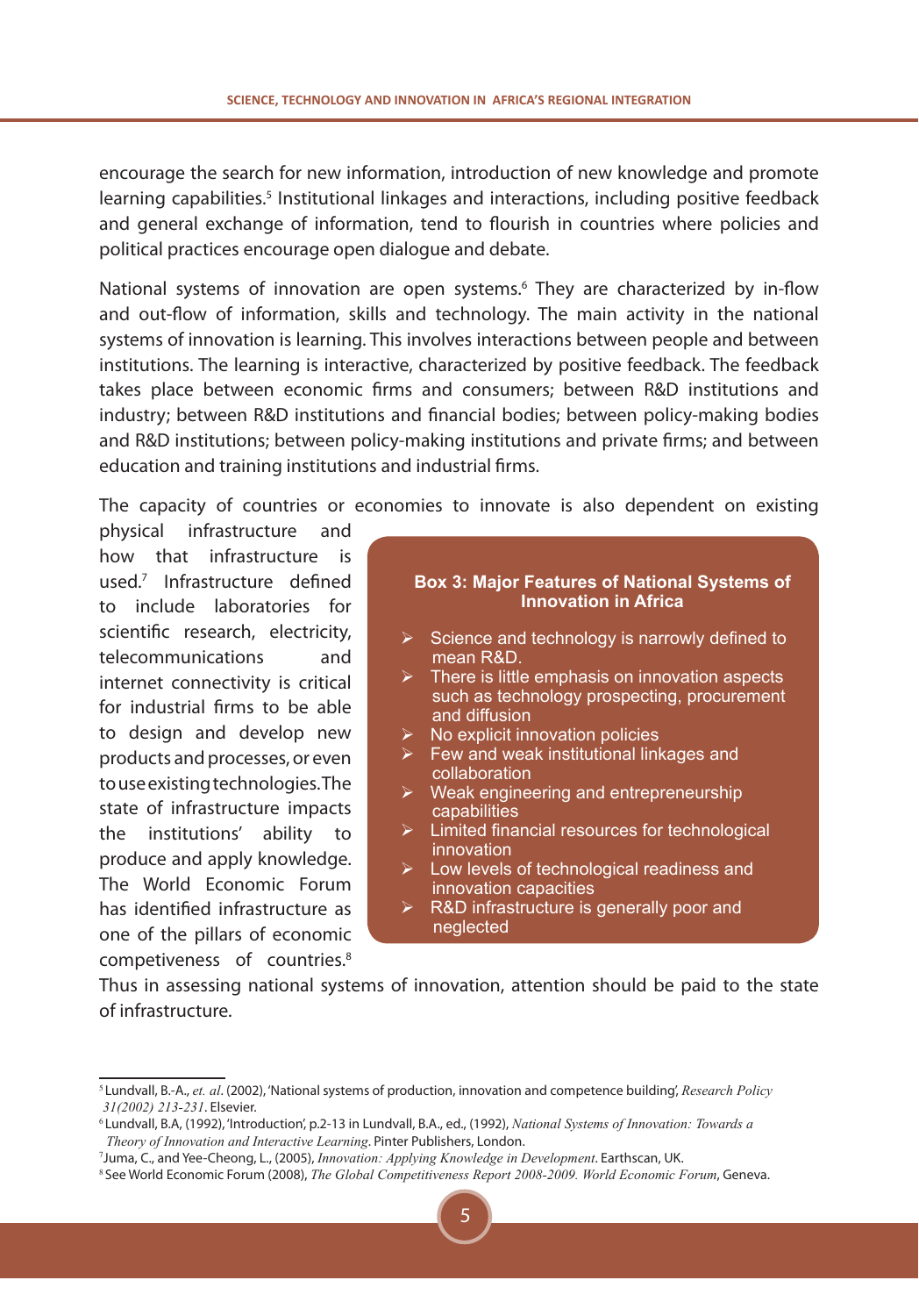Other important aspects/determinants of innovation systems include: research and innovation priorities; policies for R&D and innovation; quality of scientific research institutions; public and private sector investment in R&D; protection of intellectual property rights; institutional linkages particularly university-industry collaborations; availability and utilization of skills in science, engineering and entrepreneurship fields; existence and use of technology standards and regulatory agencies and the participation of countries in regional and international programmes. The next sub-sections focus on R&D—the knowledge production parts of a national system of innovation. It deals with R&D priority setting, institutions for R&D, funding of R&D and related institutions, and then policy instruments for promoting R&D.

#### 2.1. National Research & Development Priorities and Capacities

There are a number of studies that have reviewed the national R&D systems of the 19 Sub Saharan countries that this study focuses on.<sup>9</sup> There are also new initiatives to conduct national R&D surveys. For example, NEPAD is supporting most of these countries to conduct surveys. Individual countries have also initiated activities to set their R&D priorities and formulate related science and technology policies. These efforts vary from one country to another. Some countries (for example Botswana, Mozambique, Mauritius and South Africa) have already outlined R&D priorities in their science and technology strategies or plans. Others, such as Ghana and Kenya, have R&D priorities in draft science and technology policy documents. Other countries, such as Swaziland, have recently launched national R&D priority setting and policy formulation exercises.

Many approaches are used by African countries to set their R&D priorities. In many cases, there are no organized national R&D priority setting processes. Priorities of R&D seem to emerge from political statements. For most countries, R&D priorities are often set by or at the level of individual research institutions based on the institutions' anticipation of funding from national governments or international donors. R&D priorities are also set within sectors such as agriculture and health, and at the level of individual departments or ministries. There have been efforts to set R&D priorities in specific technology fields such as biotechnology, nanotechnology and nuclear sciences. In the area of biotechnology, for example, most of the countries have identified needs and set R&D priorities. National biotechnology R&D priority setting exercises have been undertaken in Ghana, Kenya, Namibia, South Africa, Uganda, Tanzania, and Zimbabwe in the past five years or so. The extent to which these exercises have influenced the direction of research and funding decisions remains unclear.

<sup>9</sup> See for example SARUA (2008), *A Baseline Study on Science and Technology and Higher Education in the SADC*. See also UNESCO (2005), *State of Science and Technology Training Institutions in Africa*, *United Nations Educational, Scientific and Cultural Organisation and the African Network of Scientific and Technological Institutions.*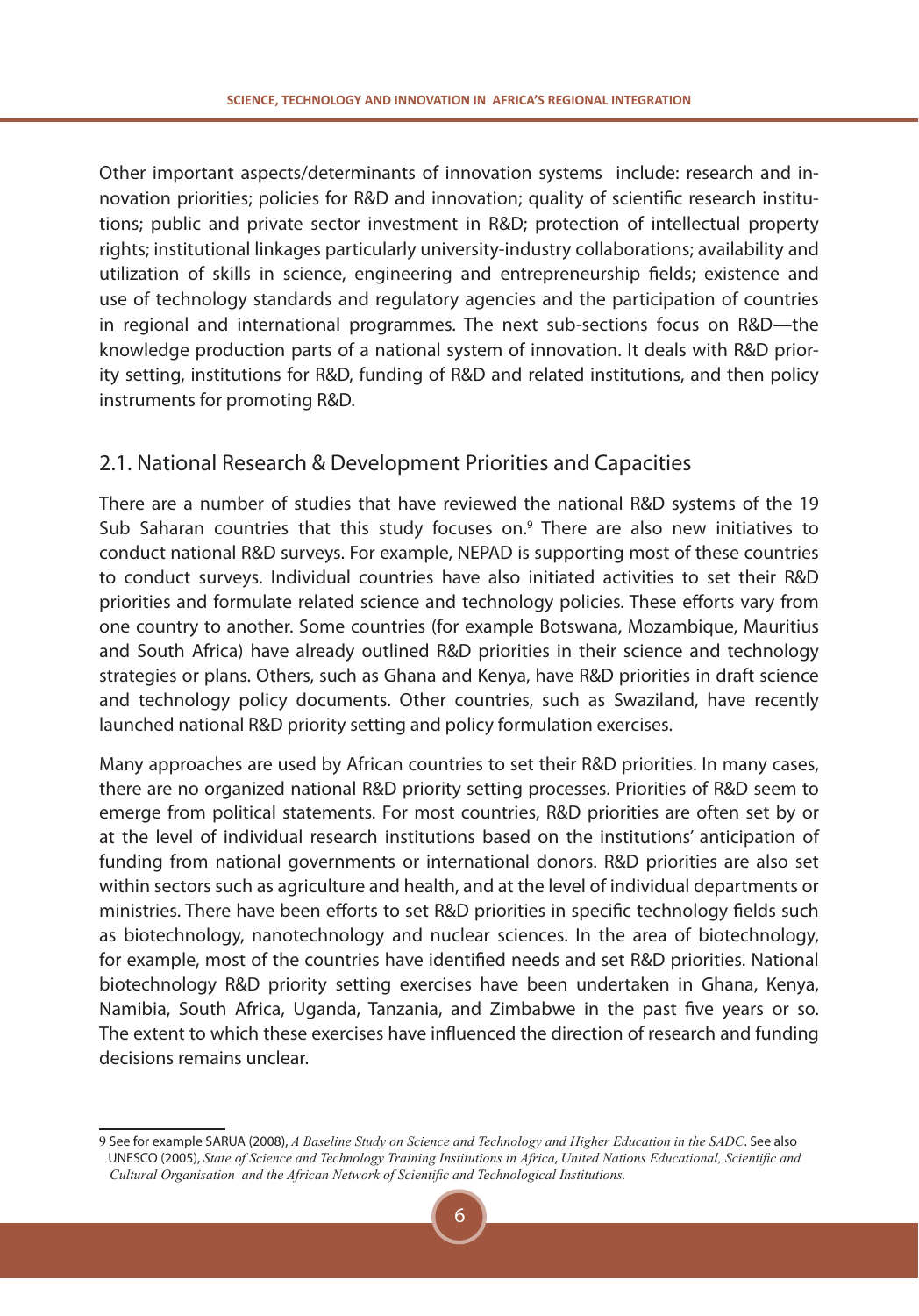The degree of sophistication of R&D priority setting varies from country to country. In some countries, priority setting is done through stakeholders' meetings or consultations. This largely involves getting scientists, NGOs, business representatives and government officials into workshops to identify national R&D priorities. In some cases, background studies may be prepared for the workshops. Stakeholders' meetings or workshops are the most common approach for R&D priority setting in most African countries.

Despite the differences in approach to R&D priority setting, countries have identified a number of common areas for R&D focus. In the area of agriculture, all African countries have for a long time identified crop breeding (with an emphasis on cereals) and livestock disease research. Ghana has placed emphasis on research to improve varieties of cassava in order to increase its capacity for industrial starch production. Ghana, Kenya, Mauritius, Mozambique, Seychelles, South Africa and Tanzania have over many years prioritised research on the conservation and use of marine resources. A growing number of the countries are starting to identify agricultural biotechnology as a priority. These include Botswana, Ghana, Kenya, Uganda, Tanzania, Namibia, Malawi, Mozambique, Mauritius, Rwanda, South Africa and Zimbabwe. Some of these countries have even identified specific crops and/or traits upon which biotechnology R&D should focus. For example, Mauritius has identified sugarcane, while Zimbabwe has identified tobacco and cereals.

#### 2.2. Public Expenditure on Research & Development

Statistics or data on public expenditure on R&D in most African countries is scanty. Majority of these countries do not have institutions and/or programmes that undertake R&D surveys and collect data on R&D expenditure. National statistics offices do not seem to have a focus on surveying or collecting statistics on expenditure on R&D. Of all African countries, South Africa has the most advanced institutional and programmatic activities on R&D surveys. Its Centre for Science, Technology and Innovation Indicators of the Human Sciences Research Council (HSRC) is specifically funded by the Department of Science and Technology (DST) to undertake R&D and innovation surveys on a regular basis.

There are various attempts at collecting statistics on R&D expenditure in the other countries. The UNESCO Institute for Statistics conducts R&D surveys in some of the countries which this study focuses on. NEPAD is supporting Angola, Ghana, Kenya, Lesotho, Malawi, Mozambique, Uganda, Tanzania and Zambia to undertake R&D surveys, with an emphasis on collecting data on expenditure on R&D. Studies such as SARUA  $(2008)^{10}$  have generated estimates of public expenditure on R&D for some of the SADC countries. These estimates show that none of the countries under study expends 1 percent of its GDP on R&D. According UNESCO (2007)<sup>11</sup>, R&D intensity in Sub-Saharan Africa

<u>for the contract of the contract of the contract of the contract of the contract of the contract of the contract of the contract of the contract of the contract of the contract of the contract of the contract of the contr</u>

 $10$  Ibid

<sup>&</sup>lt;sup>11</sup> UNESCO (2007), Ghana's Science and Technology Profile.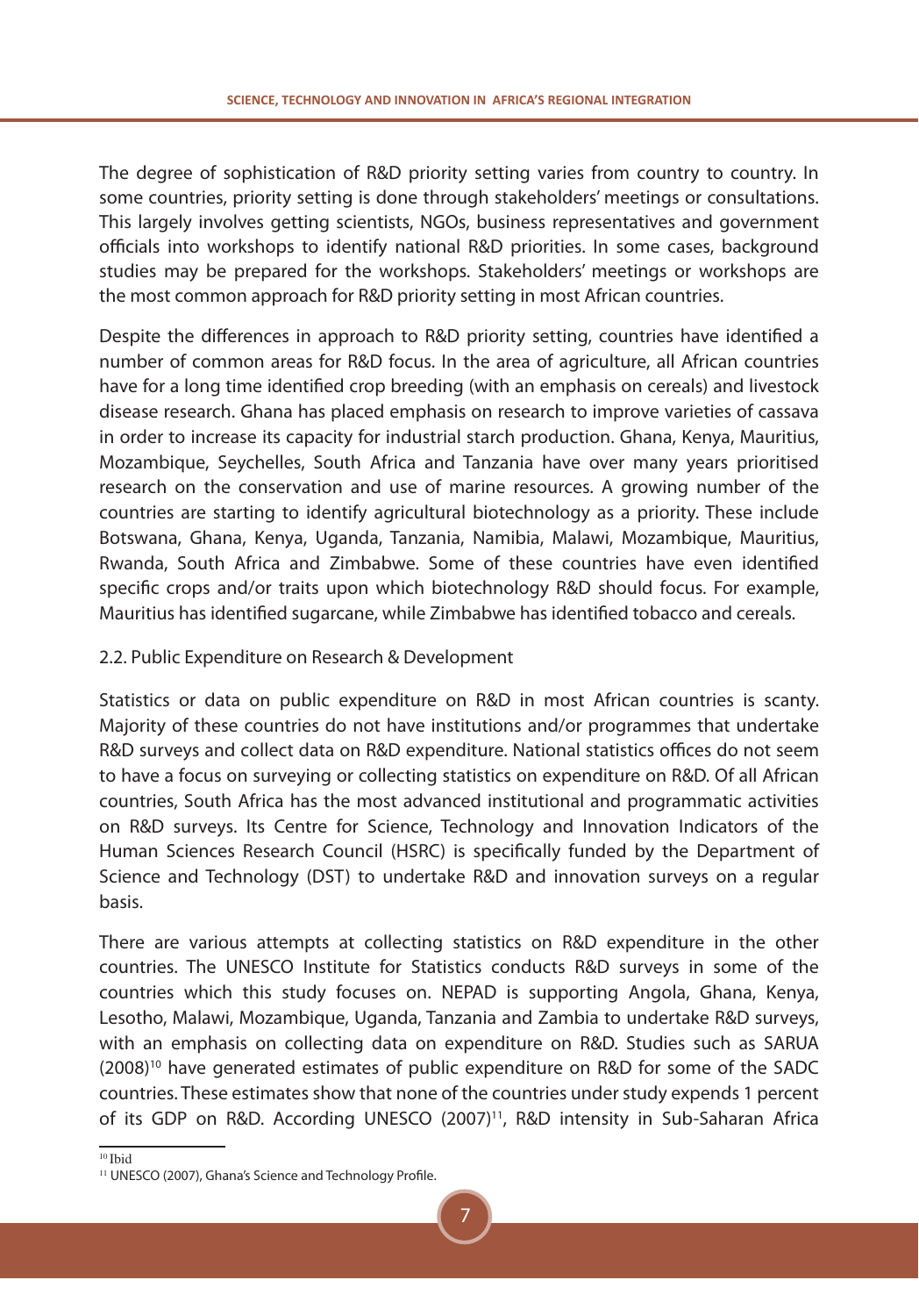(excluding South Africa) is less than 0.3 percent. Table 1 below provides an overview of public R&D expenditure in the 19 Sub-Saharan African countries. It is based on different sources and different years.

| Angola            | N/a             |  |
|-------------------|-----------------|--|
| <b>Botswana</b>   | $0.4\%$ (2005)  |  |
| <b>DRC</b>        | $0.5\%$ (2005)  |  |
| Ghana             | $0.3\%$ (2007)  |  |
| Kenya             | N/a             |  |
| Lesotho           | $0.1\%$ (2004)  |  |
| Madagascar        | $0.2\%$ (2005)  |  |
| Malawi            | N/a             |  |
| <b>Mauritius</b>  | $0.5\%$ (2005)  |  |
| Mozambique        | $0.2\%$ (2002)  |  |
| Namibia           | N/a             |  |
| Rwanda            | N/a             |  |
| <b>Seychelles</b> | $0.4\%$ (2005)  |  |
| South Africa      | $0.9\%$ (2005)  |  |
| Swaziland         | N/a             |  |
| Tanzania          | $0.35\%$ (2005) |  |
| Uganda            | $0.2\%$ (2005)  |  |
| Zambia            | $0.0\%$ (2005)  |  |
| Zimbabwe          | N/a             |  |

Table 1: Public Expenditure on R&D as a Percentage of National GDP

Sources: SARUA (2008), UNESCO (2007) Ghana's Science and Technology Profile; and UNESCO Institute for Statistics http://stats.uis.unesco.org

In comparison to the rest of the world, in 2000, Africa as a whole accounted for less than 1 percent of the world's expenditure on R&D. Asia accounted for 30.5 percent, North America 37.2 percent, Europe 27.2 percent and Latin America and the Caribbean for 2.9 percent of the total world expenditure on R&D.<sup>12</sup> It is important to note that for most African countries, data on public expenditure on R&D is too aggregated to tell us how resources are allocated across R&D areas or much about the relevance, quality and effectiveness of the research projects and activities that get funded. What is clear though is that the limited expenditure on R&D is to a great extent spent on small research projects and staff salaries in the institutions. In many countries, a very small portion of

<sup>12</sup> UNESCO (2004), A Decade of Investment in Research and Development (R&D): 1990 and 2000. *UIS Bulletin on Science and Technology Statistics Issue, No. 1, April 2004.*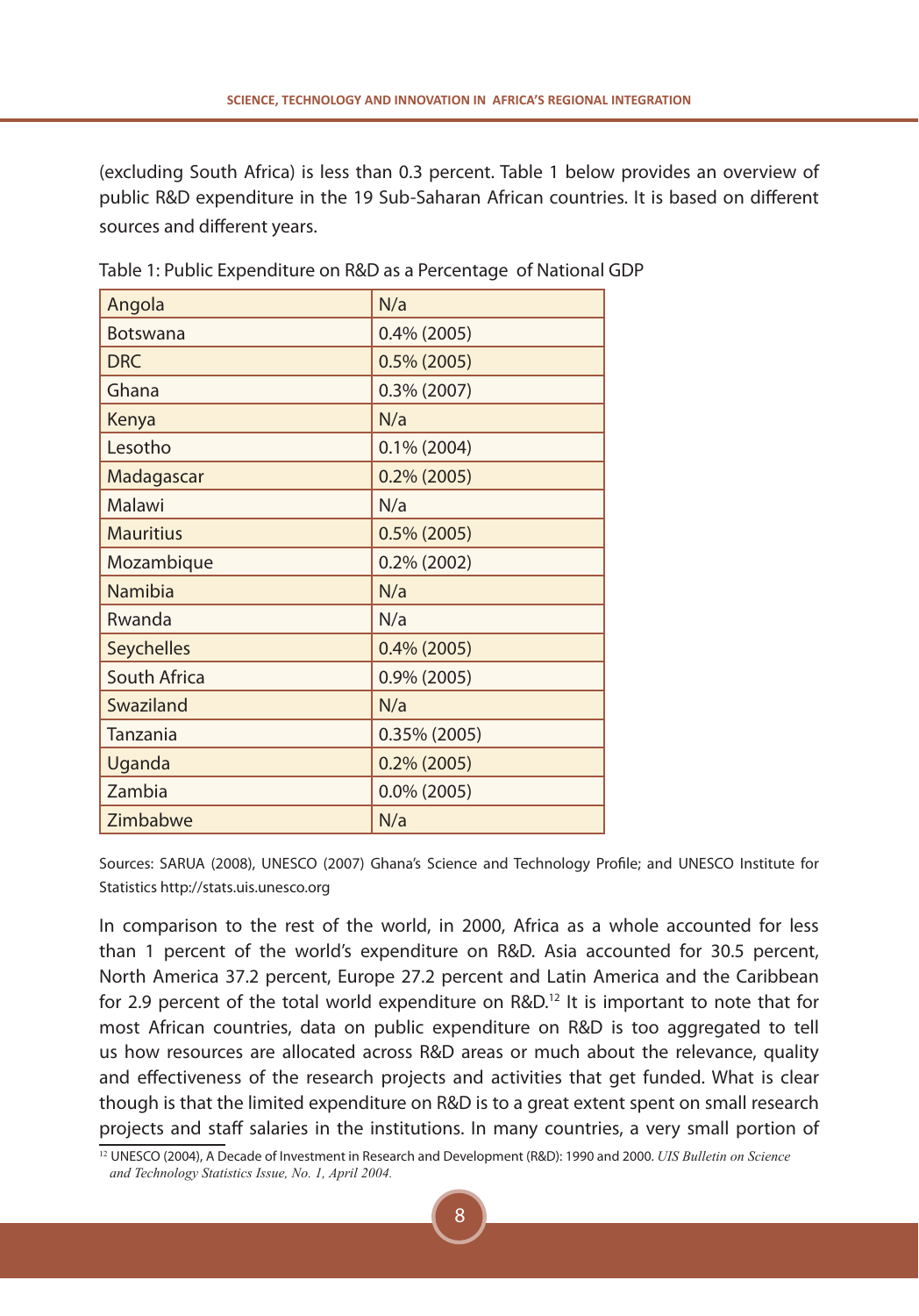the R&D expenditure is directed towards building or improving infrastructure, such as equipping laboratories and buying international journals for libraries.

#### 2.3. Institutional Arrangements for Public Research & Development

Most African countries have created institutions for R&D. Universities and other institutions of higher learning also conduct R&D in addition to their core business of education and training. A baseline study of science and technology conducted for SARUA in 2008 provides a good profile of R&D institutions in 14 SADC countries.13 UNESCO has also commissioned and undertaken surveys that provide profiles of R&D or related institutions in Africa.14 These studies or profiles are mainly regional in coverage and do not discuss specific institutions in the different countries. There have been a number of more detailed specific reviews of some countries' STI systems.15 These reviews show that African countries have various institutional arrangements for STI in general and R&D in particular.

Some countries have concentrated their R&D activities in universities. Examples of such countries are Angola, Botswana, Lesotho, Mauritius, Mozambique, Namibia, and Swaziland. Some countries have sectoral R&D activities concentrated in public research institutes. For example, in Kenya, R&D in the area of health is largely concentrated in the Kenya Medical Research Institute (KEMRI). Other countries (for example South Africa) have R&D efforts spread across universities, public R&D institutions and the private sector. In Ghana, most of the R&D activities are concentrated in the Council for Scientific and Industrial Research (CSIR) and a few other research institutes.

Ghana, Kenya and South Africa have the highest concentration of relatively large public R&D institutions and universities. Ghana has seven public universities three of which specifically focus on scientific R&D. In addition, Ghana has more than 15 research institutes. Kenya has seven public universities (most of them with faculties of science and some related R&D activities) and at least seven public R&D institutes. It hosts headquarters and laboratories of the International Centre for Agroforestry (ICRAF), the International Livestock Research Institute (ILRI) and the International Centre for Insect Physiology and Ecology (ICIPE) as well as several regional research programmes.

South Africa has the highest concentration of R&D institutions and R&D-performing universities in Sub-Saharan Africa. It has seven large science councils with numerous research institutes and 18 public universities of which five are dedicated to scientific

<sup>13</sup> SARUA (2008), supra note 9.

<sup>14</sup> In particular, see UNESCO (2005), supra note 9 and UNESCO (2008), Regional Report on Sub-Saharan Africa: A Study of National Research Systems by Johann Mouton.

<sup>&</sup>lt;sup>15</sup> See for example UNCTAD (2008) 'Science, Technology and Innovation Policy (STIP) Review of Angola'; Mugabe, J., (2008), 'A Review of Ghana's Science, Technology and Innovation System'; and CSIR (2005), 'Botswana National Research, Science and Technology Plan'. Prepared for the Ministry of Communications, Science and Technology, Botswana.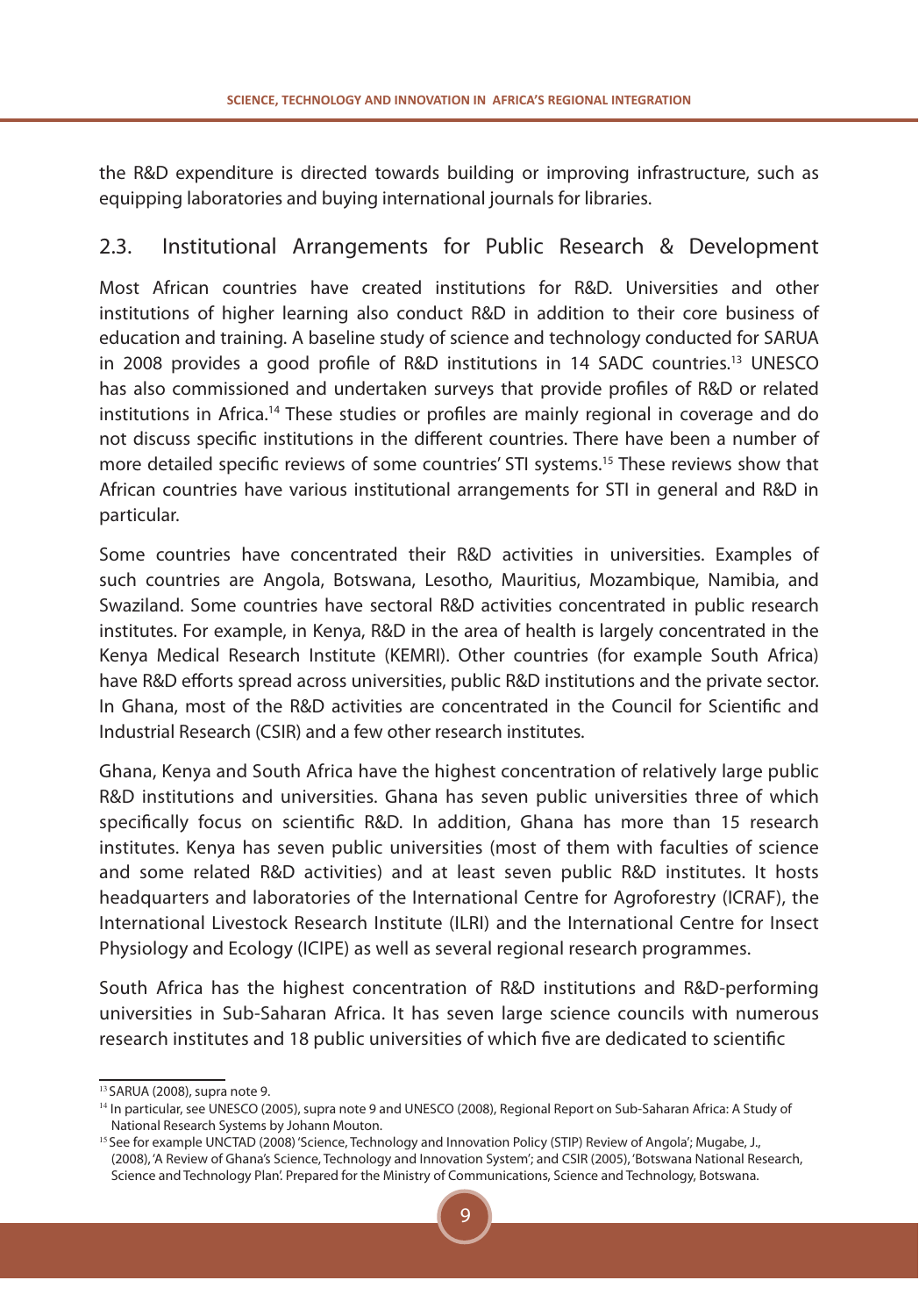research and technology. The country also has specialized national laboratories or facilities that are managed by the National Research Foundation (NRF). It hosts the African-component of the International Centre for Genetic Engineering and Biotechnology (ICEGB), the African Institute for Mathematical Sciences (AIMS) and the Southern Africa Biosciences (SANBio) Hub of NEPAD.

The Global Competitiveness Report 2007<sup>16</sup> ranked 128 countries based on the quality of their scientific institutions. The ranking is based on an executive opinion survey undertaken in 2006. The scoring is 1 to 7; with 1 where there are no scientific institutions and 7 for countries with institutions that are the best in their fields internationally. Generally, Sub-Saharan African countries scored and ranked very low. Of the African countries that this study focuses on, 14 were covered by the opinion survey. South Africa and Kenya are first and second respectively in terms of the quality of their scientific research institutions. Table 2 provides a compilation of the scoring and ranking of 14 African countries based on the quality of their scientific research institutions.

| <b>Country</b>   | Score/7 | <b>Rank/128</b> | Rank in this group of<br><b>African countries</b> |
|------------------|---------|-----------------|---------------------------------------------------|
| Angola           | 2.5     | 122             | 14                                                |
| <b>Botswana</b>  | 3.6     | 75              | $\overline{7}$                                    |
| Kenya            | 4.5     | 31              | $\overline{2}$                                    |
| Lesotho          | 2.8     | 115             | 13                                                |
| Madagascar       | 3.2     | 94              | $\overline{9}$                                    |
| Malawi           | 3.5     | 81              | 8                                                 |
| <b>Mauritius</b> | 3.6     | 71              | $6\phantom{a}$                                    |
| Mozambique       | 3.2     | 97              | 10                                                |
| Namibia          | 3.0     | 105             | 12                                                |
| South Africa     | 4.8     | 25              | 1                                                 |
| <b>Tanzania</b>  | 4.2     | 40              | $\mathbf{3}$                                      |
| Uganda           | 4.3     | 34              | $\overline{4}$                                    |
| Zambia           | 3.0     | 104             | 11                                                |
| Zimbabwe         | 3.8     | 59              | 5                                                 |

Table 2: Global Competitiveness Executive Opinion Survey of the Quality of Scientific Research Institutions

Sources: World Economic Forum (2007), The Global Competitiveness Report 2006-2007

<sup>16</sup> World Economic Forum (2007), *The Global Competitiveness Report 2006-2007*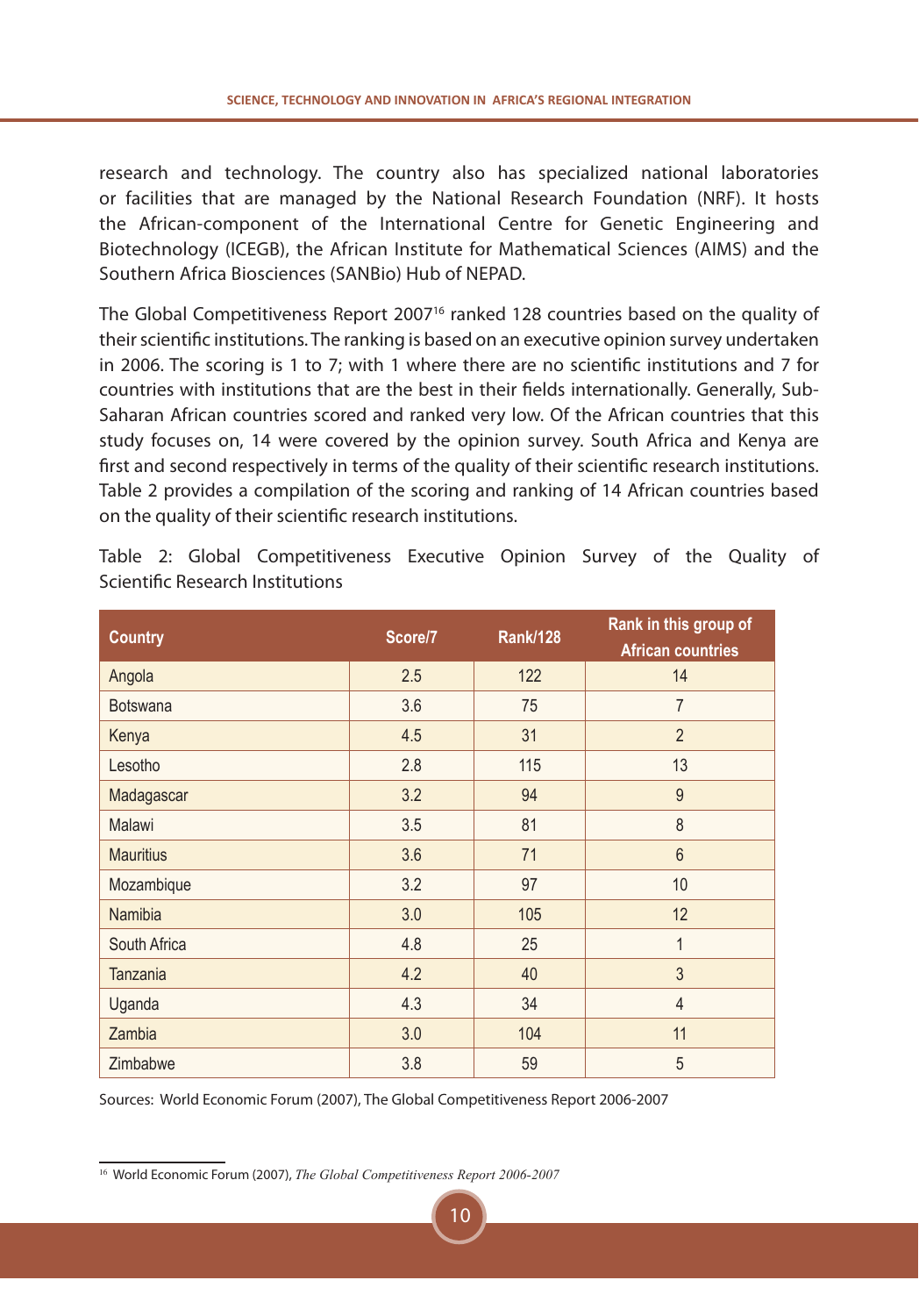The state of R&D infrastructure in African institutions of science and technology training, mainly universities, was reviewed in a UNESCO 2005 report.17 The report's main findings include the following: only a few universities in Africa are in a position to boast of quality scientific journals in their libraries; few university staff have access to computers in their offices (even in computer science departments); many of the libraries in African universities do not have computers and are not computerized; and in old universities the age of equipment is about a quarter of a century old. The report establishes that engineering schools or university institutes are the ones most lacking in equipment compared to those for basic sciences. Its overall conclusion is: "the reported average age of laboratory equipment is too high (11.6 years for basic sciences and 15.8 years for engineering sciences). Significant changes in laboratory technology have occurred in the last 10 years. Hence African institutions are clearly lagging behind their counterparts in other continents in the areas of experimental science. "18

#### 2.4. Policy Instruments for Research & Development

African countries have different policy instruments for promoting scientific research. A growing number of countries use explicit policies written in science and technology specific policy and legal documents or frameworks to govern R&D activities. These tend to be articulated in legislation e.g. Kenya has a Science and Technology Act of 1977 (amended in 1980), plans and strategies, such as Botswana's National Research, Science and Technology Plan of 2005 and Mozambique's 2005 Science, Technology and Innovation Strategy and in white papers, such as South Africa's Science and Technology White Paper of 1996.

Some countries have multiple policy framework documents. For example, in addition to the 2005 National Research, Science and Technology Plan, Botswana has the Science and Technology Policy of 1998. Uganda has recently adopted a new National Science, Technology and Innovation policy in addition to other sectoral specific policies. South Africa has the National Research and Development Strategy of 2002, and the Ten-Year Innovation Plan of 2007 in addition to the white paper. Angola, Democratic Republic of Congo, Madagascar, Mauritius, Seychelles and Swaziland do not have science and technology specific policy frameworks but have explicit policies scattered in sectoral policy documents such as national plans for agriculture, national health policy, energy plans and strategies, ICT plans, etc.

Trade and industrial policy documents, annual national budget statements, investment policies and legislation, and intellectual property protection legislation also tend to contain explicit policies for R&D in most of the countries. All African countries' agricultural plans include policies for promoting R&D. Countries such as Botswana,

<sup>17</sup> UNESCO (2005), supra note 9.

<sup>18</sup> Ibid, p.54*.*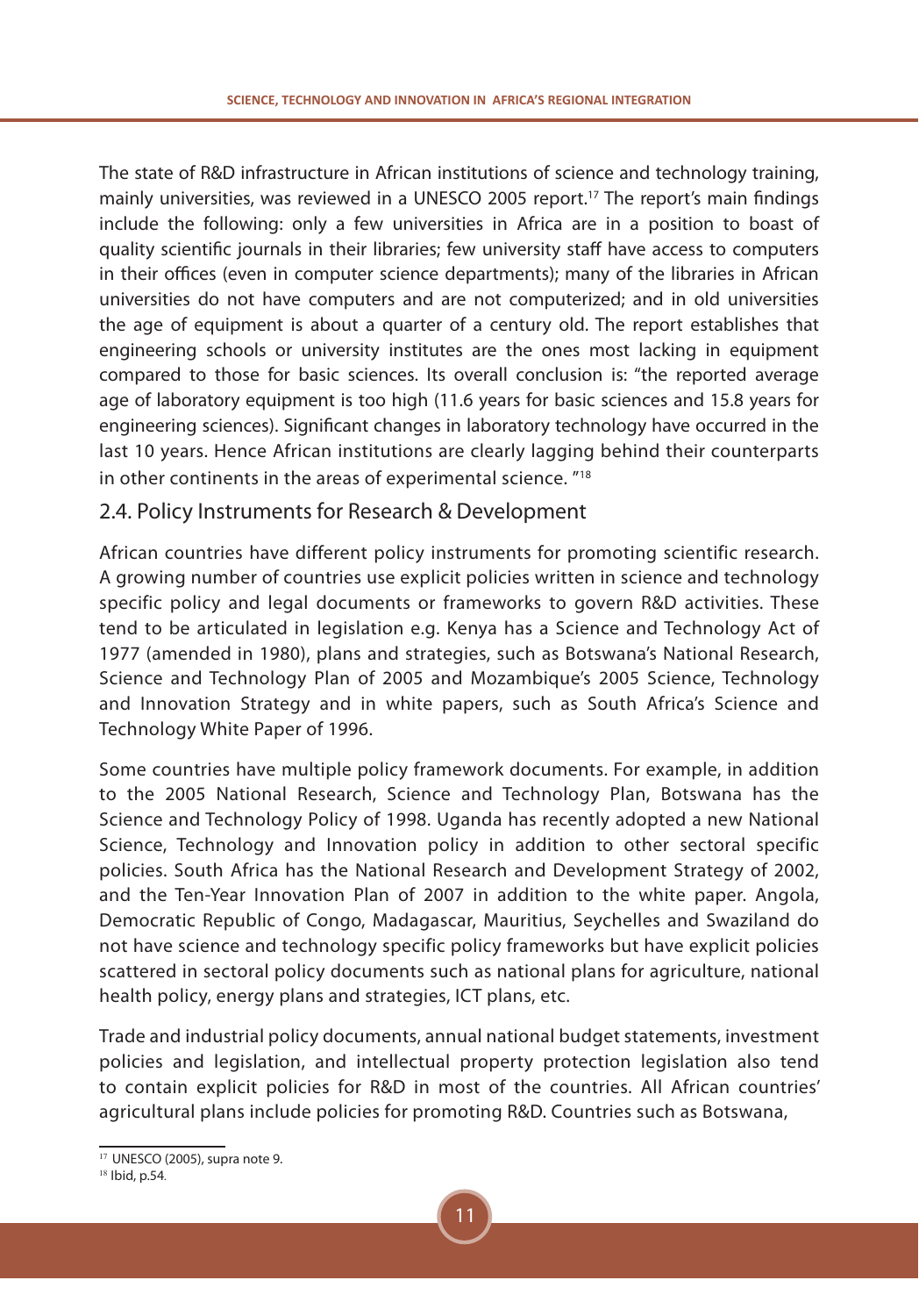Ghana, Kenya, Mozambique, Namibia, Mauritius, Seychelles and South Africa have measures for promoting R&D in their ICT plans.

There are similarities among the science and technology specific policy frameworks of the different African countries. All of them put emphasis on strengthening national public R&D institutions by improving infrastructure, improving coordination of institutions, building and/or strengthening collaborations between public R&D institutions with private companies, increasing investments in R&D, promoting science and technology education and raising public awareness, and increasing and retaining numbers of scientists and engineers. Some of the policy and legal frameworks (such as Kenya's Science and Technology Act as amended in 1980 and Tanzania's Science and Technology Act of 1986) create institutions for coordinating science and technology and committees to provide leadership in specific fields of R&D.

African countries can also rely on a wide range of implicit policies to promote R&D and science and technology in general. These include tax regulations, customs and excise duties, immigration laws, fiscal policies, foreign affairs policies, industrial policies, health regulations, environmental impact regulations, and import and export regulations. There is no systematic review or assessment of how well African countries use implicit policies to promote R&D. A case-based review of the use of implicit policies may be useful to inform efforts aimed at integrating science and technology considerations into national economic policy frameworks. It may also be helpful in informing the reform or development of science and technology policies and legal frameworks.

Some of the countries have begun national processes to develop explicit science, technology and innovation policy frameworks. Angola's government has been working with UNCTAD to review its implicit policies and institutional landscape in order to identify gaps. In 2006, Swaziland was supported by UNESCO to hold national stakeholders' consultations to identify R&D priorities and establish a science and technology policymaking process. Ghana (since 2004) and Kenya (since 1998) have been investing in various studies and events to review and reform their STI policies.

#### 2.5. Technological Readiness and Innovation Capacity

Several indices have been developed to measure and provide some assessment of countries' technological status and performance. These include the Technology Achievement Index (TAI) used in the United Nations Development Program (UNDP)'s Human Development Report 2001, the Industrial-Cum-Technological Advance Index (ITA) used by UNIDO's Industrial Development Report 2005, and Technological Readiness (TR) used by the World Economic Forum in the Global Competitiveness reports 2006-2007 and 2008-2009. TAI focuses on a country's innovative capacity. It is used to measure a country's ability to create new products and processes through R&D, and use new and old technologies to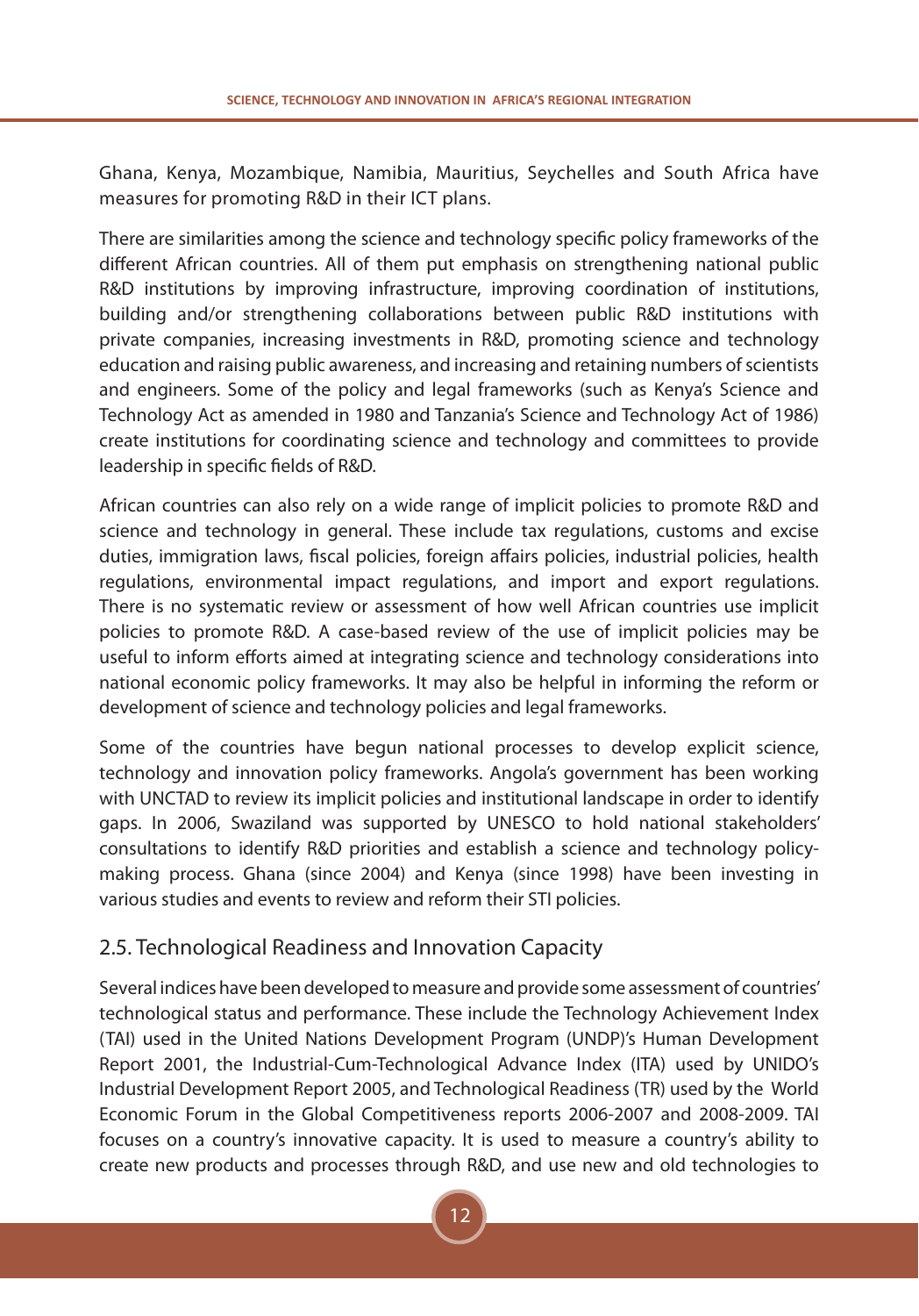increase economic productivity.19

According to the Human Development Report 2001 TAI ranking, the Organization for Economic Cooperation and Development (OECD) countries and a few developing countries are the main source of new technologies. OECD countries accounted for 86 percent of patent applications in 1998 and 85 percent of scientific and technical journal articles published worldwide.<sup>20</sup> African countries are not significant sources of technological innovations. They are not really engaged in the creation of technology. South Africa is the innovation hub in Africa. The UNDP Human Development Report 2001 ranked South Africa 39 out of 72 countries. It is one of the dynamic adopters of technology. Other countries are technologically marginalized. Zimbabwe was ranked 59, Ghana 67, Kenya 68, Mozambique 72, and the rest of the African countries are in the category of "others."21

TR "measures the ability with which an economy adopts existing technologies to enhance the productivity of its industries." $22$  It is an assessment of a country's preparedness to procure, absorb and use technology. Technological readiness is determined based on factors such as firm-level technology absorption, laws relating to information and communication technologies, FDI and technology transfer, personal computers per 100 inhabitants, and internet users and mobile phone subscribers. It is separate from innovation capacity, which is about the ability of a country to expand the frontiers of knowledge and create new technology.

Technological innovation is important for countries with diminishing possibilities of adopting and using existing technologies. In these circumstances, firms cannot increase their productivity by relying on or using existing technologies or by merely undertaking incremental innovations. They must push the frontiers of knowledge and create cuttingedge products and processes in order to be competitive. The Global Competitiveness Report 2008-2009 ranked the countries' competitiveness based on TR and innovative capacities. Most Sub-Saharan African countries are ranked very low. They have low levels of TR and innovative capacities. South Africa and Kenya are ranked 36 and 50 respectively out of 134 countries based on innovative capacity factors. In terms of TR, Kenya is ranked 93 and South Africa is ranked 49.

African countries are exposed to a wide range of technologies. These are embedded in foreign products. The share of imported high technology products in Sub-Saharan Africa has risen in the past decade or so. Between 2000 and 2004, high technology imports accounted for 4.5 percent of Sub-Saharan Africa's GDP having risen from 3.2 percent for

<sup>19</sup> UNDP (2001), *Human Development Report 2001: Making New Technologies Work for Human Development*. United Nations Development Programme, New York.

 $20$  Ibid.

 $21$  Ibid.

<sup>22</sup> World Economic Forum (2008), *Global Competitiveness Report 2008-2009*, The World Economic Forum, Geneva, p.5.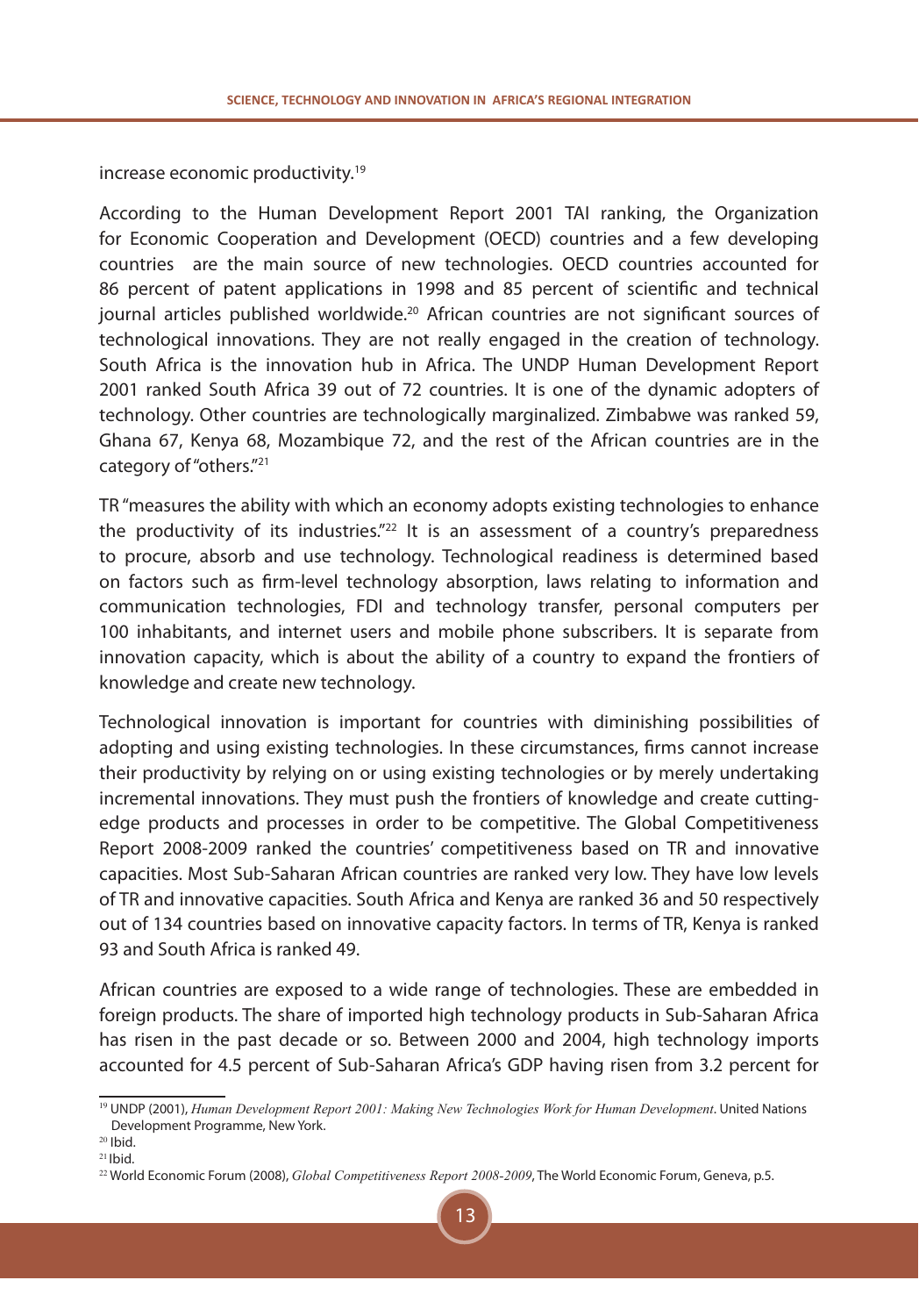the period 1994-1996. "Mauritius and South Africa import the most high-tech goods relative to the size of their economies, between 6 and 8 percent of GDP in any given year, while Somalia imports the least i.e. less than 1 percent of GDP."<sup>23</sup> However, most of the countries are not technologically ready to adopt, adapt and successfully apply the technologies in their economies. The explanations for this include low levels of education, lack of policies that deliberately promote technology diffusion and adaptation, and poor infrastructure.

#### 2.6. Technology Support and Regulatory Agencies

Standards, quality and metrology institutions are an important part of national systems of innovation. They are an aspect of technological infrastructure. These institutions support R&D and technological innovation. Some of the 19 Sub-Saharan African countries which this study focuses on have such institutions. Examples include Instituto Angolano Di Normailizacaoe Qualidade of Angola, Botswana Bureau of Standards, the Ghana Standards Board, the Kenya Bureau of Standards (KBS), Malawi Bureau of Standards, Mauritius Standards Bureau, National Institute for Standardization and Quality of Mozambique, Rwanda Bureau of Standards, Standards Authority of South Africa, National Metrology Institute of South Africa, Seychelles Bureau of Standards, Uganda National Bureau of Standards (UNBS), Tanzania Bureau of Standards, and Zambia Bureau of Standards. These institutions are supposed to have laboratories for metrology and technical standards assessments.

The quality of these institutions' infrastructure varies from one country to another. The Ghana Standards Board has relatively good laboratories for food standards testing. They have been accredited or certified by the European Union (EU), so that now Ghana can export fish to Europe. Two laboratories of the Kenya Bureau of Standards have been accredited by German calibration services. However, in some of the countries the standards and metrology institutions are weak. For example, UNBS is under-funded and lacks appropriate modern physical facilities.<sup>24</sup> Generally, most metrology, quality and standards institutions in Africa are under-resourced. Many of them rely on revenue from sale of services such as calibration and metrology. In most of the African countries, STI policies do not treat these institutions as important actors in R&D and innovation activities.

In addition to the technology support institutions, the countries under study have regulatory agencies that deal with FDI, technology procurement and licensing, environmental impact assessment, registration of new companies, biosafety,

<sup>23</sup>World Bank (2008), *Global Economic Prospects 2008*: Technology Diffusion in the Developing World, p. 112.

<sup>24</sup>UNCTAD (2003), *Africa's Technology Gap*. United Nations Conference on Trade and Development, Geneva.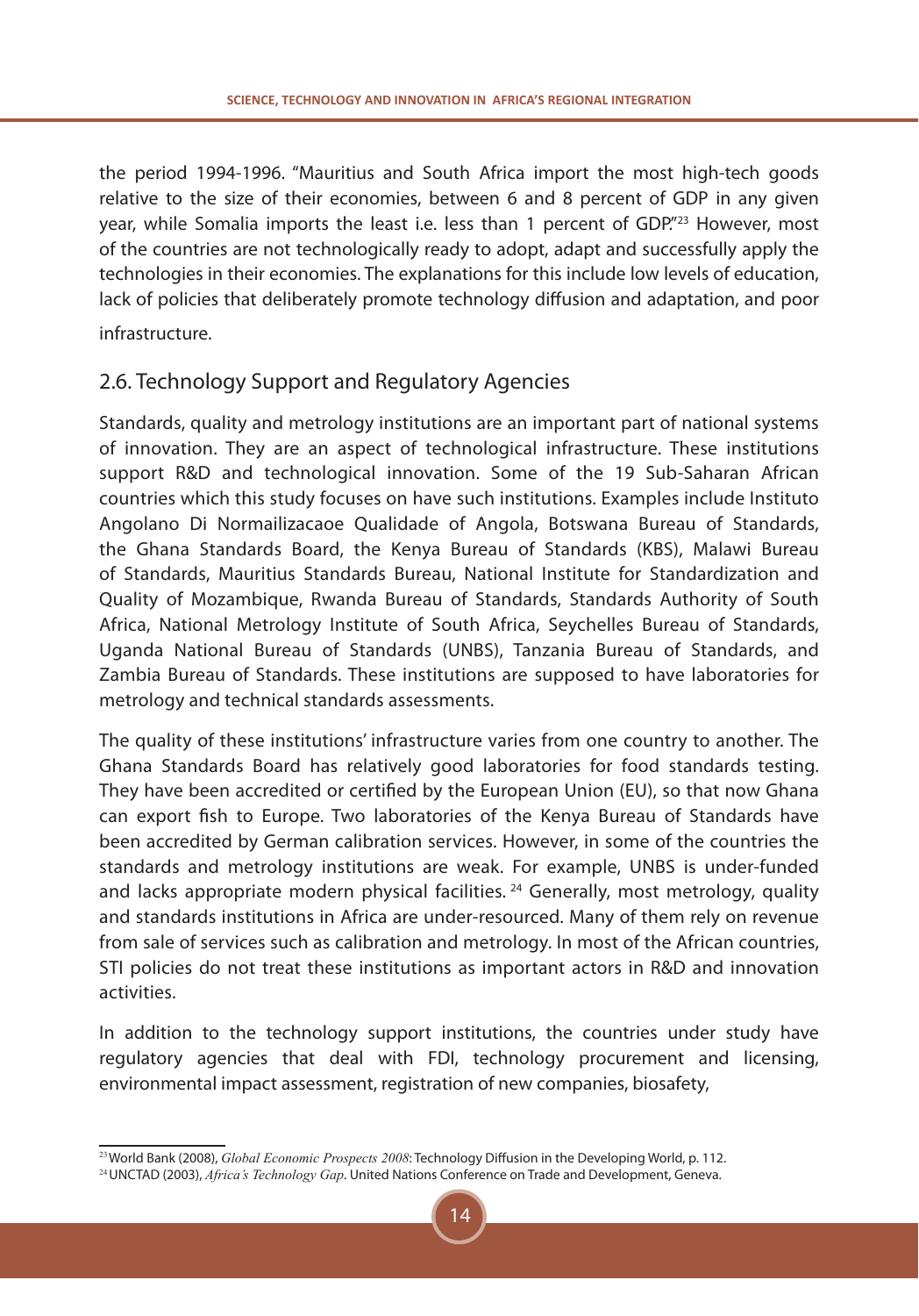clinical trials, registration of drugs and medicines and export processing zones, among many other aspects of economic activity. Regulatory agencies are an important part of national systems of innovation as many of them determine the types of technology a country gets exposed to. They can promote or hinder the procurement and diffusion of new technologies. For example, agencies for biosafety are critical in determining whether a country invests in modern biotechnology, and particularly whether it adopts products that may not be widely accepted as safe. There is need to carefully examine the role of regulatory agencies in building national systems of innovation in Africa. In many African countries, these agencies' mandates should be redefined to explicitly include promotion of technological innovation.

#### 2.7. Institutional Arrangements for Financing Technological

#### Innovation

Financial capital is critical in the promotion of technological innovation. It is important in the development of firms, particularly start-ups, which are the locus of innovation. Research and training institutions also require financial resources to be able to test their ideas, work with firms to commercialize research results, and generally turn their ideas into products and services. It can be argued that the lack of financial capital is one of the main barriers to technological innovation in Africa in general and in African countries in particular. Most African countries rely on a narrow range of institutional arrangements to finance innovation activities. They do not have institutions dedicated to funding commercialization of research findings, technology prospecting and diffusion, or even funding activities aimed at testing technologies.

Funding instruments such as venture capital are either underdeveloped or nonexistent in many of the countries. In most of the African countries, venture capital, tax relief and other instruments are not available to universities, Small and Medium Enterprises (SMEs) or R&D institutions. Private equity industry, commercial and development banks, microfinance institutions, private foundations, and even many bilateral and multilateral donors have not given attention to providing financial resources for technological innovation. Africa has few start-up firms in fields such as biotechnology and energy technology development. Early stage investment in such areas is often unattractive to banks, microfinance institutions and private foundations because it frequently involves higher risks: young companies often start off with business models that have not been proven and possess fewer tangible assets, and companies in such fields as biotechnology and life sciences generally take longer to develop.

Many African governments are increasingly recognizing that without the development of firms or companies that engage in innovation and without financial capital for commercializing new ideas from R&D institutions, their current meagre investments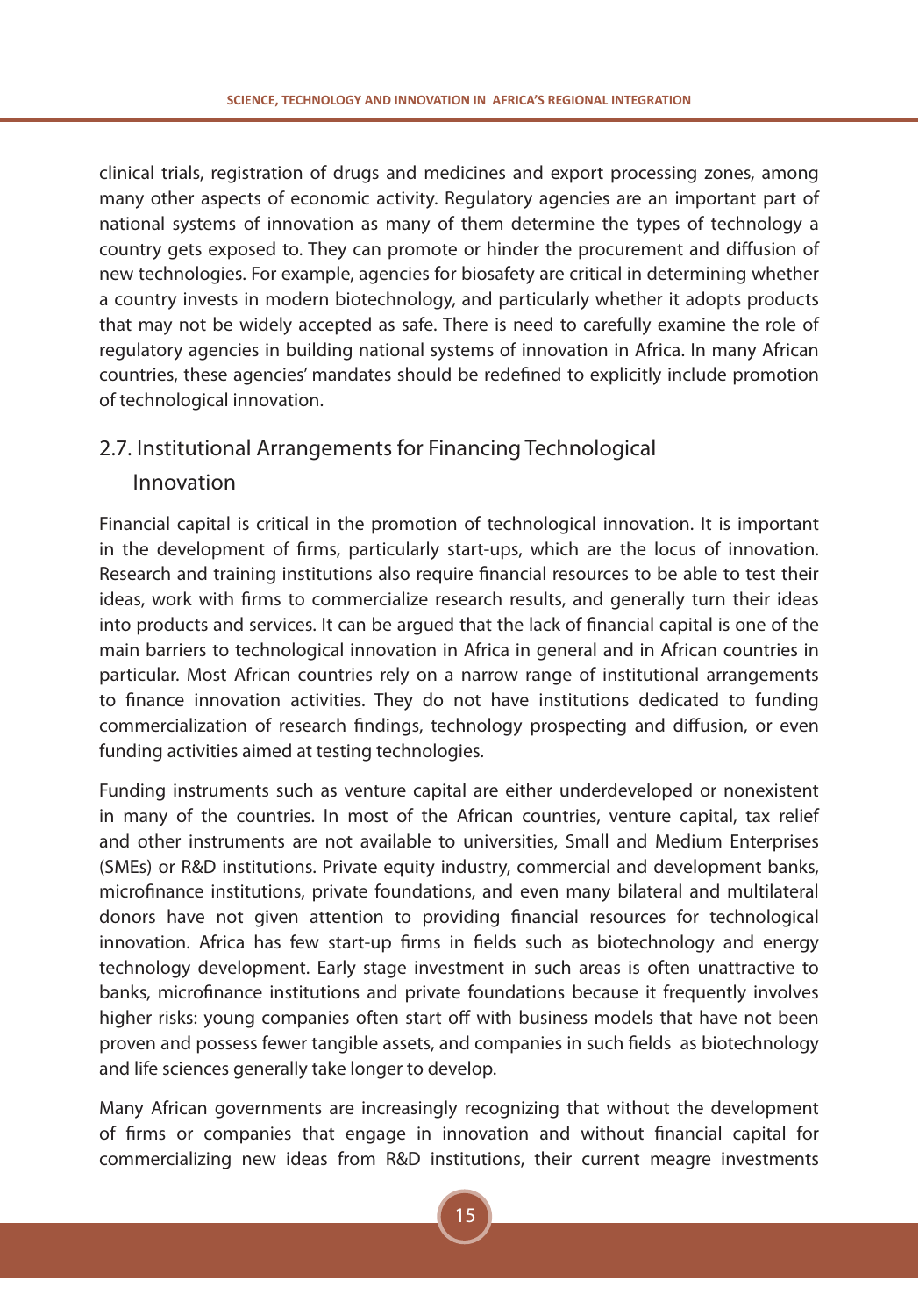in R&D will not contribute to technological development and economic growth. This recognition is articulated in some of the recent science and technology policies of countries such as Botswana, Ghana, Rwanda, Kenya, Mozambique, and South Africa. There is recognition of the need to develop a diverse range of financial instruments and funding institutions for innovation. In the past five years or so, some of the countries have established new public institutions for funding technological innovation. These include Botswana which established the Botswana Research, Science and Technology Investment Agency in 2006/7, South Africa which established the Innovation Fund and THRIP, which is administered by the NRF, Uganda which established the National Innovation Fund and Zimbabwe which established the Innovation Commercialization Fund.

Some countries have proposed or are creating such institutions. South Africa is currently creating another agency—the Technology Innovation Agency--which will have sole responsibility for funding and promoting technological innovation. Ghana and Kenya have launched efforts to establish new institutions for funding innovation. Both countries are establishing endowment funds for scientific research and technological innovation. The challenge for these countries is to ensure that adequate financial resources are available from national budgets or treasuries to build and sustain the endowment funds or agencies and to make sure that resources are allocated to innovation activities rather than locking or devoting most resources to scientific research. Countries will need to make good choices in order to balance funding allocations for scientific research versus investing in technological innovation activities such as promoting the creation of innovative firms or companies.

In addition to the current efforts of many African governments, some development banks are starting to focus more on supporting innovation creation and diffusion through companies. For example in Ghana, the Presidential Special Initiatives (PSI) was established five years ago to enable the Ministry of Trade, Industry, Private Sector Development and Presidential Special Initiatives to promote the emergence and growth of companies that work to add value to the country's cassava, cocoa and other natural resources. Specifically, the government is funding a number of companies to produce and export industrial starch from cassava. In South Africa, the Industrial Development Corporation (IDC) is engaged in funding start-up companies some of them linked to universities and the research councils.

In sum, national systems of innovation in Africa vary from country to country. Each system has its peculiarities that are largely based on national macroeconomic conditions, political histories and culture, resource endowments, stage of economic and technological development, and social systems and capabilities. Generally, African countries can be grouped into three categories based on the content, dynamism and capacities of their national systems of innovation. The first group is that of leading countries with well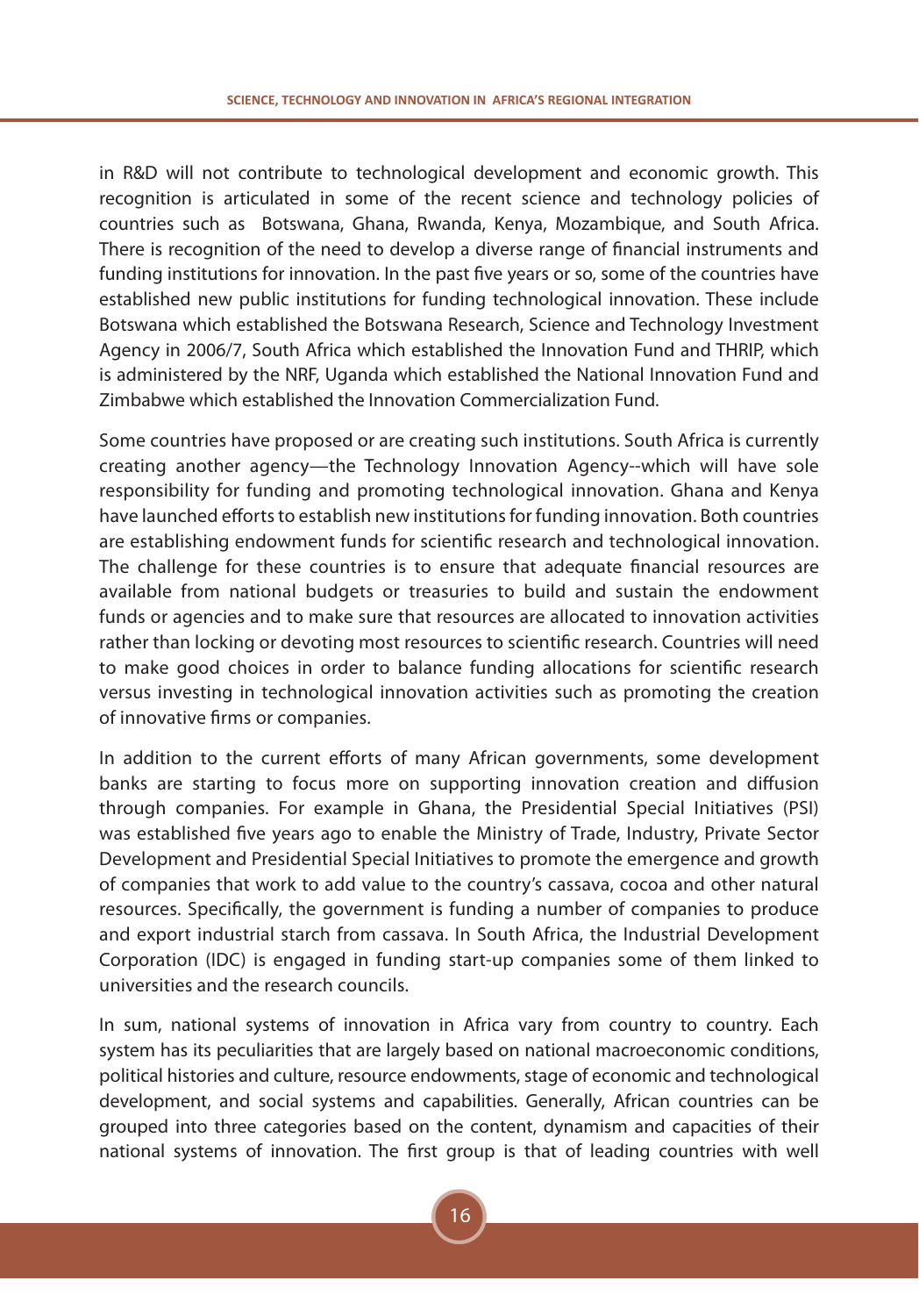established and relatively high quality research institutions, high level of technological readiness, explicit innovation policies, and agencies for funding innovation. The private sector is involved in funding R&D and collaborations between universities and industry are nurtured. South Africa is the only country in this group.

The second group is that of potential leaders. In this category are countries with low levels of technological readiness, research institutions that are weak but are being strengthened, science and technology policy regimes exist, there are processes to formulate explicit innovation policies, agencies for funding R&D have been or are being established, the private sector is weak and is not funding R&D and there are weak links between universities and industry. In this category are Botswana, Ghana, Kenya, Malawi, Mauritius, Madagascar, Rwanda, Seychelles, Uganda, Tanzania and Zambia. The level of technological readiness and innovation capacities of these countries are below that of middle-income economies.

The third group is that of countries with very poor research institutions. They have no STI policy regimes. STI institutions are few and weak, university-industry collaborations are non-existent, funding for R&D is too little, and the private sector is small and not participating in R&D. Countries in this group include Angola and Swaziland.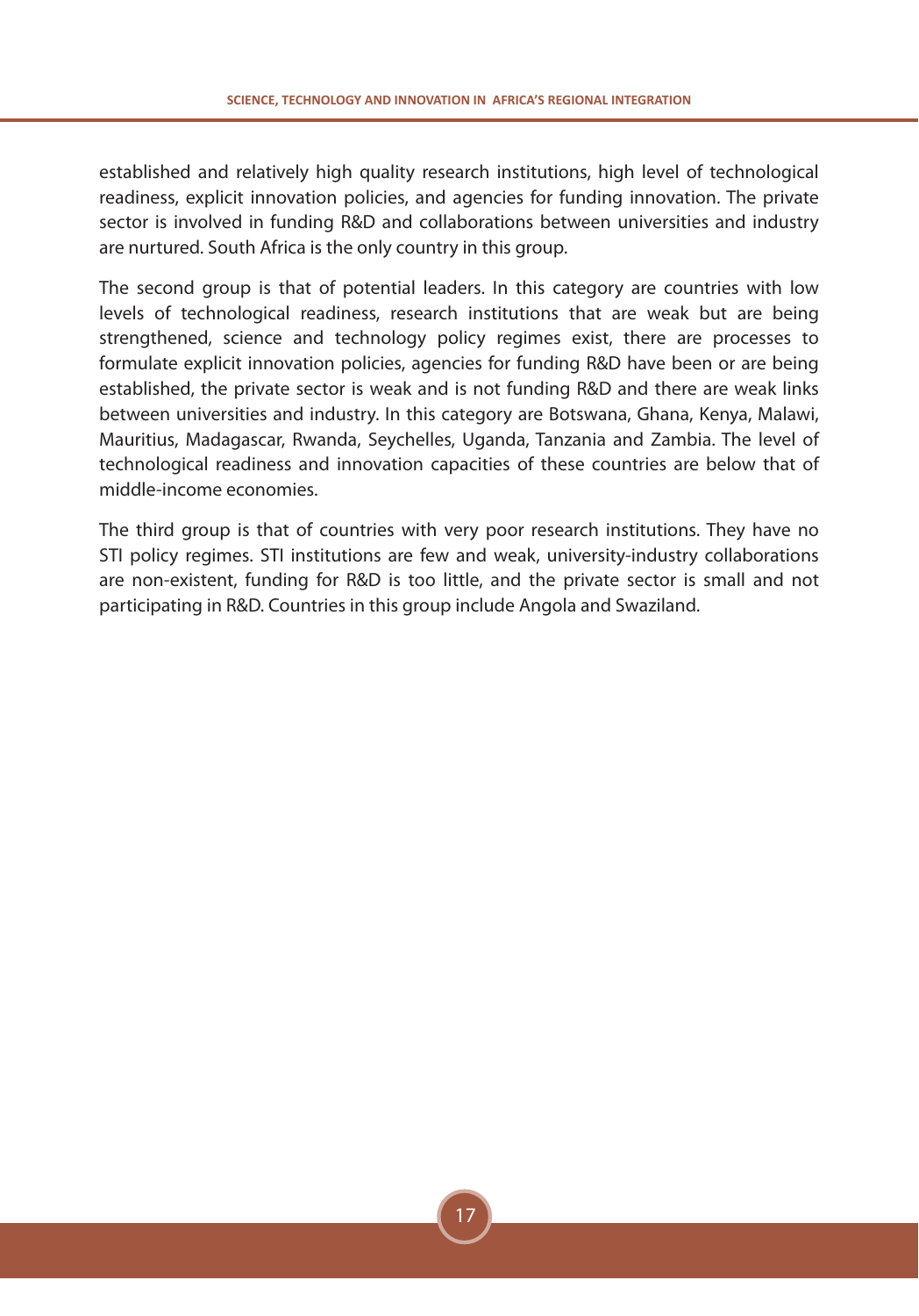## 3. REGIONAL AND INTERNATIONAL INITIATIVES

#### 3.1 Science, Technology and Innovation in Regional Economic **Treaties**

The past decade has witnessed renewed focus on the economic and political integration of Africa. African leaders and the international community have put more emphasis on building and strengthening regional economic communities and trading blocs in Africa. As a result, African countries have adopted a large number of regional cooperation and integration schemes. There are now more than 20 regional agreements concerning cooperation and economic integration at sub-regional and continental levels in Africa. They range from those that are aimed at promoting limited cooperation among neighbouring countries in specific areas of political and economic development, to the creation of a continental African Common Market. A common feature of these agreements is their explicit recognition of the role of STI in regional economic integration and development. Some of the agreements recognize that regional integration is being driven by advances in transport, ICTs, as well as in policy and politics. This is evident in the increasing transboundary movement of information, skills, finance and products across regions. There is also increasing intra-regional FDI flows in Africa, particularly in SADC and EAC regions.

African countries are now putting more emphasis on the need for bilateral and multilateral science and technology cooperation. Provisions for promoting science and technology cooperation are increasingly being written into bilateral and regional economic and trade agreements. At the continental level, measures for promoting science and technology cooperation can be found in the 2000 Constitutive Act of the AU. Article 13(i) of the Constitutive Act provides inter alia that the Executive Council of the AU shall coordinate and make decisions on policies in the areas of science and technology that are of common interest to the member states. Article 14(d) establishes a specialized committee (i.e. Committee on Industry, Science and Technology, Energy, Natural Resources and Environment) to deal with issues of science and technology among others. The Committee's functions include preparing AU projects and programmes dedicated to STI.

At the regional level, the Declaration and Treaty establishing SADC has provisions for promoting cooperation in the field of science and technology. Article 21(d) makes explicit reference to SADC member countries cooperating in science and technology as one of the major areas necessary for fostering regional development and integration. SADC's Protocol on Education and Training, ratified by at least eight countries, aims at promoting the development of a common science and technology policy, establishing joint research facilities and regional centres of excellence, and facilitating the movement of scientists in SADC countries. The EAC Treaty also contains several provisions on science and technology. Articles 5, 80 and 103 are explicit on the role of cooperation in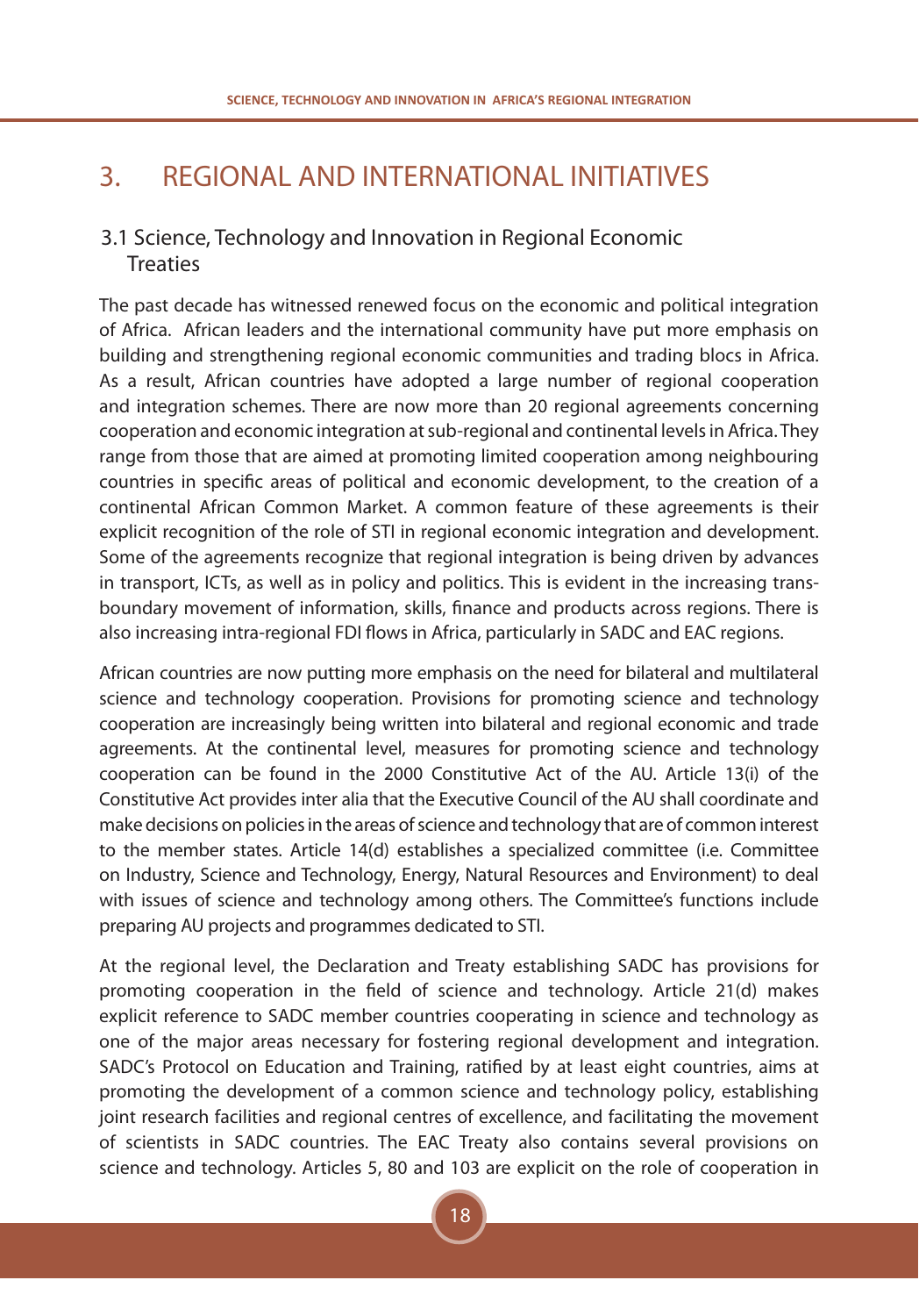fostering the sub-region's scientific and technological development. In particular, Article 80(e) provides that the EAC shall "promote industrial research and development and the transfer, acquisition, adaptation and development of modern technology, training, management and consultancy services through the establishment of joint industrial institutions and other infrastructural facilities." In Article 103, member states commit themselves to "promote cooperation in the development of science and technology within the Community through: (a) the joint establishment and support of scientific and technological research and of institutions in the various disciplines of science and technology; (b) the creation of a conducive environment for the promotion of science and technology within the Community...and (i) the harmonisation of policies on commercialisation of technologies and promotion and protection of intellectual property rights." The Treaty establishing ECOWAS also has provisions on promoting cooperation in the area of STI. Article 3 of this Treaty outlines "harmonization and co-ordination of national policies and the promotion of integration programmes, projects and activities, particularly in food, agriculture and natural resources, ...science, technology..."

Similar provisions are found in the treaty creating the Common Market for Eastern and Southern African (COMESA). Article 100(d) calls on member countries to cooperate to promote "industrial research and development, the transfer, adaptation and development of technology, training, management and consultancy services through the establishment of joint industrial support institutions and other infrastructural facilities." The treaty also aims at promoting cooperation in the creation of an enabling environment for foreign, cross-border and domestic investment, including the joint promotion of research and adaptation of science, technology and innovation for development.

In summary, African regional economic and trade treaties recognize the importance of STI in promoting regional integration and development. The integration of these considerations into regional agreements is informed by the understanding that individual African countries' economies are small and unable to marshal scientific and technological resources for development. Many countries are poorly endowed with the human, physical and financial resources necessary to develop and harness knowledge and innovation for economic change and growth. Cooperation in STI is thus necessary to enable the countries to pool and share their scarce resources such as R&D infrastructure and skilled human resources.

With such cooperation, groups of countries are able to exploit economies of scale to undertake R&D and invest in technological innovation. Regional cooperation in STI is also important for collective technological learning and peer influence among the countries. Countries with weak and underdeveloped systems of innovation are able to learn from those that have better developed systems. They can share information and experiences on what works better in terms of designing and implementing STI policies; how to better organize their R&D institutions; and other aspects of governing STI.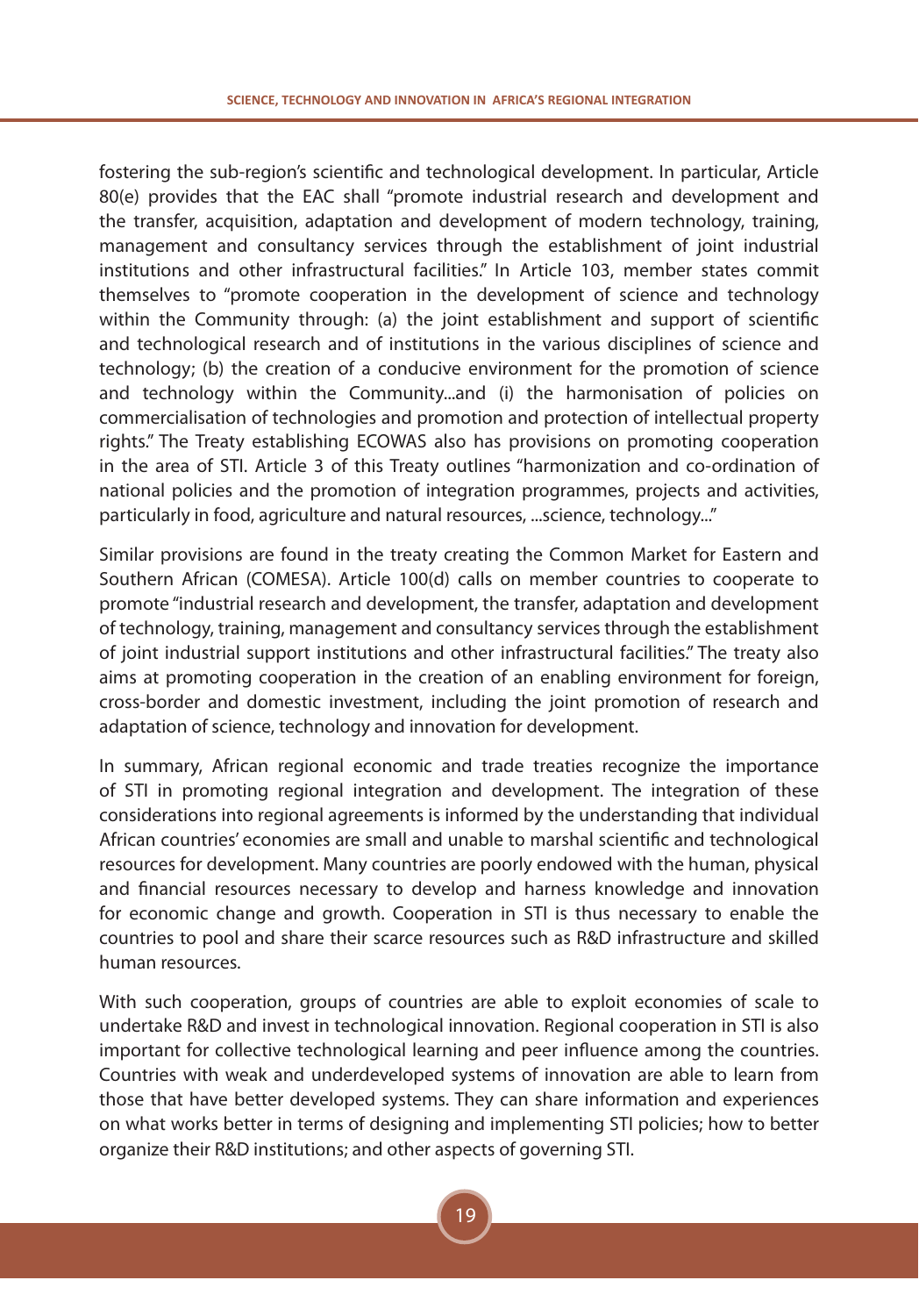### 3.2. Regional and International Institutions and Initiatives

To actualize or turn provisions of the regional treaties into concrete actions, countries must develop and implement programmatic activities. To do this, they require dedicated capable institutions. There must also be commitment and active engagement by the countries' political leaders, scientists, private sector, and the general public if STI cooperation is to work. Commitment and provision of adequate financial resources on a predictable basis is also crucial for the success of any regional STI cooperation initiative.

#### 3.2.1. Initiatives of the East African Community

EAC countries have increased their cooperation in STI in the past decade. Since the mid-1990s, government officials, scientists and political leaders have held a series of workshops and conferences to promote cooperation in R&D and technological innovation. One of the main outputs of these meetings is the EAC Science, Technology and Innovation Protocol that was adopted in 2007. The Protocol is a framework for promoting cooperation in STI. It covers a wide range of objectives and measures including promoting the development, transfer and application of science and technology in member states, encouraging and facilitating the pooling of resources for R&D, promoting common R&D and innovation surveys, harmonizing policies and regulations for biotechnology and ICTs, and encouraging mobility of scientists and engineers in the region.

#### 3.2.2. Efforts of the African Union and NEPAD

Under the auspices of the AU and NEPAD, in 2005, African countries designed and adopted Africa's Science and Technology Consolidated Plan of Action (now commonly referred to as the CPA). The CPA contains programmes for research in the areas of biotechnology, biodiversity and indigenous knowledge, water, energy, ICTs, drought and desertification, mathematical sciences, manufacturing, material sciences, laser and postharvesting technologies, and space science. It also has programmes for improving the quality of STI policies and the establishment of science and innovation parks. The CPA was endorsed by African Heads of State and Government at the AU Summit in January 2006. Since then, the AU Commission and NEPAD Office of Science and Technology have used various means and processes to promote its implementation. NEPAD has established a number of networks of centres to implement specific research projects. These include the African Biosciences Initiative (ABI), AIMS, the African Laser Centre (ALC) and the African Science, Technology and Innovation Indicators Initiative (ASTII).

ABI is a network of centres dedicated to scientific research in biosciences in order to increase agricultural production, develop treatment for opportunistic infections associated with HIV/AIDS and conserve biological diversity. The initiative is largely focused on improving infrastructure for scientific research by upgrading laboratories at ILRI as the hub for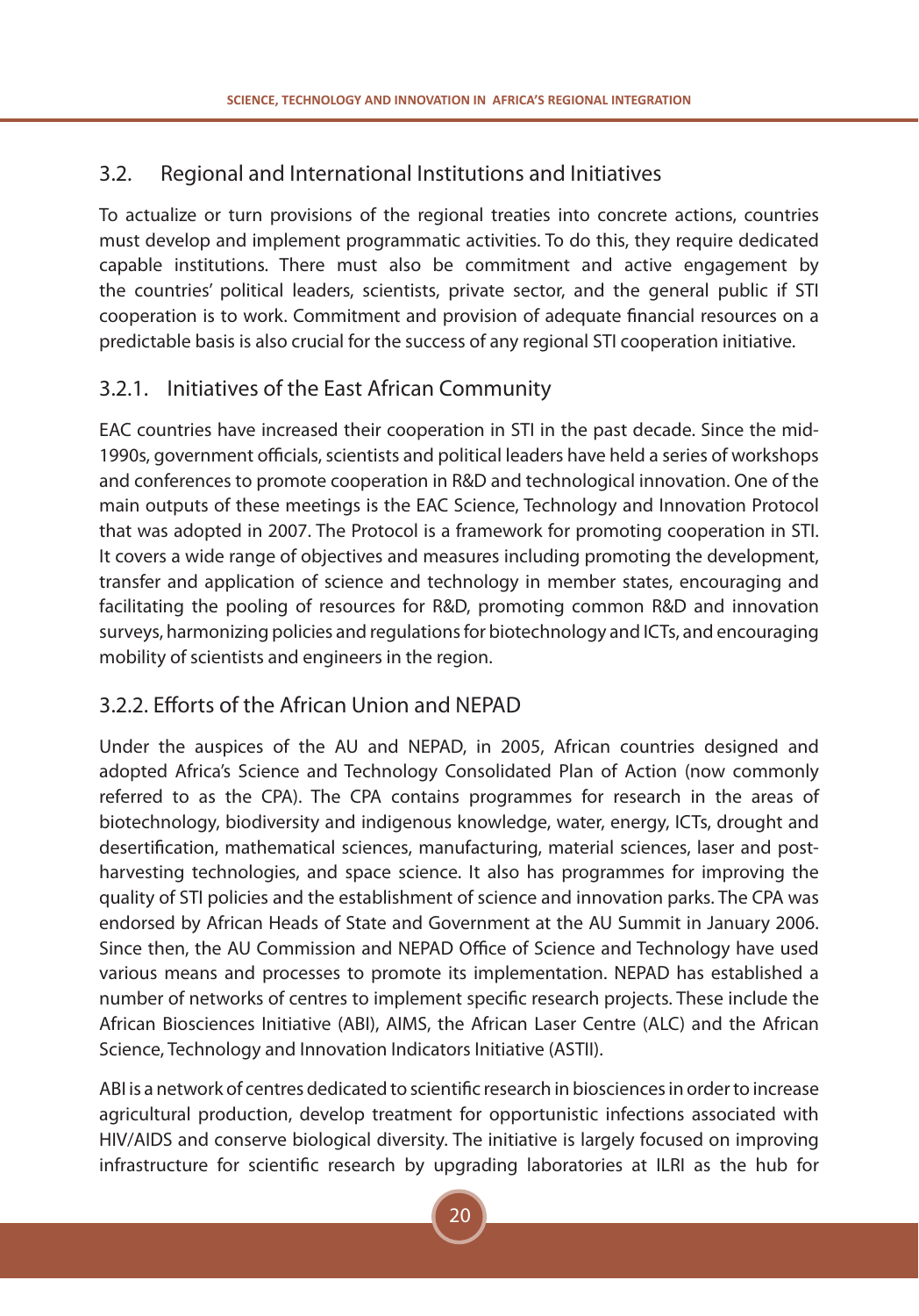Eastern and Central Africa and making facilities easily available to African scientists. Some resources are also devoted to biotechnology and biosafety capacity building in the form of student fellowships and short courses. The hub for Southern Africa is at CSIR where research focuses on the use of traditional knowledge to develop treatment for HIV/AIDS opportunist infections. The network hub for West Africa is at the Senegalese Agricultural Research Institute in Dakar focusing on crop biotechnology while that for North Africa is at the National Agricultural Research Council of Egypt. The main donors/funders of ABI are the governments of Canada and Finland and the Bill and Melinda Gates Foundation.

ALC is a collaboration involving 19 national laser centres and institutes, mainly in universities, from across the continent. It was established to enable African countries to exploit light to advance science and technology in medicine. The network is also engaged in promoting the application of laser technologies to develop medical equipments. ALC has developed research activities on nanotechnology as well. AIMS is dedicated to building capacity through postgraduate courses in mathematics. It aims at generating skills in areas such as biomathematics, bioinformatics and theoretical physics, which are crucial for pharmaceutical, ICT, electronics and other industries. AIMS produces about 100 graduates every year.

The policy initiative of NEPAD supports African countries to conduct R&D and innovation surveys with the aim of building information on the status and trends in public and private sector expenditure on R&D, number of scientists per million inhabitants, research productivity, and firm level innovation activities. It is anticipated that African policy-makers will use this information to make better investment decisions and improve the quality of their countries' STI policies. Other efforts of the AU and NEPAD are focused on building political constituencies for science and technology through conferences and summits of African Ministers and Presidents. Four ministerial conferences have been held since 2003 and one Presidential summit in 2007 to get high-level decisions made to promote STI for development. One of the key decisions made by the AU Summit in 2007 is that every African country should design and adopt a national innovation strategy. Many African countries are working to meet this commitment. South Africa and Mozambique have already adopted innovation strategies.

#### 3.2.3. The African Development Bank's Strategic Focus

AfDB is one of the main sources of financial capital for African development. In 2007, AfDB adopted a strategic plan for investing in higher education, science and technology.<sup>25</sup> The strategy focuses on three aspects of institutional capacity building. These are (a) strengthening national and regional centres of excellence in science and technology; (b) building and/or rehabilitating science and technology infrastructure in tertiary and higher

<sup>25</sup>AfDB (2007), *Strategy for Higher Education, Science and Technology*. Operational Policies and Compliance Department and Human Development Department, African Development Bank.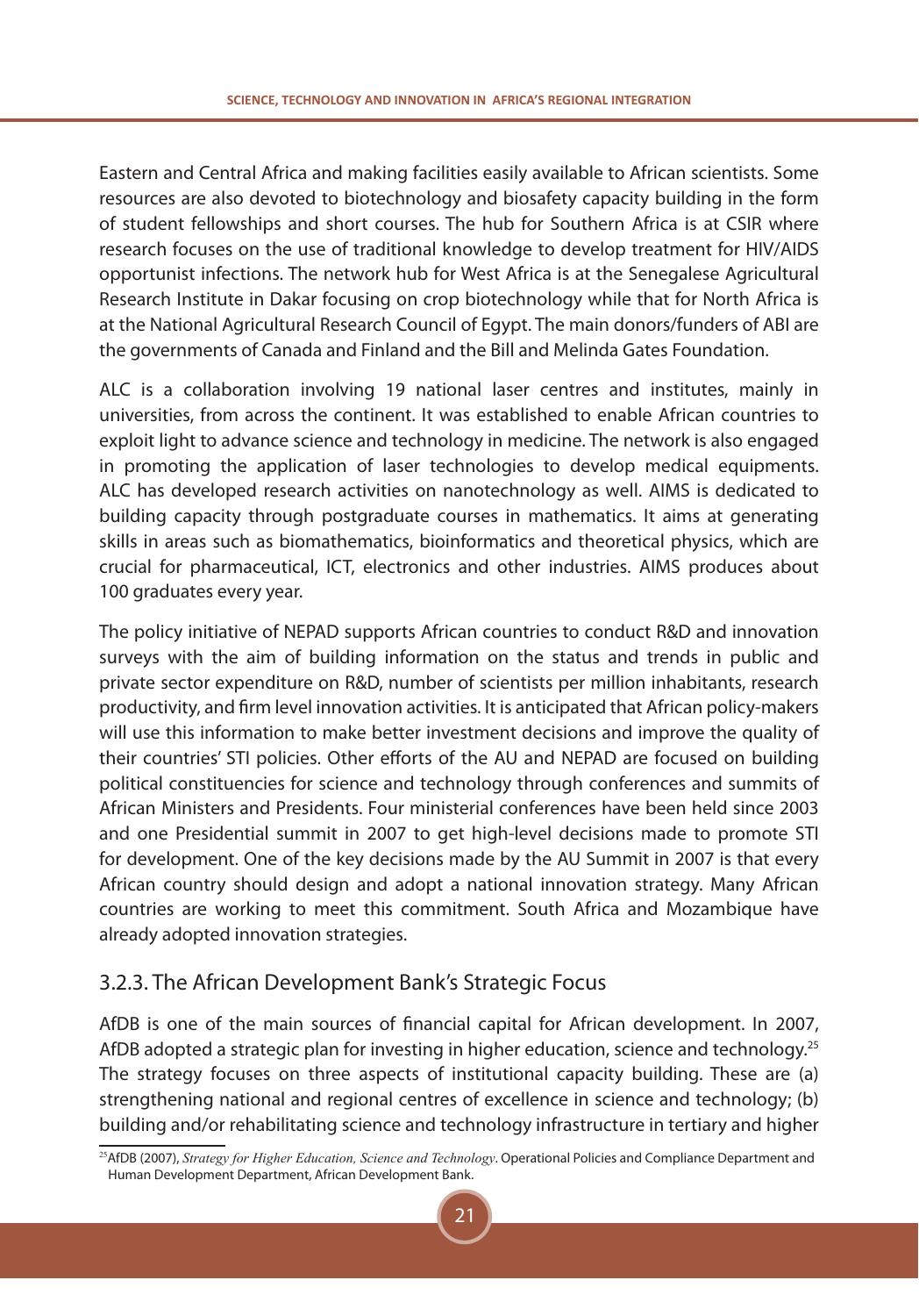education institutions; and (c) linking higher education and science institutions to private sector. It also aims at assisting African countries to retain scientists and engineers in order to stem the brain drain, and promote cross-border exchange of expertise. Its approach is similar to AU and NEPAD in terms of promoting networks of centres of excellence as opposed to stand-alone institutions. It also puts emphasis on strengthening existing institutions instead of creating new ones.

The AfDB intends to work with regional centres of excellence and national governments to identify and develop projects or programmes to be funded through loans or nonloan arrangements. It has established the Division of Tertiary Education, Science and Technical, and Vocational Training to coordinate and provide technical leadership for the implementation of the strategy. AfDB is already working with a number of African countries to design projects based on its strategy. For example, in 2008, it approved funding for Rwanda to develop the Kigali Institute of Science and Technology (KIST) into a centre of excellence in science and technology. The funding will be used to upgrade infrastructure, establish a school of environmental sciences, and promote women's access to ICT.

The AfDB also invests in agricultural research programmes implemented by institutions such as the Consultative Group on International Agricultural Research (CGIAR). It has a large portfolio of projects for infrastructure development, including energy, roads and water. The Bank has provided a grant to the African Virtual University (AVU) to build capacity in ICT training and long distance education. It is also working with the AU Commission and NEPAD to explore the feasibility of creating an African Science and Innovation Fund (ASIF) as a continental mechanism for funding R&D and innovation activities on the continent.

### 3.2.4. European Union-Africa Science and Technology Cooperation

The EU has provided funding for R&D in many African countries. It is one of the largest donors to agricultural research undertaken by institutions such as the Association for Strengthening Agricultural Research in East and Central Africa (ASARECA), the CGIAR and national agricultural research institutes. The EU also supports the Technical Centre for Agricultural and Rural Cooperation (CTA), which is an initiative of the African, Caribbean and Pacific (ACP) countries and the EU. The EU, through the EuropeAid Cooperation Office, established the Programme for Science and Technology Innovations and Capacity Building (PSTICB) to support ACP countries in building their capacities to assess R&D needs and formulate or reform STI policies, and review and strengthen intellectual property protection legislation. The programme also aims at supporting ACP countries to establish and/or strengthen research networks, build centres of excellence in R&D and promote exchange of expertise within ACP countries and between EU and the ACP countries.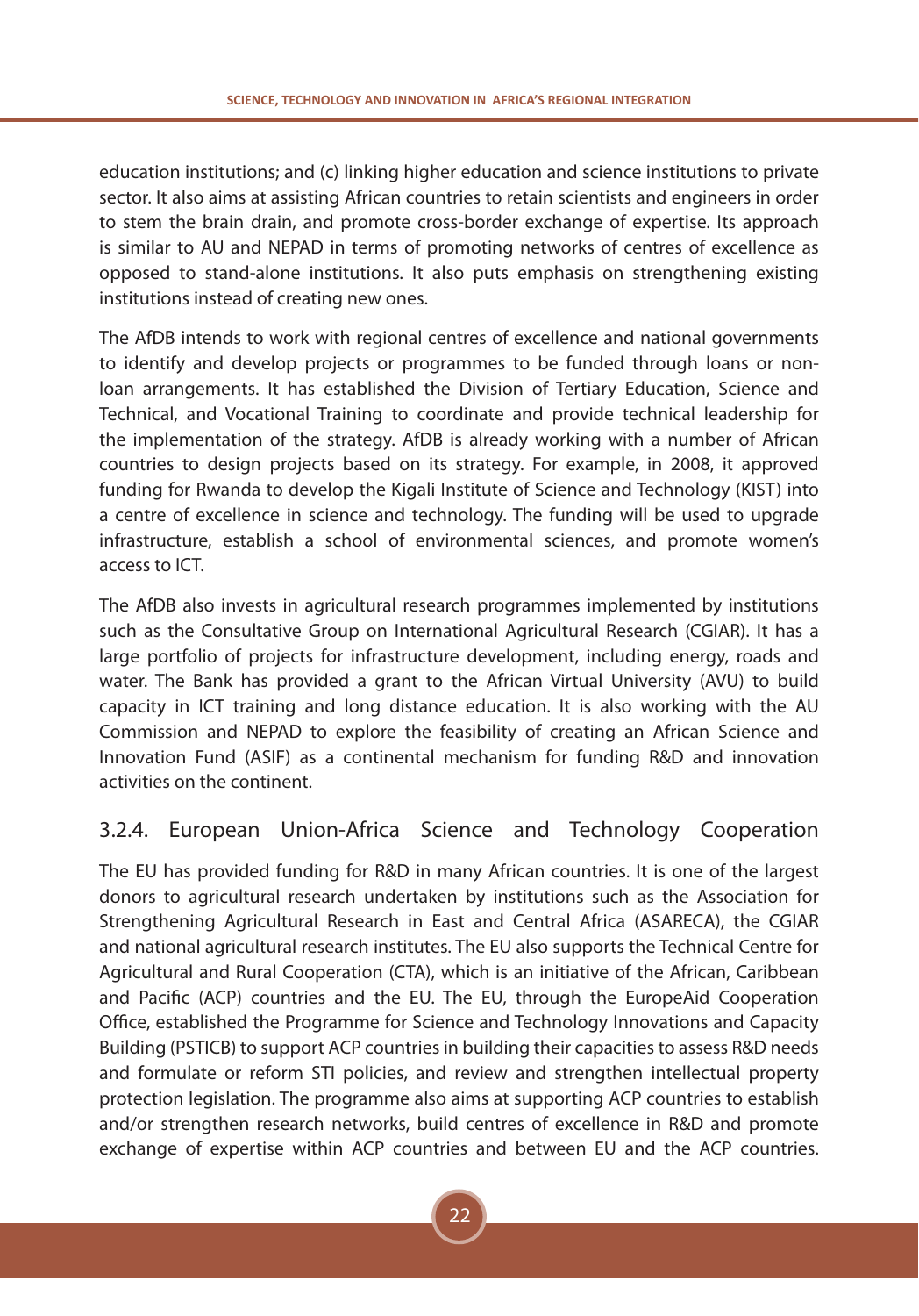Another initiative of the EU is the Science and Technology-Europe Africa Project (ST-EAP) which was developed under the  $6<sup>th</sup>$  Framework Programme to increase science and technology cooperation between Africa and Europe. The project is administered by CSIR of South Africa and the African Academy of Sciences. It aims at strengthening the capacity of African researchers to participate in Framework Programmes (FPs) of the EU by disseminating information to them and organizing workshops on proposal writing.

In December 2007, the Council of the EU adopted "The Africa-EU Strategic Partnership: A Joint Africa-EU Strategy" that identifies STI as a priority in EU-Africa cooperation. Paragraph 84 of the joint strategy states: "Africa and the EU will strengthen their cooperation in building knowledge-based societies and economies. Both sides recognise that the development of STI is one of the essential engines of socio-economic growth and sustainable development in Africa; that competitiveness in the global economy is increasingly dependent on knowledge and innovative ways of applying modern technology, especially ICT; and that meeting the MDGs requires a special global effort to build scientific and technological capacities in Africa. Thus, partnerships and investments advancing access to ICT infrastructure, access to quality education, and the development of STI systems in Africa are crucial for attaining all other development goals."26

The EU's future investments in STI in Africa will focus on promoting the establishment and strengthening of centres and networks of excellence in ICT, laser manufacturing and satellite communications. Other priority areas are technical and vocational training, research on clinical effectiveness of traditional medicine, development of vaccines and new medicines for both major and neglected diseases, promoting technologies for adaptation to and mitigation of climate change, and cooperation in the field of space science and technology.<sup>27</sup>

#### 3.2.5. International Initiatives

At the International level, the United Nations (UN) has a number of initiatives aimed at promoting STI in Africa. UN agencies and programmes have many STI activities in Africa. A detailed mapping of science and technology activities in Africa was done in 2005.28 It shows that there are thousands of different activities of the UN that pertain to or promote STI globally. Many UN agencies have activities in the African countries that this study focuses on. The activities range from agricultural research to promotion of space technologies. The main activities can be grouped as: (a) spreading or promoting the diffusion of existing agricultural, health and energy technologies; (b) provision of policy information and statistics on science, technology and innovation to decision-makers; (c)

<sup>&</sup>lt;sup>26</sup> Council of the European Union (2007), *The Africa-EU Strategic Partnership: A Joint Africa-EU Strategy*. Lisbon, 9 Decem ber 2007.

 $27$  Ibid.

<sup>28</sup>UK National Commission for UNESCO (2005), *Mapping of Science and Technology Activities in Sub-Saharan Africa.*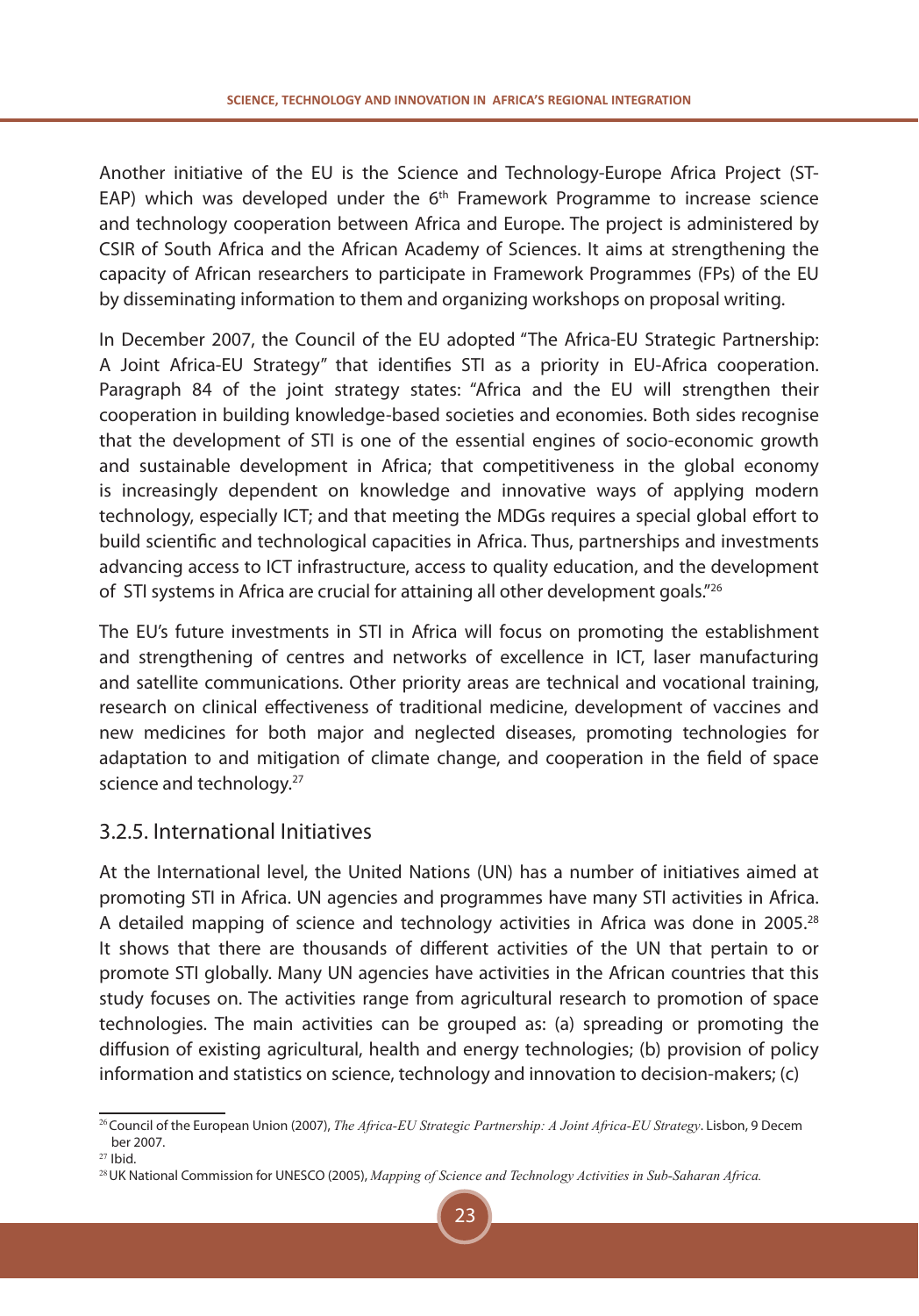strengthening national quality standards and metrology institutions;

(d) support to countries to strengthen intellectual property protection legislation and offices; (e) environmental technology assessments and generation of scientific information on climate change, trends in biological diversity, land degradation and depletion of the ozone layer; and (f) strengthening educational and training institutions.

UNESCO is one of the main UN agencies with an explicit mandate for the promotion of science and technology for development. UNESCO is the UN's focal point for science and technology activities in Africa. It has a regional office dedicated to the development, implementation and promotion of science and technology activities in Africa. It has programmes for education and science and technology in Africa. It has supported many African countries to develop science and technology policies and establish related institutions. Its Institute for Statistics is a source of information and data on the status of and trends in science and technology both in Africa and globally. UNESCO is currently supporting Ghana, Swaziland and Tanzania to develop STI policies.

The other major UN agency promoting STI in Africa is the United Nations Conference on Trade and Development (UNCTAD). UNCTAD is the secretariat of the Commission on Science and Technology for Development (CSTD). It has supported Angola and Ghana to conduct STI policy reviews. UNCTAD also conducts investment policy reviews that are a source of information on FDI and innovation activities in many African countries. In the past decade or so, it has concluded such reviews for Botswana, Ghana, Kenya, Mauritius, Tanzania and Zambia. Other UN institutions that have activities that promote STI in Africa are the Food and Agriculture Organization (FAO), International Atomic Energy Agency (IAEA), UNIDO, the World Health Organization (WHO), the United Nations Environment Programme (UNEP) and UNDP.

From the foregoing discussion and analysis, it is clear that there are many initiatives aimed at promoting STI in Africa in general and in African countries in particular. African countries are intensifying cooperation in STI through the EAC, AU, NEPAD and SADC as well as other regional economic communities. Three important things are worth noting about these initiatives. First, most of these initiatives are largely reliant on external funding from development partners. This raises the important question of sustainability. Second, most emphasis in many of these initiatives is on R&D. There is very little emphasis on issues of technological innovation. Finally, the initiatives are not well coordinated so as to add value to the building of robust national and regional systems of innovation. A number of them seem to be focusing on similar things which leads to duplication of efforts.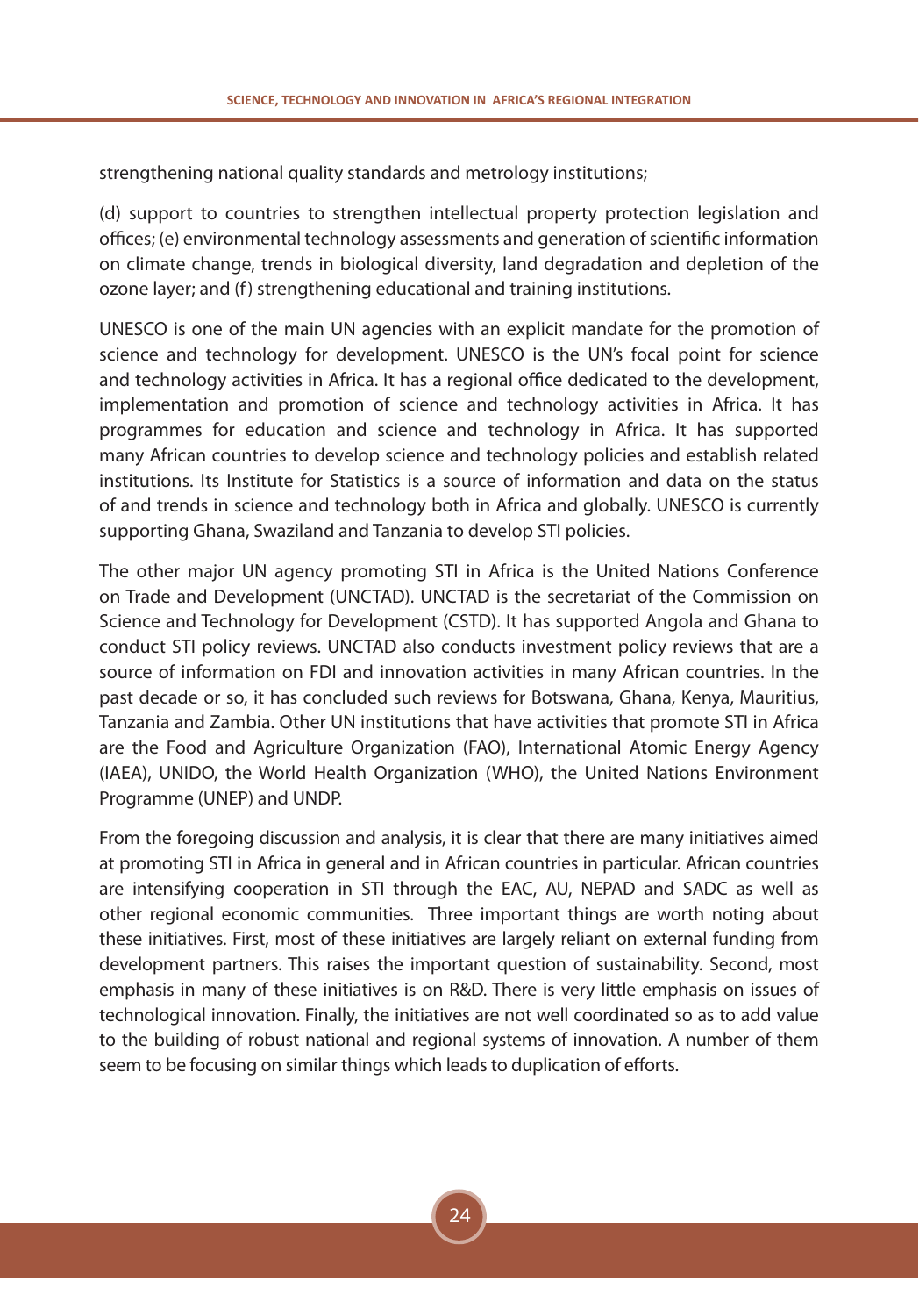# 4. FROM RHETORIC TO PRACTICE

### 4.1. Developing Innovation Policies

Few countries have explicit national innovation policies and strategies. As stated earlier, many countries' current national science and technology policies are outdated and are largely focused on promoting scientific research. They are weak on measures to promote technological innovation in public and private enterprises for economic growth. To have a sharp national focus on innovation, countries need policy regimes that guide them to make strategic choices for R&D; take a long-term anticipatory approach to technology development; invest in technology foresights, prospecting and procurement; and create appropriate incentives for private sector in-house R&D. Good national innovation policies should also contain specific measures to promote long-term capacity building in industrial firms and wider parts of societies. They should encompass "a wide range of policies including social policy, labour market policy, educational policy, industrial policy, energy policy, environmental policy and science and technology.<sup>"29</sup> In this way, national innovation policies are regimes.

Coordination of such regimes' design and implementation requires high-level executive authority. It cannot be left to ministries or departments of science and technology. For innovation policies to be effective, leadership for their coordination and implementation should be vested with the Presidents' offices of the different countries. To ensure that national innovation policies are implemented, countries need to develop and use clear multi-year (e.g. 10 years) rolling implementation strategies. The strategies should have clear benchmarks and articulation of institutional responsibilities.

### 4.2. Increasing Government Spending on Science, Technology and Innovation

It has been indicated that there is hardly any African country which spends at least 1% of its GDP on R&D. In 2000, Africa as a whole accounted for less than 1% of the world's expenditure on R&D. This shows how STI issues rank low in these countries' priorities. Other factors remaining constant, for African countries to make recognisable progress in fostering STI, they must spend and invest at least 3% of their national budgets on R&D and innovation activities. In expending this money, innovation activities must be given equal emphasis as R&D.

<sup>29</sup> Lundvall, B.-A., *et al*., (2002), supra note 5, p. 227.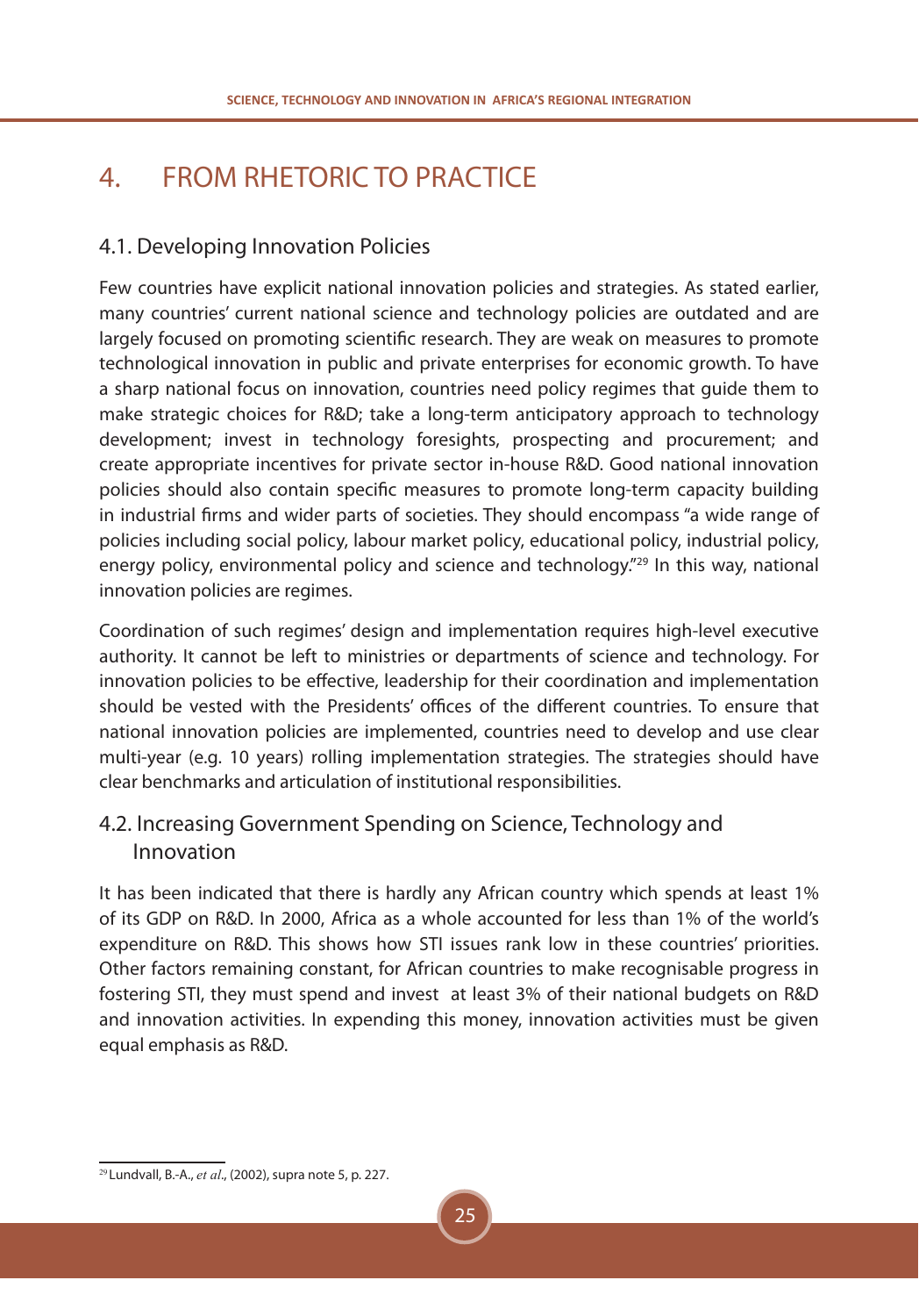### 4.3. Investing in Science, Engineering and Entrepreneurship Skills

Africa's educational and training institutions are not producing enough skilled manpower to meet market demands for skills in science and engineering. There is shortage of skilled scientists and engineers in most of the African countries. This is a major barrier to improving national technological performance and growing national systems of innovation. This has been recognized by many African governments. Some countries, such as Ghana, Kenya, Mozambique and South Africa, are undertaking various reforms of their education and training systems. For example, in 2008, Ghana adopted a national science and technology education policy. This policy emphasises improving the education curriculum to increase and improve science and engineering content, doubling the number of science teachers in primary and secondary schools, promoting science clubs in schools and equipping laboratories in the schools. South Africa has, through the NRF, created a fund dedicated to training at PhD level in science and engineering. Funding has also been made available to the NRF to create research chairs at universities.

But increasing enrolment in science and engineering courses at African universities and other institutions of higher learning requires a wide range of measures including increasing universities' capacities by building more and better laboratories, increasing lecturers and technicians in faculties of science and engineering, and encouraging private universities to develop and offer science and engineering courses. These measures could be promoted through special tax relief for universities that offer those courses.

It is necessary to take a holistic approach to building science and engineering skills. Single short-term interventions will be inadequate. For example, putting emphasis on increasing student enrolments without adequate focus on creating employment opportunities in businesses is unlikely to work, at least in the long run. Increasing investments in science and engineering training should go hand-in-hand with concerted efforts to develop the private sector, improve physical infrastructure, create more jobs and grow the economy as a whole. Thus, African countries should avoid taking single isolated interventions in their efforts to improve science and engineering skills production. A suite of well organized or sequenced measures are necessary in order to improve systems of science and engineering training.

A recent study by the World Bank emphasises an integrated approach to strengthening tertiary education and training in Africa.<sup>30</sup> This report argues that measures aimed at improving tertiary education should be part and parcel of overall national efforts to fight poverty, grow the economy, promote human development, and increase economic competitiveness. Investments in tertiary education, particularly in science and engineering, should be treated as part of building national systems of innovation and promoting

<sup>30</sup>World Bank (2009), *Accelerating Catch-Up: Tertiary Education for Growth in Sub-Saharan Africa*. World Bank, Washington DC.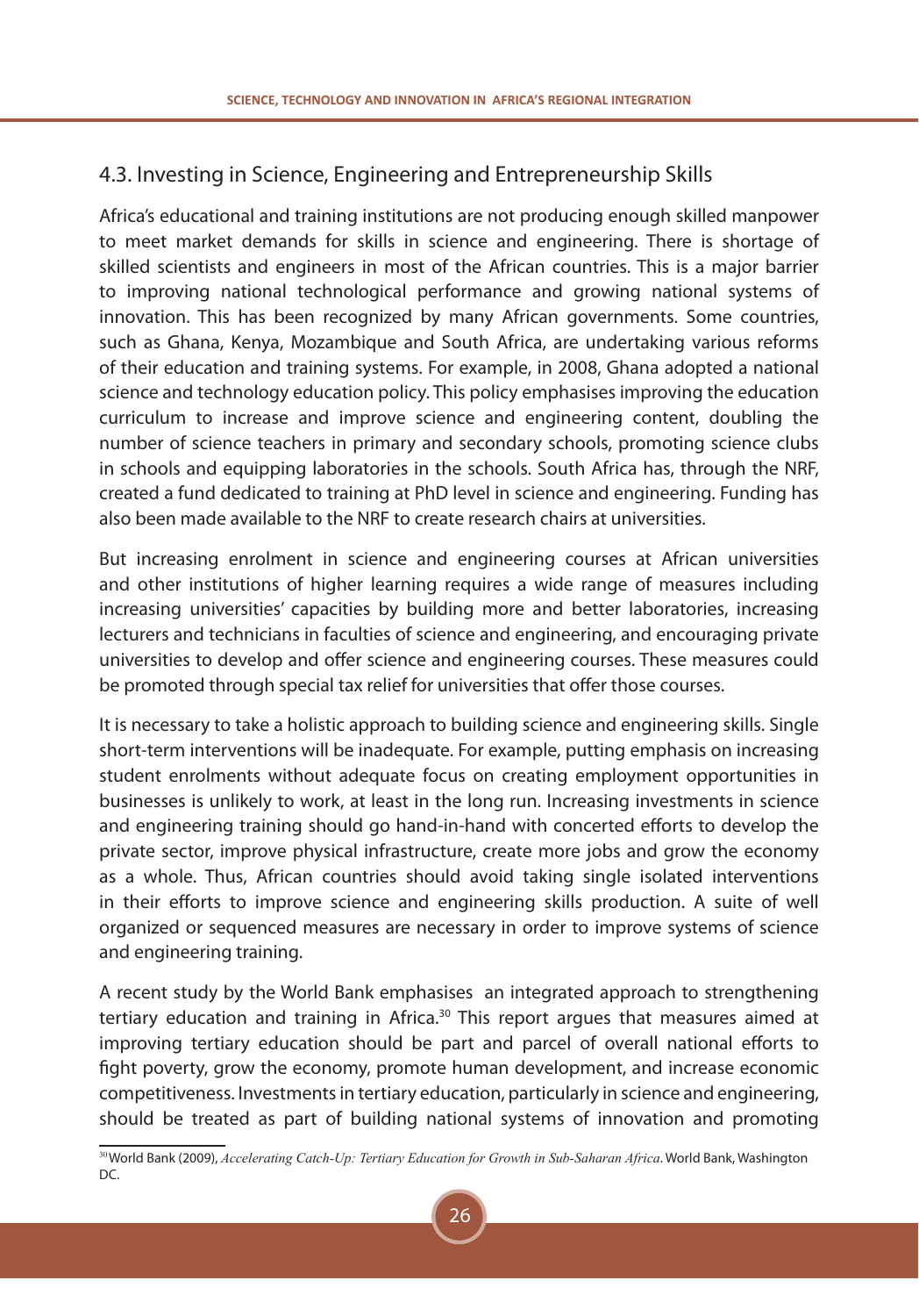technological catch-up in Africa.

A key aspect of building science and engineering skills in Africa should be the promotion of entrepreneurship.

Many studies have identified the weak entrepreneurial culture among graduates as one of the barriers to increased business development and job creation in the countries. Many graduates of African universities and polytechnics enter the labour market unprepared to manage businesses and take risks. Universities, polytechnics and other institutions of higher learning need to introduce courses in entrepreneurship in their curricula. They could team up with businesses and business schools to design and offer such courses.

African countries need clear strategies for building and utilizing science and engineering skills. These strategies should be an integral part of explicit national innovation policies and implementation strategies. We recommend that as part of national processes to design explicit national innovation policies, countries should conduct comprehensive assessments of science and engineering capacity needs of public and private sectors, including of training institutions. Such assessments would provide a clear picture of disciplinary gaps (whether electronics, mechanics, etc) and potentials of specific universities and polytechnics.

#### 4.4. Improving R&D and Science Infrastructure

Although African countries have many institutional arrangements for STI in general and R&D in particular, the quality of these institutions is generally poor. For instance, as earlier pointed out, laboratories of most of African countries' R&D institutions are not well equipped and the average age of their existing equipment is very high. With this state of affairs, African countries cannot advance much in the area of STI. African countries must therefore make substantial investment in improving their science infrastructure.

#### 4.5. Building Funding Institutions and Instruments

African countries require institutions and instruments for funding R&D and innovation activities. Most of the countries focused on in this study do not have innovation funding agencies. Where such institutions exist, they tend to be weak because they lack adequate funds. Instruments such as venture capital are not developed in most of the countries. Generally, scientists and entrepreneurs do not have access to financial capital to establish businesses and develop technologies. Countries need to explore various options and establish agencies that are dedicated to developing funding instruments and business tools for innovation. Such institutions should have legal authority and autonomy to work directly with private sector and invest public resources. They need to be aligned with offices responsible for safe guarding intellectual property rights as well as those for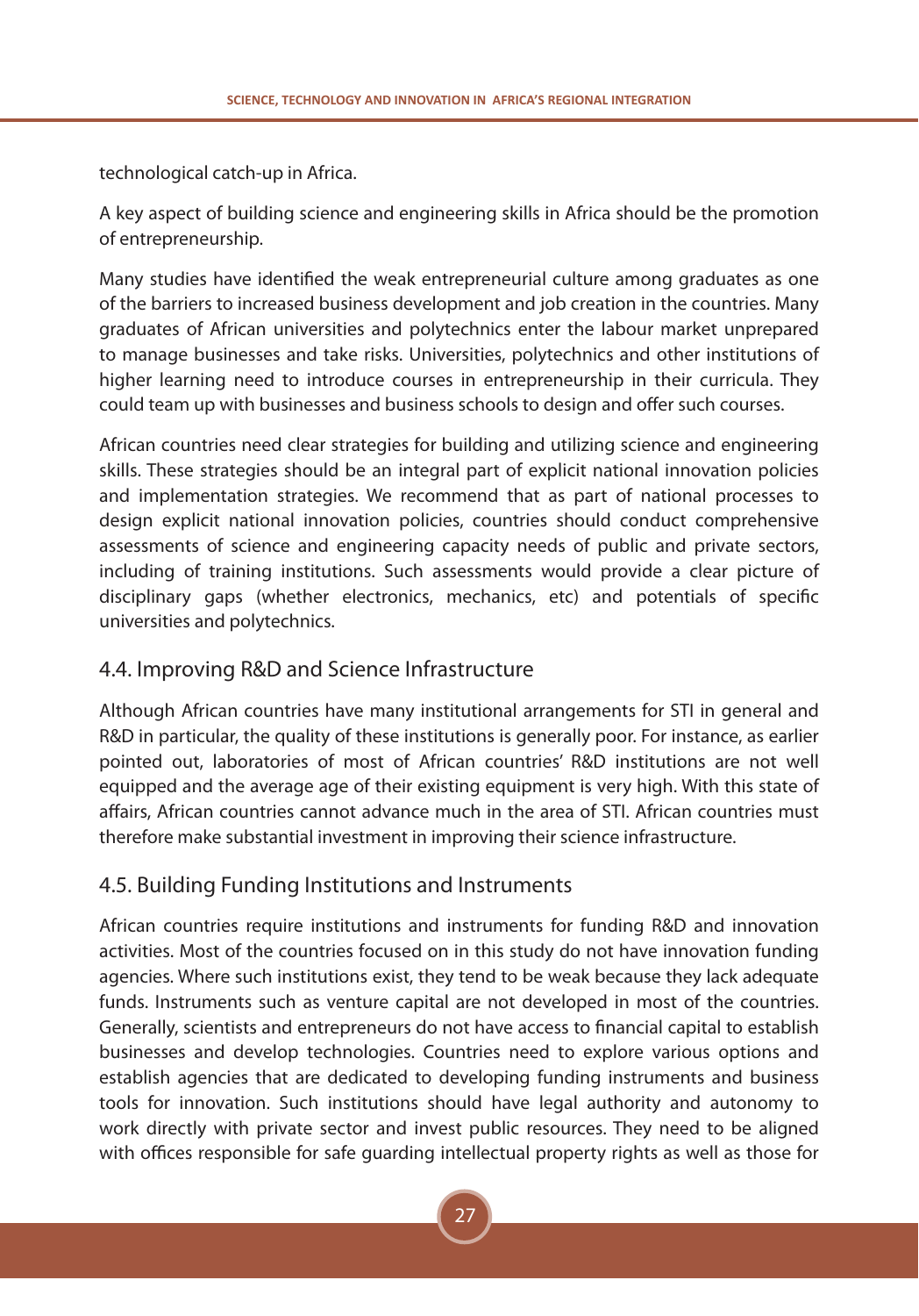promoting FDI.

#### 4.6. Strategic Regional Initiatives

At the regional level, African countries can take the following strategic initiatives to improve and strengthen their STI capabilities

#### 4.6.1. Building Capacities for Innovation Policy Development

Skills/expertise for innovation policy analysis and development are in very short supply in most African countries. There are very few African researchers and policy practitioners who have built enough experience in innovation policy design. There is no African university that has a coherent programme for STI policy studies. African countries that formulate STI tend to rely on consultants. But because government ministries and departments have limited in-house expertise, they face difficulties implementing policies that outside consultants design. African countries need to build in-house expertise in ministries and departments, so that they can technically spearhead innovation policy design and implementation.

To support this, the World Bank and bilateral donors should consider providing technical and financial support to develop an African programme for innovation policy capacity building. Such a programme can be designed to have clusters of interrelated activities such as short (e.g. 2-3 weeks) training workshops for government officials, postgraduate (MSc and PhD) studies in science and innovation policy, and exchange and dissemination of information on experiences in STI policy making. The World Bank can also facilitate the organization of study tours and policy dialogues. The tours can be organized for African government officials to visit selected countries that have mature or dynamic national systems of innovation to learn about such systems and related processes of policymaking and implementation. The Bank should consider supporting the establishment of innovation policy dialogues in Africa. It would start off by supporting EAC and other regional bodies to develop a Regional Innovation Policy Dialogue. In addition, the Bank can be a source of material and documentation for such dialogues. It would promote the documentation of good practices of innovation policy-making and innovation promotion around the world.

#### 4.6.2. Developing Regional Innovation Strategies

Regional bodies such as EAC and SADC need coherent strategies for building regional systems of innovation as nested networks of national systems of innovation with differentiated capabilities and competitiveness. Such strategies should focus on promoting the establishment of shared/regional R&D infrastructure, and harmonization of technical standards and research regulations. They should also aim at facilitating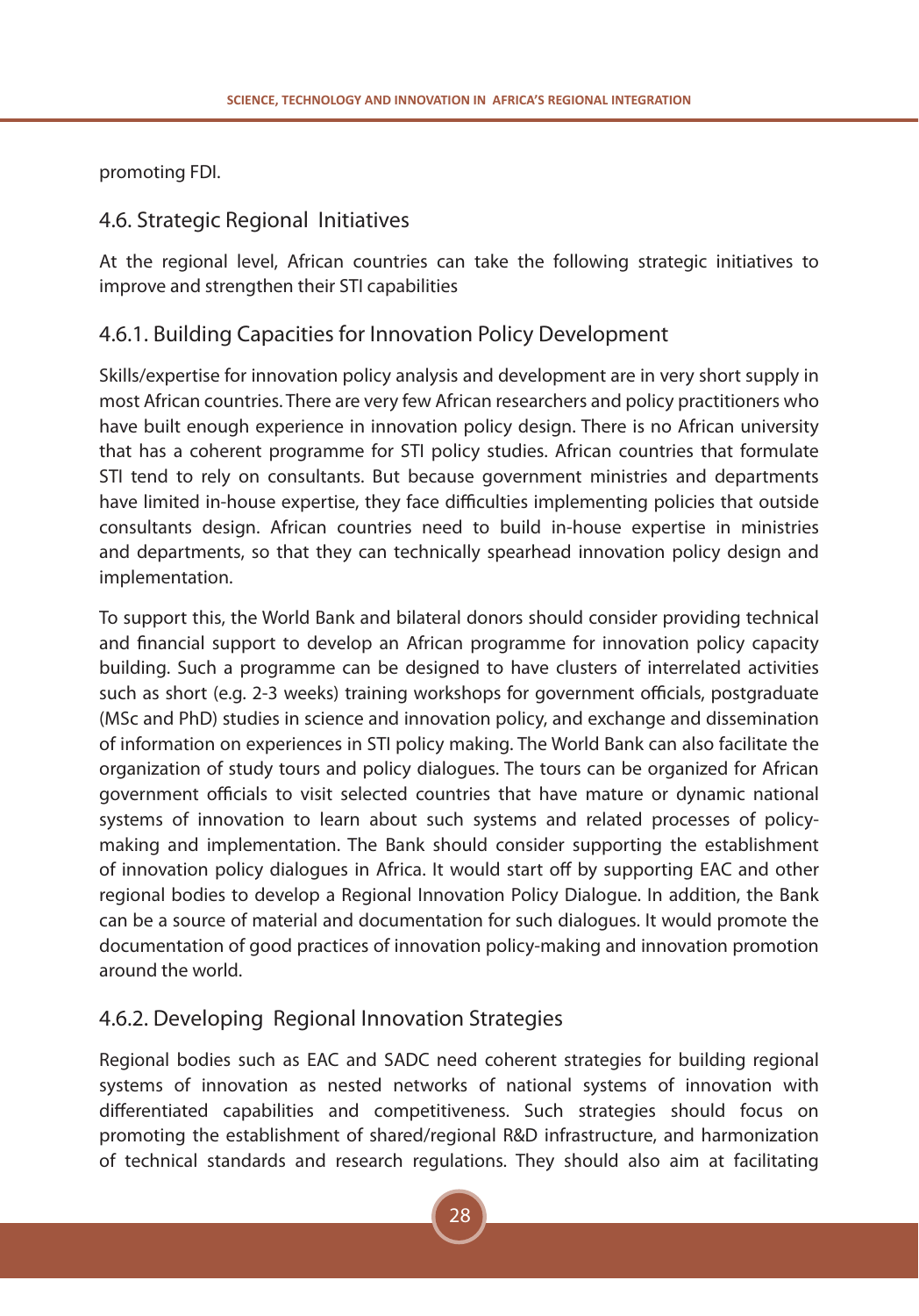mobility of scientists, engineers and business-people, promoting regional universities collaborations, encouraging public-private partnerships across national borders, causing the adoption of regional intellectual property rights protection frameworks, facilitating the setting-up of transnational innovative firms, creating financial instruments for innovation, and generally improving the climate for regional innovation activities. The newly established East Africa Science and Technology Council should for instance work with institutions such as ACODE to spearhead the process of designing an EAC regional innovation strategy. The process should be knowledge-based, open and participatory and involve private sector, R&D institutions, politicians and officials from departments from science, technology, foreign affairs, trade and industry, and treasuries. An EAC regional innovation strategy with clear deliverables and time-frames would enable countries to sharply focus on common priorities and measure progress in achieving goals articulated in the EAC Protocol on STI.

#### 4.6.3. An Alliance for Funding Regional Innovation Activities

One of the barriers to regionalism in general and the implementation of regional R&D and innovation programmes in Africa in particular is the limited (and in many cases the complete lack of) funding. In many cases, it is also the lack of capacities among regional institutions to raise or mobilize funding. Many AU, NEPAD, EAC, SADC and other regional initiatives are underfunded. Generally, the production of regional public goods is underfunded. Financial contributions from national governments tend to be low and unpredictable. There are few external donors funding regional programmes, particularly those dedicated to promoting technological innovation. Many of these donors tend to fund a few projects as opposed to whole programmes.

The success of African regional programmes for R&D and technological innovation will depend on new kinds of funding alliances involving governments, bilateral and multilateral donors, private foundations, and businesses. In the past, African governments have tended to design programmes and create new institutions without having clear strategies and agreements on sources and levels of funding. African countries have also tended to adopt programmes with many projects—often long lists of activities--without funding. It is crucial that regional bodies such as EAC draw lessons from the past efforts. Lessons should also be learnt from such initiatives as the proposed ASIF and the African Foundation for Research and Development (Afrand) which after many years of talking, have not taken off.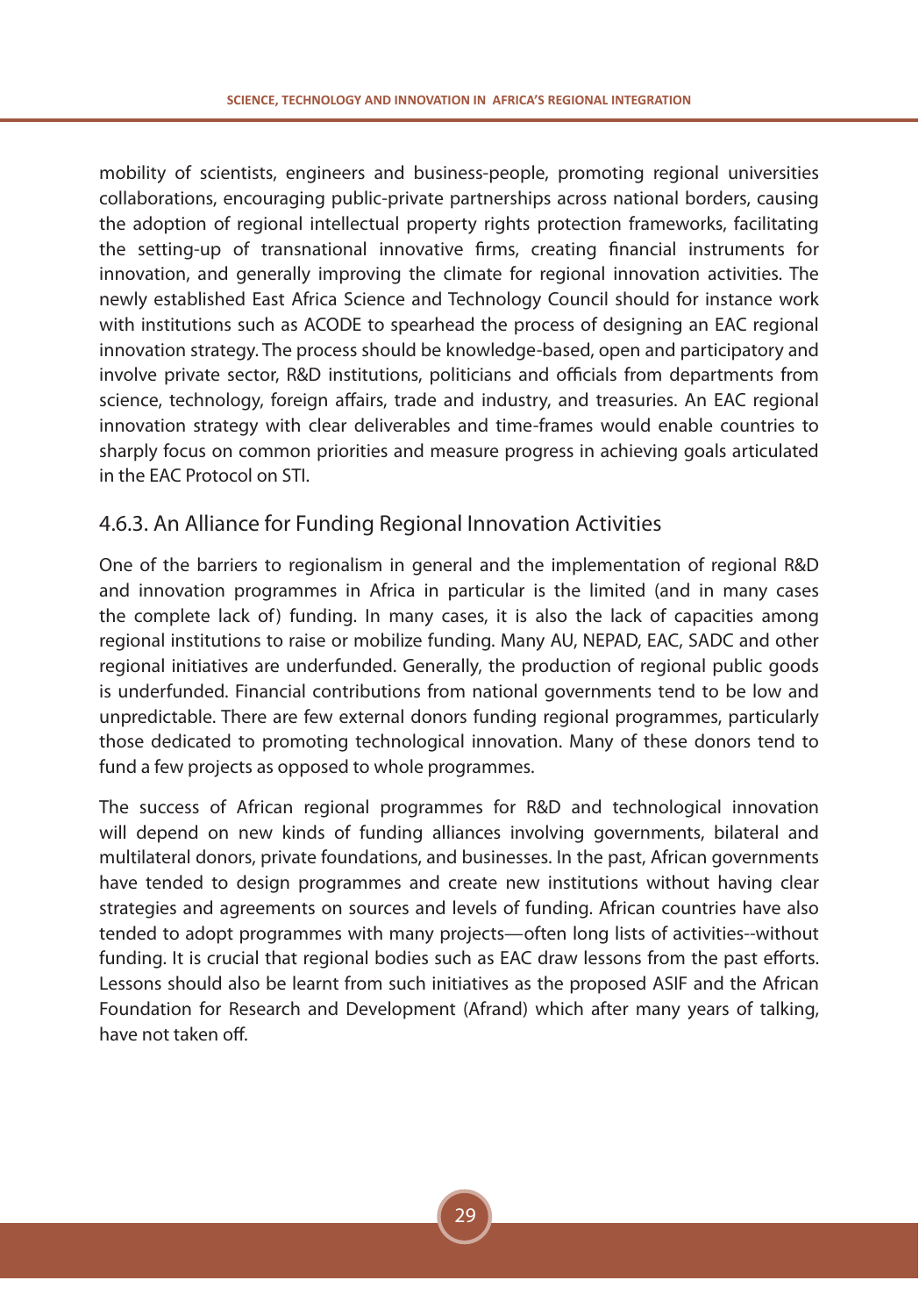## 5. CONCLUSION

This study has reviewed national and regional STI policies, programmes and priorities of African countries in general and 19 Sub Saharan countries in particular. Emphasis was placed on the strengths and features of national systems of innovation as well as efforts to develop regional STI cooperation in EAC, SADC and other regional bodies. The study shows that there are efforts by many countries in africa to strengthen their systems of innovation. This is manifested in the high number of countries that are designing new policies, reforming their education systems, establishing institutions or instruments for funding R&D and creating new institutions.

Despite these efforts, national systems of innovation of many African countries are still weak. Many African countries cannot adequately take advantage of the new opportunities that are arising with the rapid scientific and technological development, intensifying regionalization and globalization, increased FDI flows, political stability and better macroeconomic conditions in Africa. We have recommended activities and actions that are required in order to strengthen national and regional systems of innovation and generally improve the technological performance of African countries. If taken on and effectively implemented, the strategic interventions proposed can go a long way in fostering STI in national and regional development of African states.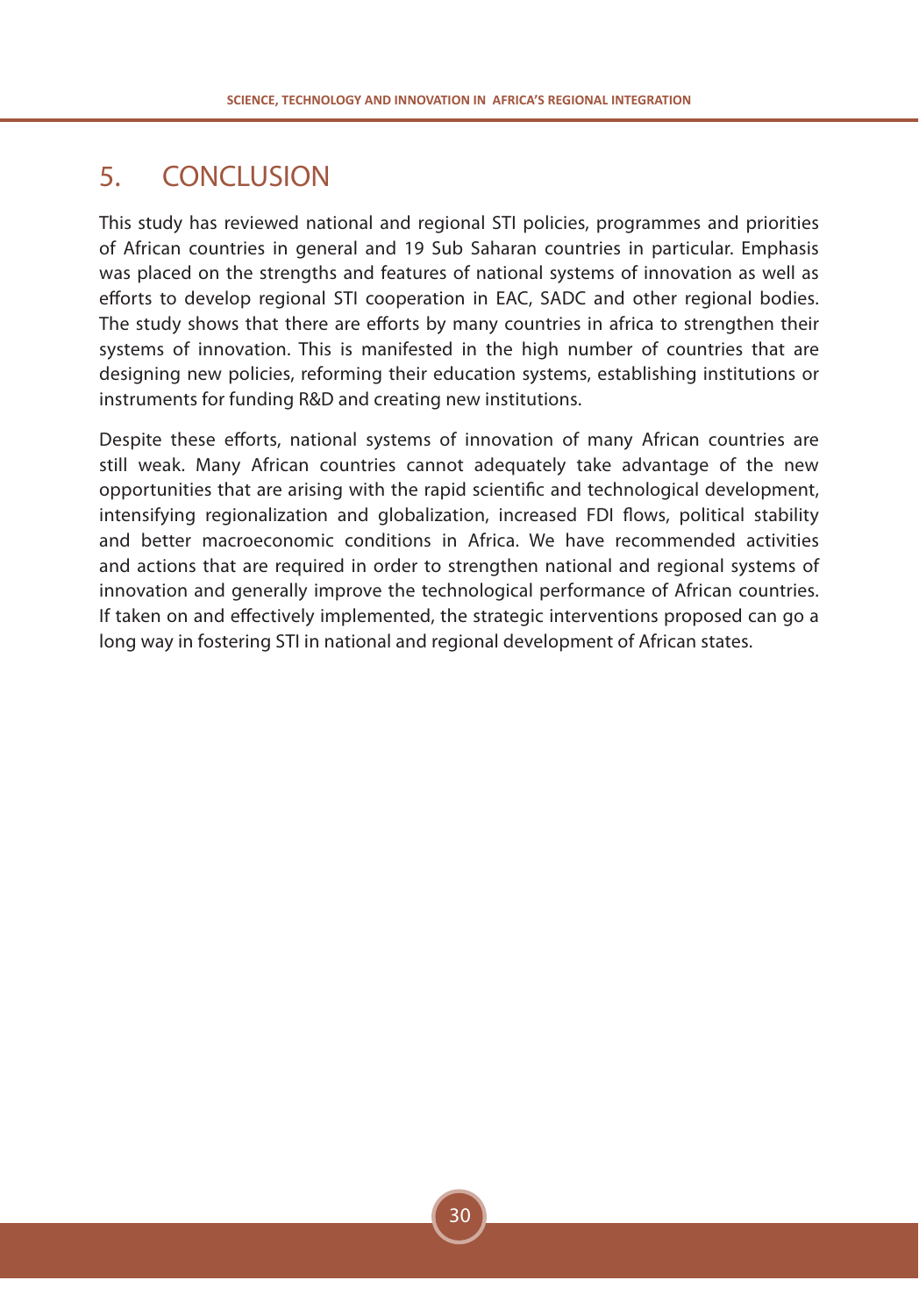### **REFERENCES**

AfDB (July 2007), Strategy for Higher Education, Science and Technology. Operational Policies and Compliance Department and Human Development Department, African Development Bank.

AfDB/OECD (2008), African Economic Outlook. African Development Bank and the Organisation for Economic Co-operation and Development.

Aubert, J (2004), 'Promoting Innovation in Developing Countries: A Conceptual Framework'. World Bank Institute, Washington, DC.

Biggs, T., Shah, M., and Srivastava, P. (1995), Technological Capabilities and Learning in African Enterprises. World Bank Technical Paper No. 285.

Council of the European Union (2007), The Africa-EU Strategic Partnership: A Joint Africa-EU Strategy. Lisbon, 9 December 2007.

Crawford, M. et al (2006), Review of World Bank Lending for Science and Technology, 1980-2004. World Bank, Washington, DC, USA.

CSIR (2005), Botswana National Research, Science and Technology Plan. Study prepared for the Ministry of Communications, Science and Technology, Botswana.

Economic Intelligence Unit (2008), Economic Intelligence Unit's Index of Democracy 2008. The Economist and Economic Intelligence Unit

Juma, C., and Serageldin, I., Lead Authors (2007), Freedom to Innovate: Biotechnology in Africa's Development. A Report of the High-Level African Panel on Modern Biotechnology. African Union (AU) and the New Partnership for Africa's Development (NEPAD).

Juma, C., and Yee-Cheong, L., (2005), Innovation: Applying Knowledge in Development. Earthscan, UK.

Juma, C., ed., (2005), Going for Growth: Science, Technology and Innovation in Africa. The Smith Institute, UK.

Lundvall, B.-A., et. al. (2002), 'National systems of production, innovation and competence building', Research Policy 31(2002) 213-231. Elsevier.

Mouton, J (2008), Regional Report on Sub-Saharan Africa: A Study of National Research Systems. United Nations Educational, Scientific and Cultural Organization

Mugabe, J (2008), A Review of Ghana's Science, Technology and Innovation System, A Study for the United Nations Conference on Trade and Development.

Mugabe, J. 'Regionalism and science and technology development in Africa' in Louk Box and Rutger Engelhard, eds., (2006), Science and Technology Policy for Development: Dialogues at the Interface. Anthem Press.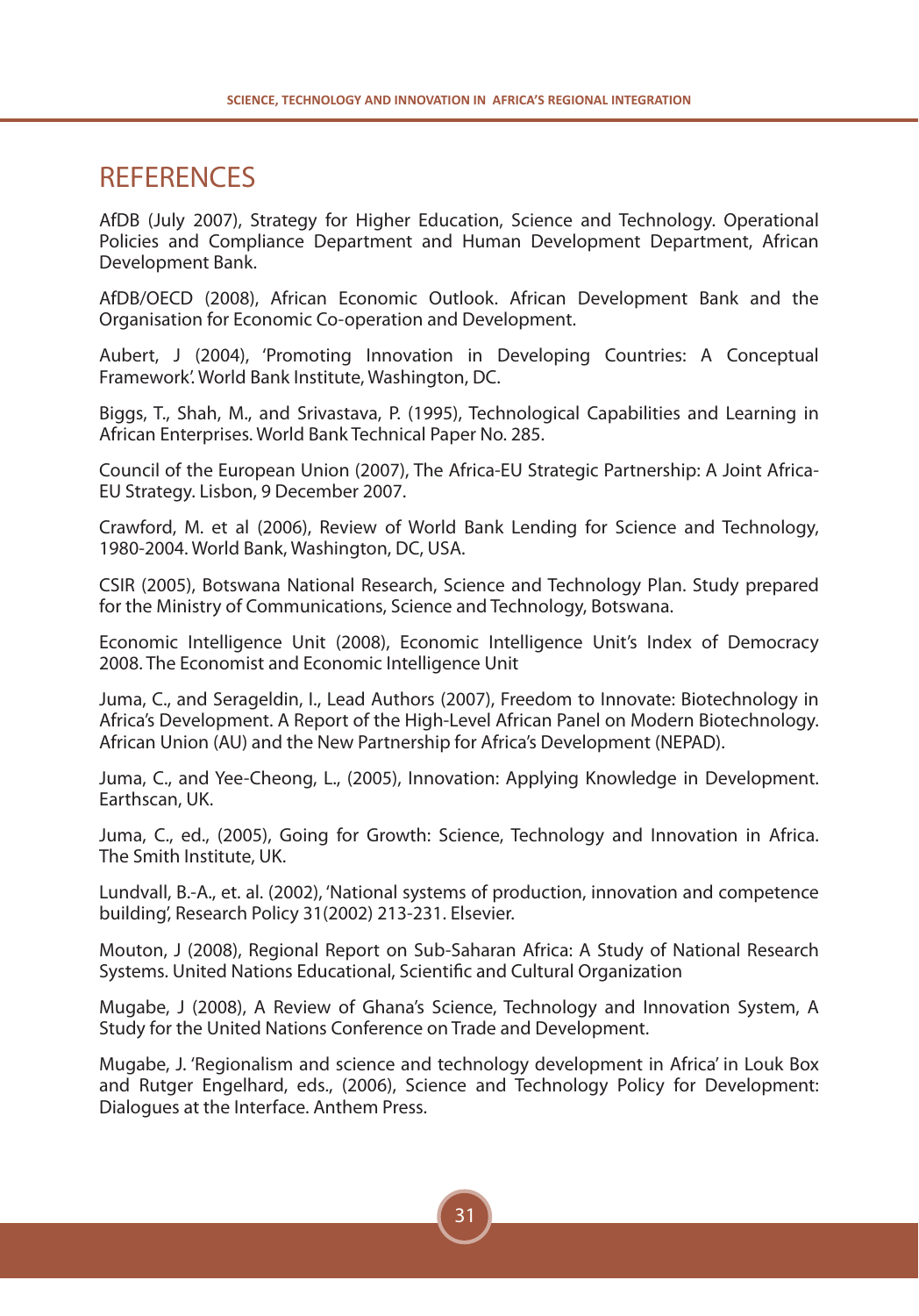NEPAD (2006), Africa's Science and Technology Consolidated Plan of Action. New Partnership for Africa's Development, Pretoria.

OECD (1997), National Innovation Systems, Organisation for Economic Co-operation and Development, Paris.

OECD (2007), OECD Reviews of Innovation Policy: South Africa. Organisation for Economic Cooperation and Development, Paris.

Republic of South Africa (2007), Technology Innovation Agency Bill, Government Gazette No 30164 of 17 August 2007.

SARUA (2008), Science and Technology: A Baseline Study on Science and Technology and Higher Education in the SADC Region. Southern Africa Regional Universities Association, Johannesburg South Africa.

Schmoch, U (2005), The Knowledge Basis of Africa—Status and Perspectives. Paper for Globelics.

UK National Commission for UNESCO (2005), Mapping of Science and Technology Activities in Sub-Saharan Africa.

UNCTAD (2003), Africa's Technology Gap. United Nations Conference on Trade and Development, Geneva

UNCTAD (2007), The Least Developed Countries Report 2007: Knowledge, Technological Learning and Innovation for Development. United Nations Conference on Trade and Development, Geneva

UNCTAD (2008) Science, Technology and Innovation Policy Review of Angola' United Nations Conference on Trade and Development

UNDP (2001), Human Development Report 2001, Making New Technologies Work for Human Development. United Nations Development Programme, New York

UNESCO (2004), A Decade of Investment in Research and Development (R&D): 1990 and 2000. UIS Bulletin on Science and Technology Statistics Issue No. 1, April 2004.

UNESCO (2005), State of Science and Technology Training Institutions in Africa, United Nations Educational, Scientific and Cultural Organization and the African Network of Scientific and Technological Institution.

UNESCO (2007), Ghana's Science and Technology Profile

UNIDO (2008), Creating an enabling environment for private sector development in sub-Saharan Africa. United Nations Industrial Development Organization, Vienna.

Watkins, A., and Ehst, M., editors (2008), Science, Technology, and Innovation: Capacity Building for Sustainable Growth and Poverty Reduction. World Bank, Washington, DC.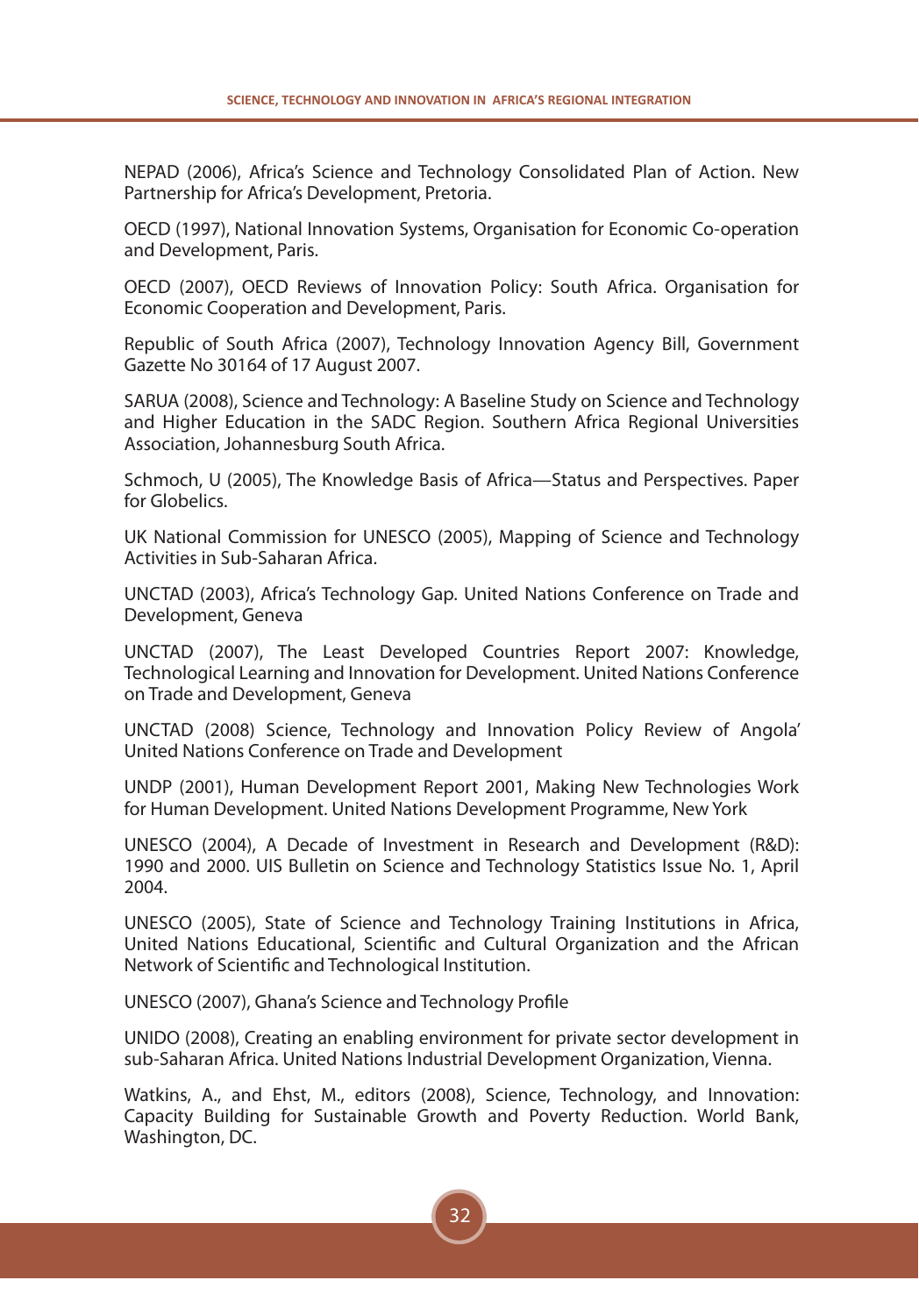Watkins, A., and Verma, A., editors (2008), Building Science, Technology and Innovation Capacity in Rwanda: Developing Practical Solutions to Practical Problems. World Bank, Washington, DC.

WIPO (2007), WIPO Patent Report: Statistics on Worldwide Patent Activities. World Intellectual Property Organization, Geneva, Switzerland.

WIPO (2008), World Patent Report: A Statistical Review. World Intellectual Property Organization, Geneva.

World Bank (2006), Benchmarking FDI Competitiveness in Sub-Saharan African Countries. World Bank, Washington, DC.

World Bank (2006), Enhancing Agricultural Innovation: How to Go Beyond the Strengthening of Research Systems. World Bank, Washington, DC.

World Bank (2008), Doing Business 2009. The World Bank, Washington, DC.

World Bank (2008), Global Economic Prospects 2008: Technology Diffusion in the Developing World. World Bank, Washington DC.

World Bank (2009), Accelerating Catch-Up: Tertiary Education for Growth in Sub-Saharan Africa. World Bank, Washington DC.

World Economic Forum (2007), The Global Competitiveness Report 2006-2007. World Economic Forum, Geneva.

World Economic Forum (2008), The Global Competitiveness Report 2008-2009. World Economic Forum, Geneva.

32 33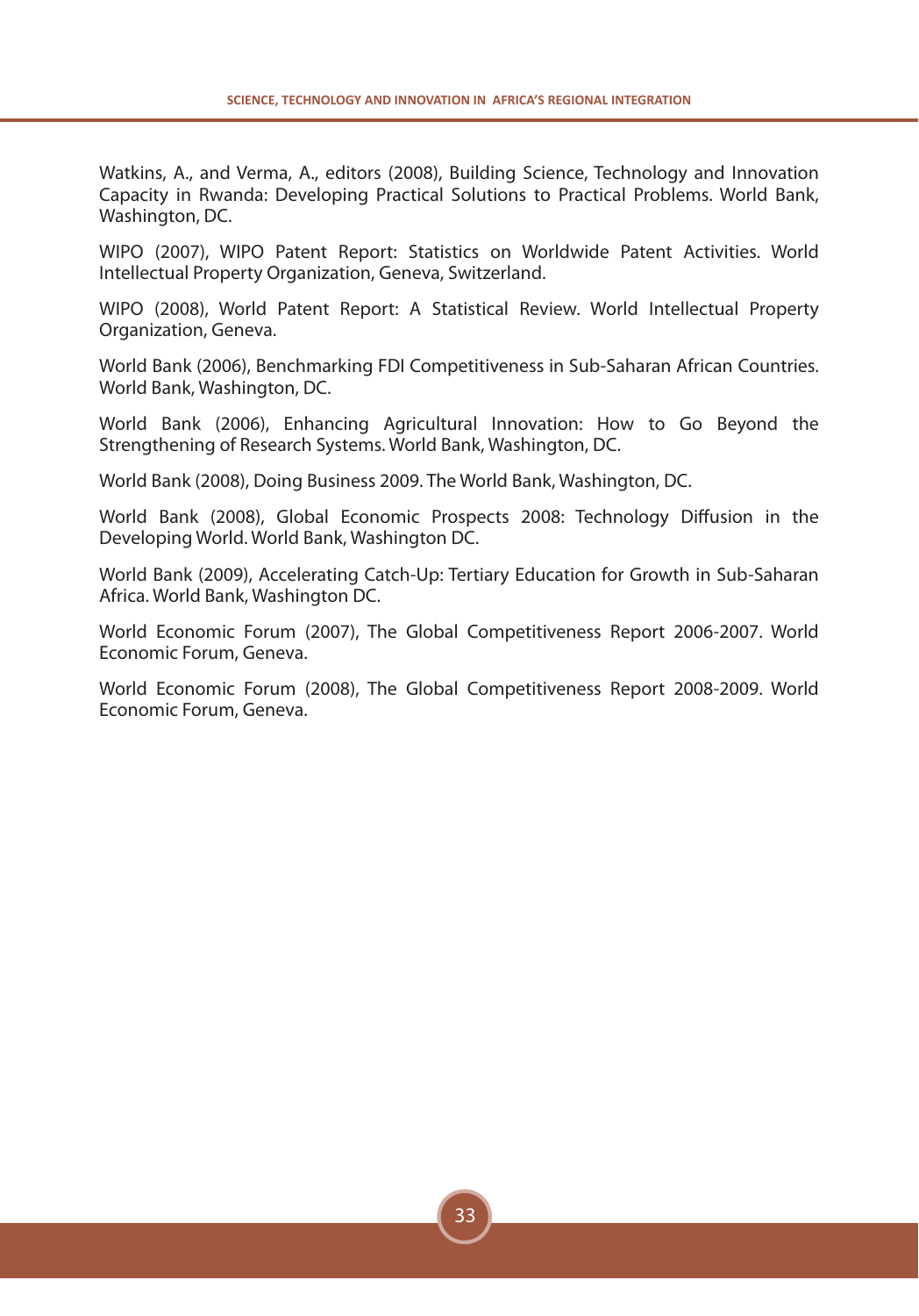## PUBLICATIONS IN THIS SERIES

Tumushabe, G.W., Bainomugisha, A., and Muhwezi, W., (2000). Towards Strategic Engagement: Government NGO Relations and the Quest for NGO Law Reform in Uganda. ACODE Policy Research Series, No. 1, 2000. Kampala.

Kameri-Mbote, P., (2000). The Operation Environment and Constraints for NGOs in Kenya: Strategies for Good Policy and Practice. ACODE Policy Research Series, No. 2, 2000. Kampala.

Tumushabe, G. W., (2001). The Precautionary Principle, Biotechnology and Environmental Litigation: Complexities in Litigating New and Emerging Environmental problems. ACODE Policy Research Series, No.3, 2001. Kampala.

Tumushabe, G. W., Mwebaza, R., and Naluwairo, R., (2001). Sustainably Utilizing our National Heritage: Legal Implications of the proposed Degazzettement of Butamira Forest Reserve. ACODE Policy Research Series, No.4, 2001. Kampala.

Tumushabe, G. W., and Bainomugisha, A., et al: (2003). Sustainable Development Beyond Rio + 10- Consolidating Environmental Democracy in Uganda Through Access to Justice, Information and Participation. ACODE Policy Research Series, No. 5, 2003. Kampala.

Mugyenyi, O., and Naluwairo, R., (2003). Uganda's Access to the European Union Agricultural Market: Challenges and Opportunities. ACODE Policy Research Series, No. 6, 2003. Kampala.

Mugyenyi, O., and Nuwamanya, D., (2003). Democratizing EPA Negotiations: Challenges for Enhancing the Role of Non State Actors. ACODE Policy Research Series, No.7, 2003. Kampala.

Kameri-Mbote, P., (2004). Towards a Liability and Redress System under the Cartagena Protocol on Biosafety: A Review of the Kenya National Legal System. ACODE Policy Research Series, No. 8, 2004. Kampala.

Kabudi, P.J., (2004). Liability and Redress for Damage Caused by the Transboundary Movement of Living Modified Organisms (LMOs) under the Cartagena Protocol on Biosafety: A Review of Tanzania Legal System. ACODE Policy Research Series, No. 9, 2004. Kampala.

Tumushabe, G. W., and Bainomugisha, A., (2004). Constitutional Reforms and Environmental Legislative Representation in Uganda: A Case Study of Butamira Forest Reserves in Uganda. ACODE Policy Research Series, No. 10, 2004. Kampala.

Musiime, E., Kaizire, B., and Muwanga, M., (2005). Organic Agriculture in Uganda: The Need for A Coherent Policy Framework. ACODE Policy Research Series, No.11, 2005. Kampala.

Tumushabe, G.W., (2005). The Theoretical and Legal Foundations of Community- Based Property Rights in East Africa. ACODE Policy Research Series, No. 12, 2005. Kampala.

Bainomugisha, A., and Mushemeza, D., (2006). Deepening Democracy and Enhancing Sustainable Livelihoods in Uganda: An Independent Review of the Performance of Special Interest Groups in Parliament. ACODE Policy Research Series, No. 13, 2006. Kampala.

34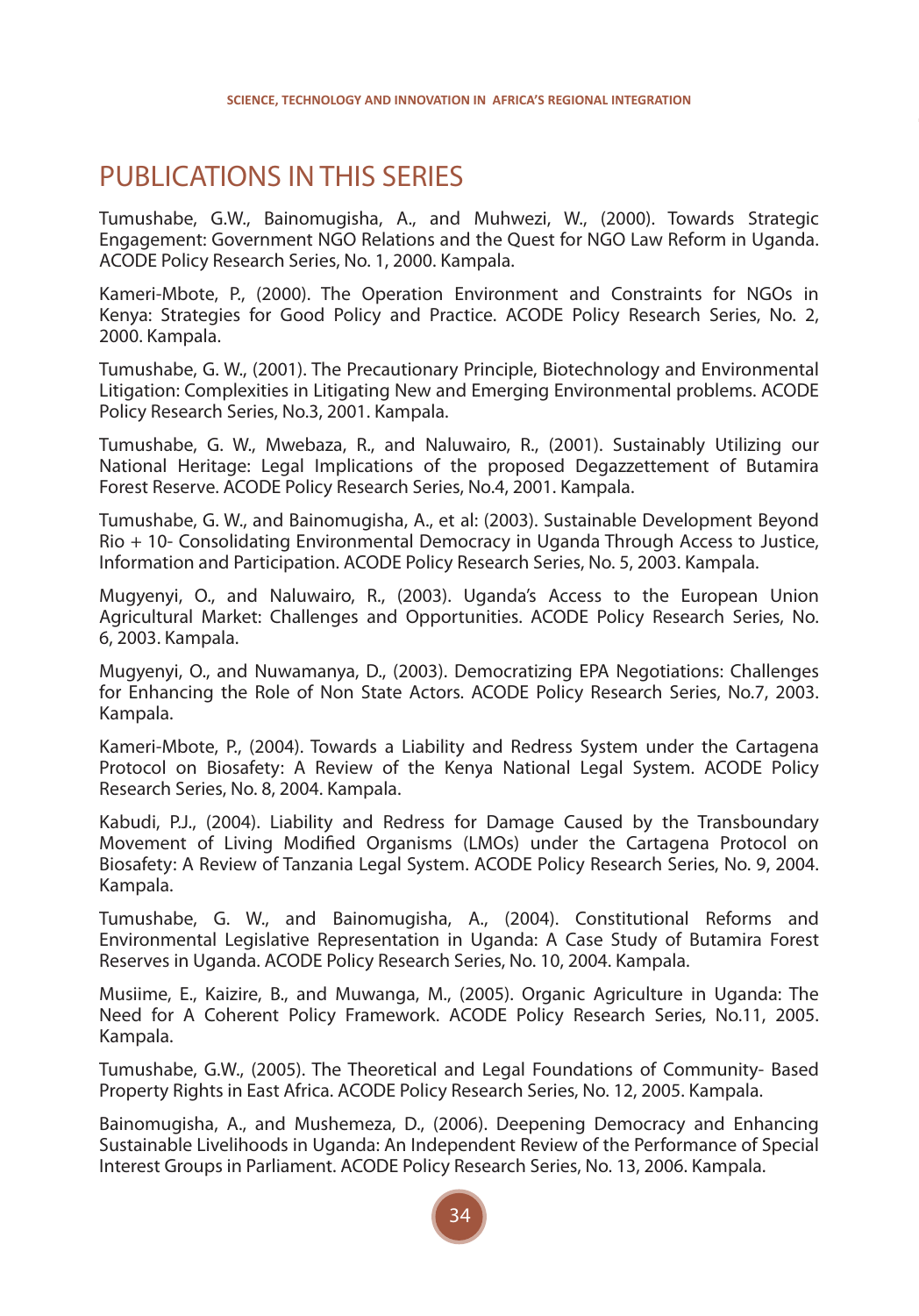Mugyenyi, O., and Zeija, F., (2006). The East African Customs Union Protocol: An Audit of the Stakeholders' Participation in the Negotiation Process. ACODE Policy Research Series, No.14, 2006. Kampala.

Naluwairo, R., (2006). From Concept to Action: The Protection and Promotion of Farmers' Rights in East Africa. ACODE Policy Research Series, No.15, 2006. Kampala.

Banomugisha, A., (2006). Political Parties, Political Change and Environmental Governance in Uganda: A Review of Political Parties Manifestos. ACODE Policy Research Series, No.16, 2006.

Tumushabe, G. W., and Musiime, E., (2006). Living on the Margins of Life: The Plight of the Batwa Communities of South Western Uganda. ACODE Policy Research Series, No.17, 2006. Kampala.

Naluwairo, R., and Tabaro, E., (2006). Promoting Food Security and Sustainable Agriculture through Facilitated Access to Plant Genetic Resources for Food and Agriculture: Understanding the Multilateral System of Access and Benefit Sharing. ACODE Policy Research Series, No.18, 2006. Kampala.

Bainomugisha, A., and Mushemeza, E. D., (2006). Monitoring Legislative Representation: Environmental Issues in the 7th Parliament of Uganda. ACODE Policy Research Series, No. 19, 2006. Kampala.

Bainomugisha, A., Kivengyere, H., and Tusasirwe, B., (2006). Escaping the Oil Curse and Making Poverty History: A Review of the Oil and Gas Policy and Legal Framework for Uganda. ACODE Policy Research Series, No. 20, 2006. Kampala.

Keizire, B. B., and Mugyenyi, O., (2006). Mainstreaming Environment and Natural Resources Issues in selected Government Sectors: Status, Considerations and Recommendations. ACODE Policy Research Series, No. 21, 2006. Kampala.77

Keizire, B. B., and Muhwezi, W. W., (2006). The Paradox of Poverty amidst Plenty in the Fish Product Chain in Uganda: The Case of Lake George. ACODE Policy Resrarch Series, No. 22, 2006. Kampala.

Bainomugisha, A., Okello, J., and Ngoya, J., B., (2007). The Tragedy of Natural Resources Dependent Pastoral Communities: A Case of Teso-Karamoja Border Land Conflict between Katakwi and Moroto Districts. ACODE Policy Research Series, No. 23, 2007. Kampala.

Nkabahona, A., Kandole, A., and Banura, C., (2007). Land Scarcity, Ethnic Marginalisation and Conflict in Uganda: The Case of Kasese District. ACODE Policy Research Series, No. 24, 2007. Kampala.

Kivengere, H., Kandole, A., (2007). Land, Ethnicity and Politics in Kibaale District. ACODE Policy Research Series, No. 25, 2007. Kampala.

Muhumuza, F., Kutegeka, S., and Wolimbwa, A., (2007). Wealth Distribution, Poverty and Timber Governance in Uganda: A Case Study of Budongo Forest Reserve. ACODE Policy Research Series, No. 26, 2007. Kampala.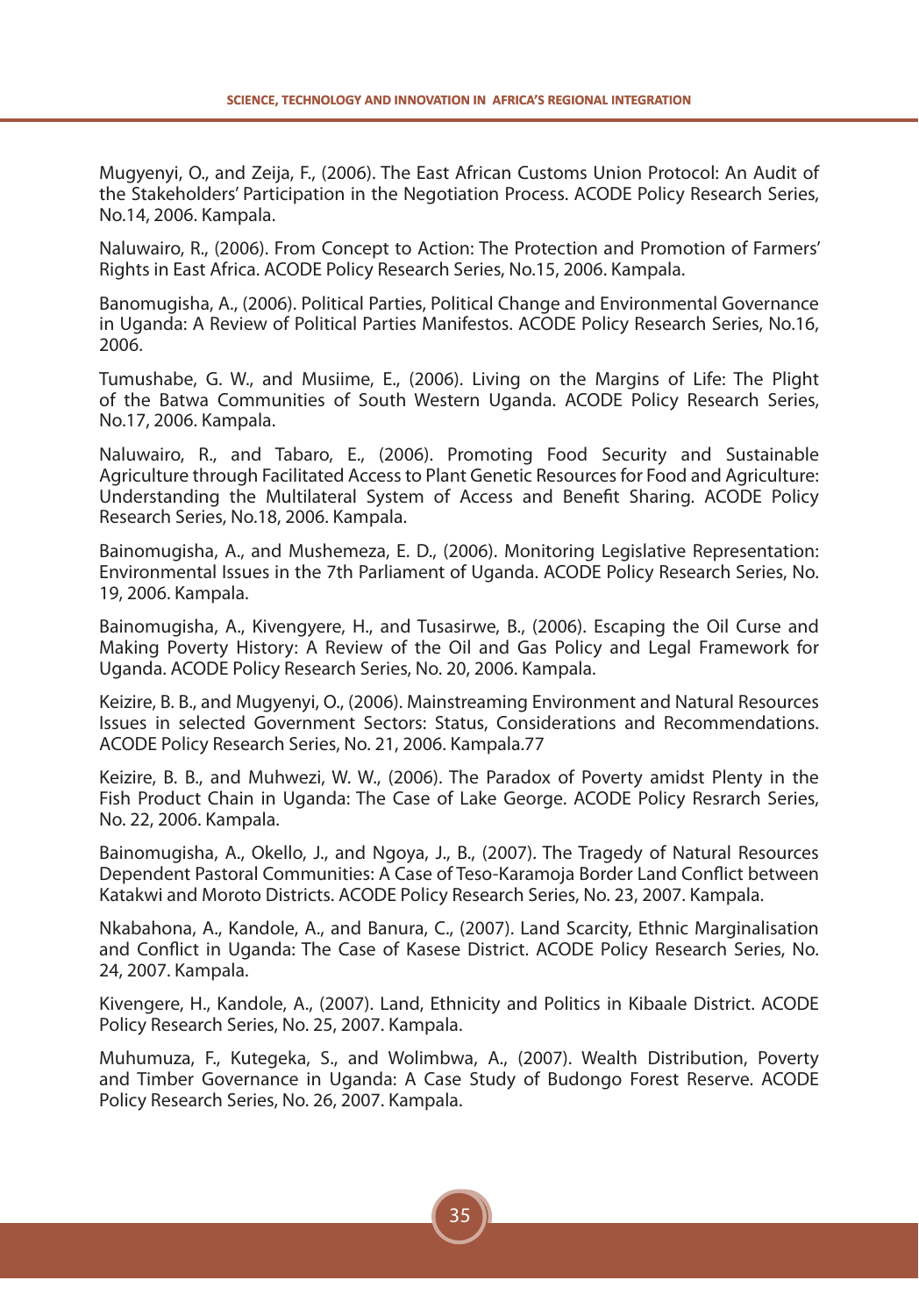Tumushabe, G. W., (2009). Trends in Public Administration Expenditure in Uganda: The Cost of the Executive and its Implications for Poverty Eradication and Governance. ACODE Policy Research Series, No. 27, 2009. Kampala

Tumushabe, G., W., and Gariyo, Z., (2009). Ugandan Taxpayers' Burden: The Financial and Governance Costs of a Bloated Legislature. ACODE Policy Research Series, No. 28, 2009. Kampala.

Tumushabe, G., Bainomugisha, A., and Mugyenyi, O., (2009). Land Tenure, Biodiversity and Post Conflict Transformation in Acholi Sub-Region: Resolving the Property Rights Dilemma. ACODE Policy Research Series No. 29, 2009. Kampala

Muhwezi, W., W., Bainomugisha, A., et.al., (2009). Oil Revenue Sharing Mechanisms: The Case of Uganda. ACODE Policy Research Series No. 30, 2009. Kampala

Tumushabe, G., et.al. (2010). Monitoring and Assessing the Performance of Local Government Councils in Uganda: Background, Methodology and Score Card. ACODE Policy Research Series, No. 31, 2010. Kampala.

Tumushabe, G., et.al. (2010). Uganda Local Government Councils Score Card Report 2008/09: A Comparative Analysis of Findings and Recommendations for Action. ACODE Policy Research Series, No. 32, 2010. Kampala.

Tucungwirwe, F., et.al. (2010).Local Government Councils Performance and the Quality of Service Delivery in Uganda: Kamuli District Council Score Card 2008/09. ACODE Policy Research Series, No. 33, 2010. Kampala.

Tucungwirwe, F., et.al. (2010). Local Government Councils Performance and the Quality of Service Delivery in Uganda: Mbale District Council Score Card 2008/09. ACODE Policy Research Series, No. 34, 2010. Kampala.

Ssemakula, E., G., et.al. (2010). Local Government Councils Performance and the Quality of Service Delivery in Uganda: Amuria District Council Score Card 2008/09. ACODE Policy Research Series, No. 35, 2010. Kampala.

Muyomba, L., T., et.al.(2010). Local Government Councils Performance and the Quality of Service Delivery in Uganda: Nebbi District Council Score Card 2008/09. ACODE Policy Research Series, No. 36, 2010. Kampala.

Muyomba, L., T., et.al. (2010).Local Government Councils Performance and the Quality of Service Delivery in Uganda: Amuru District Council Score Card 2008/09. ACODE Policy Research Series, No. 37, 2010. Kampala

Muyomba, L., T., et.al. (2010).Local Government Councils Performance and the Quality of Service Delivery in Uganda: Luwero District Council Score Card 2008/09. ACODE Policy Research Series, No. 38, 2010. Kampala

Natamba, E., F., et.al. (2010). Local Government Councils Performance and the Quality of Service Delivery in Uganda: Ntungamo District Council Score Card 2008/09. ACODE Policy Research Series, No. 39, 2010. Kampala.

Lukwago, D., (2010), Increasing Agricultural Sector Financing: Why It Matters for Uganda's Socio-Economic Transformation. ACODE Policy Research Series No. 40, 2010. Kampala.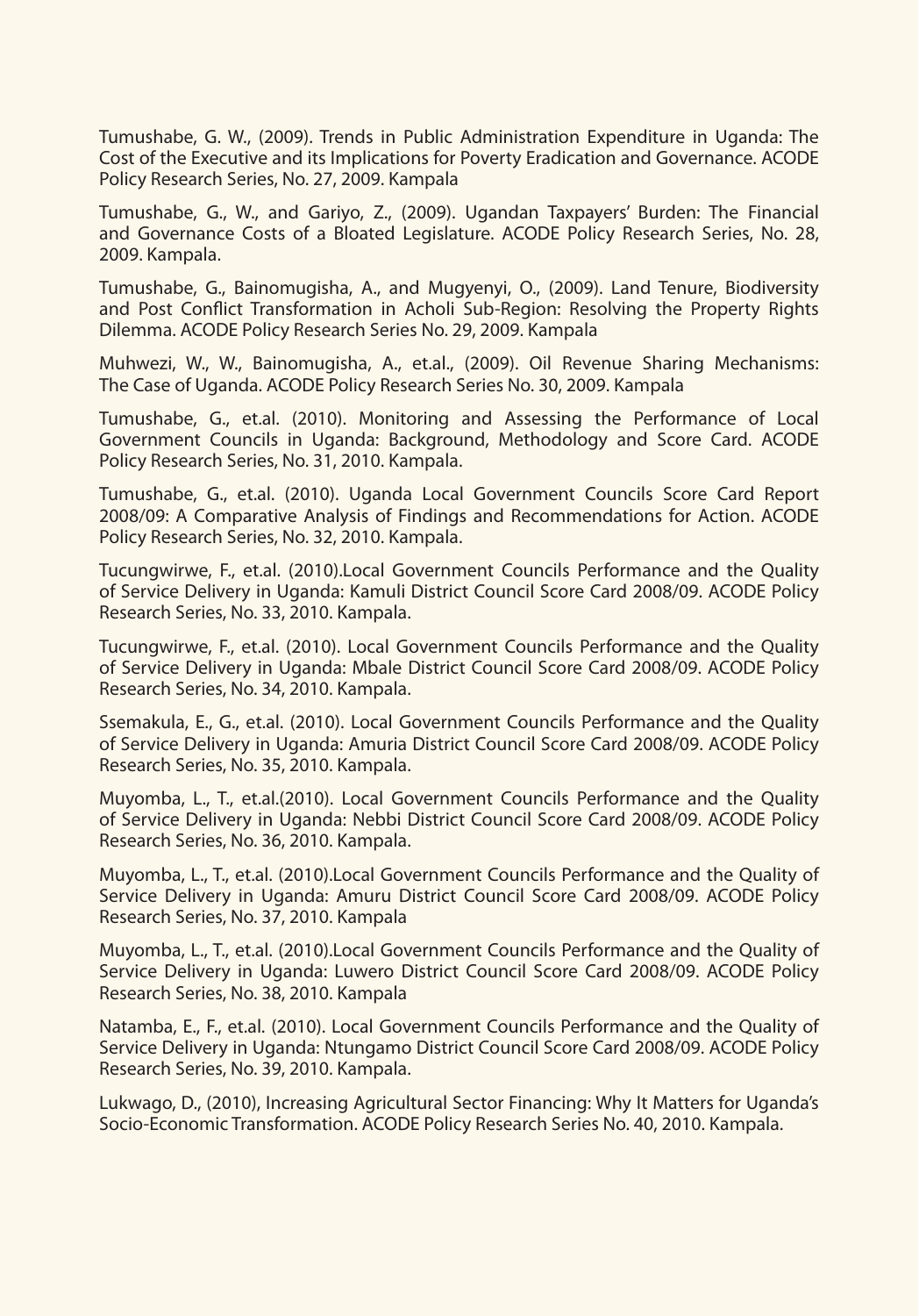Naluwairo, R., (2011). Promoting Agriculture Sector Growth and Development: A Comparative Analysis of Uganda's Political Party Manifestos (2011 -2016). ACODE Policy Research Series, No. 41, 2011. Kampala.

Tumushabe, G., W., et.al. (2011). Uganda Local Government Councils Score-Card 2009/10: Political Accountability, Representation and the State of Service Delivery. ACODE Policy Research Series, No. 42, 2011. Kampala.

Naluwairo, R., (2011). Investing in Orphan Crops to Improve Food and Livelihood Security of Uganda's Rural Poor: Policy Gaps, Opportunities and Recommendations. ACODE Policy Research Series, No. 43, 2011. Kampala.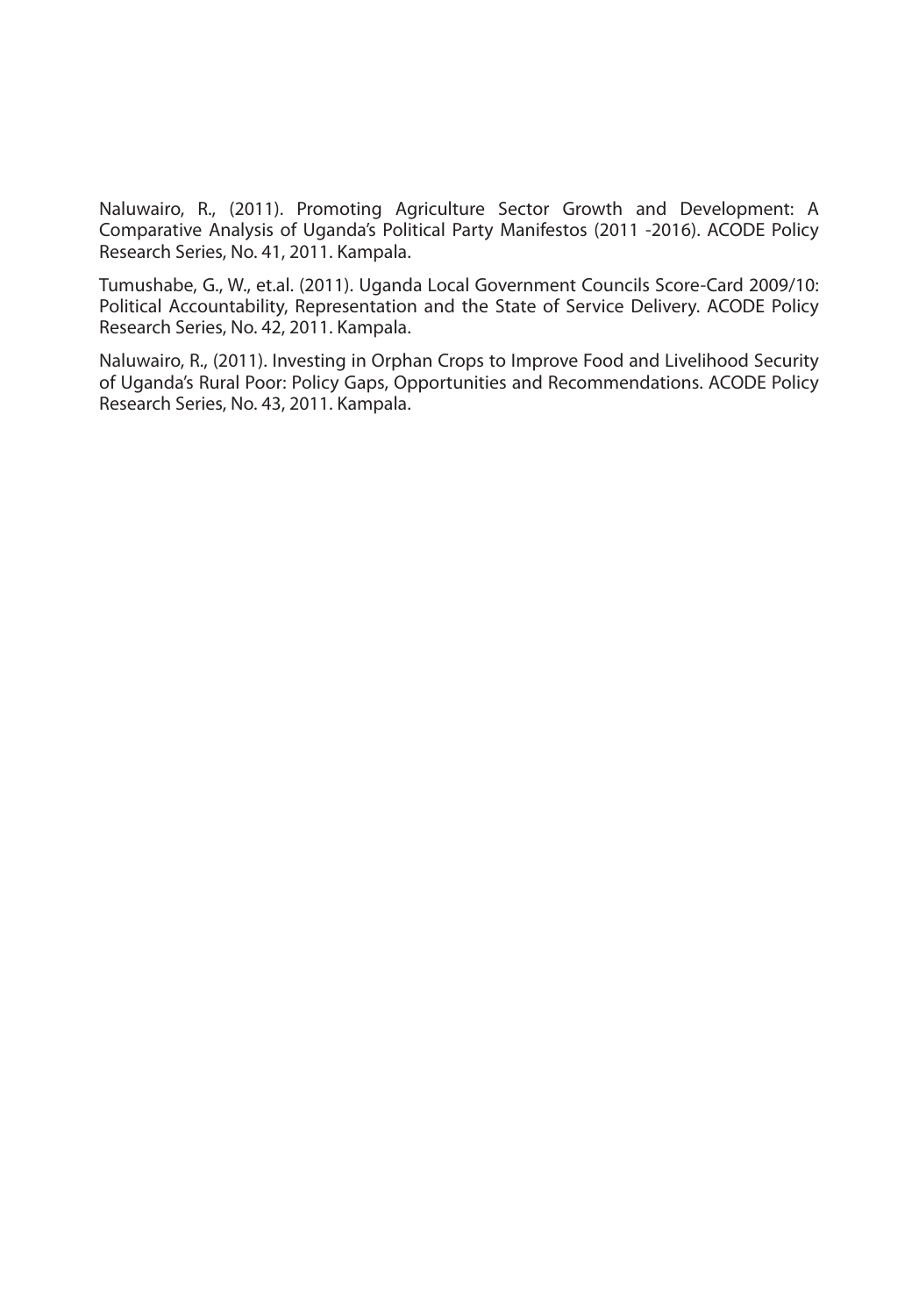**SCIENCE, TECHNOLOGY AND INNOVATION IN AFRICA'S REGIONAL INTEGRATION**